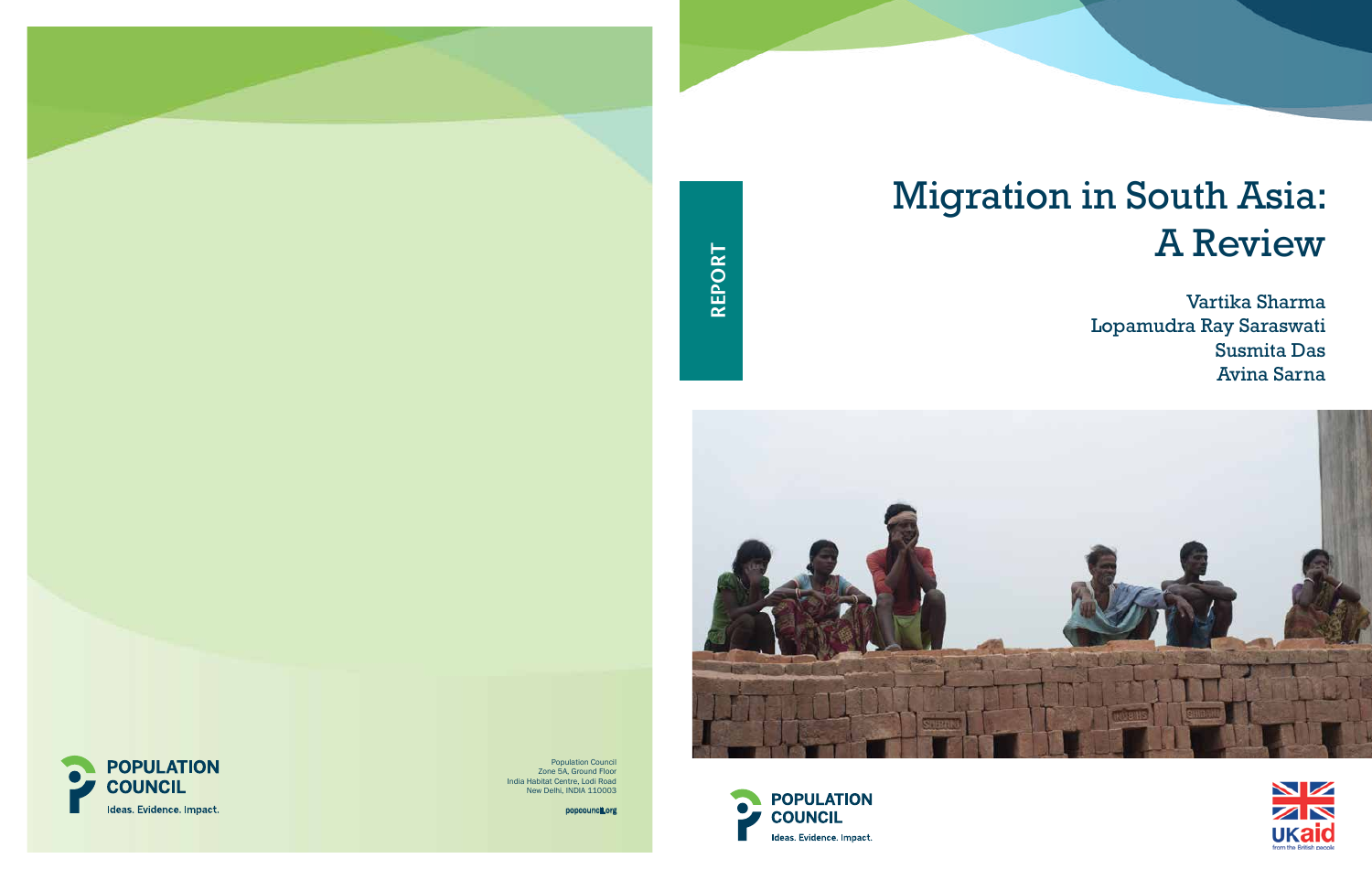

The Population Council confronts critical health and development issues — from stopping the spread of HIV to improving reproductive health and ensuring that young people lead full and productive lives. Through biomedical, social science, and public health research in 50 countries, we work with our partners to deliver solutions that lead to more effective policies, programs, and technologies that improve lives around the world. Established in 1952 and headquartered in New York, the Council is a nongovernmental, nonprofit organization governed by an international board of trustees.

Population Council Zone 5A, Ground Floor India Habitat Centre, Lodi Road New Delhi, India 110003

www.popcouncil.org



The Review has been funded by UKaid from the UK Government; however the views expressed do not necessarily reflect the UK Government's official policies.

Published in June 2015

Suggested Citation: Vartika Sharma, Lopamudra Ray Saraswati, Susmita Das and Avina Sarna. 2015. Migration in South Asia: A Review, Report. New Delhi: Population Council.

Cover photo credit: Arindam Banerjee / Shutterstock.com

© 2015 The Population Council, Inc.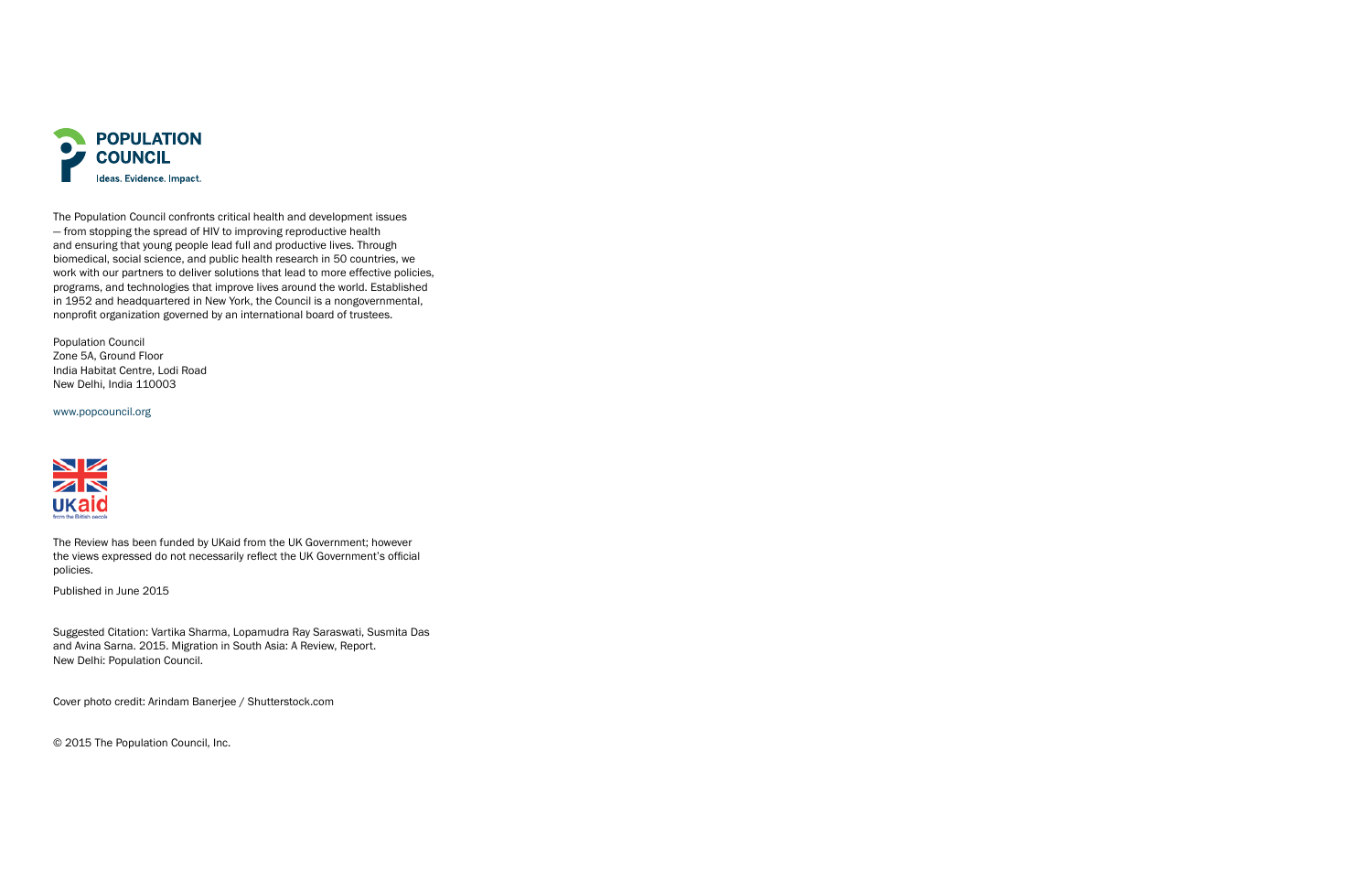# Migration in South Asia: A Review

Vartika Sharma Lopamudra Ray Saraswati Susmita Das Avina Sarna



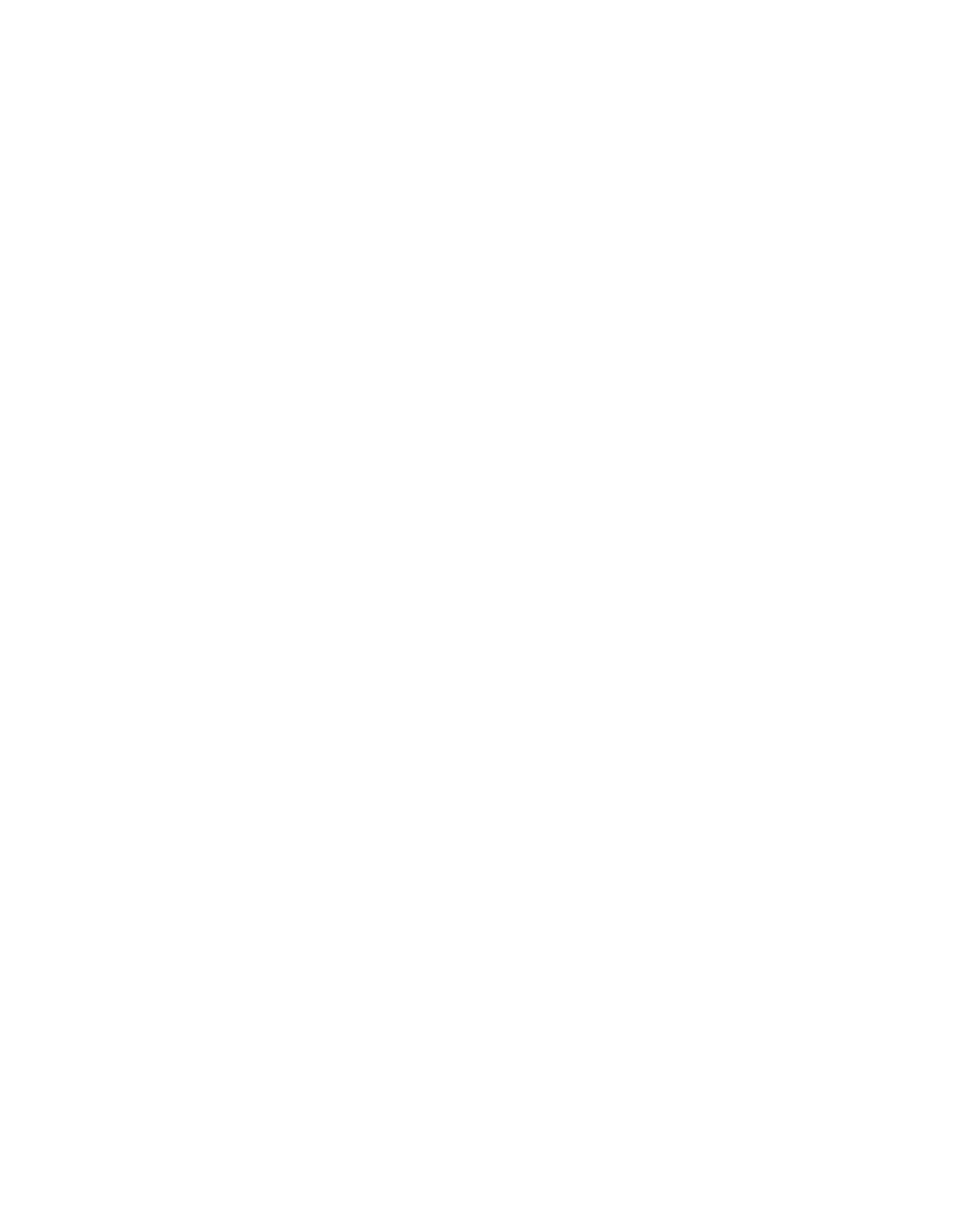# **TABLE OF CONTENTS**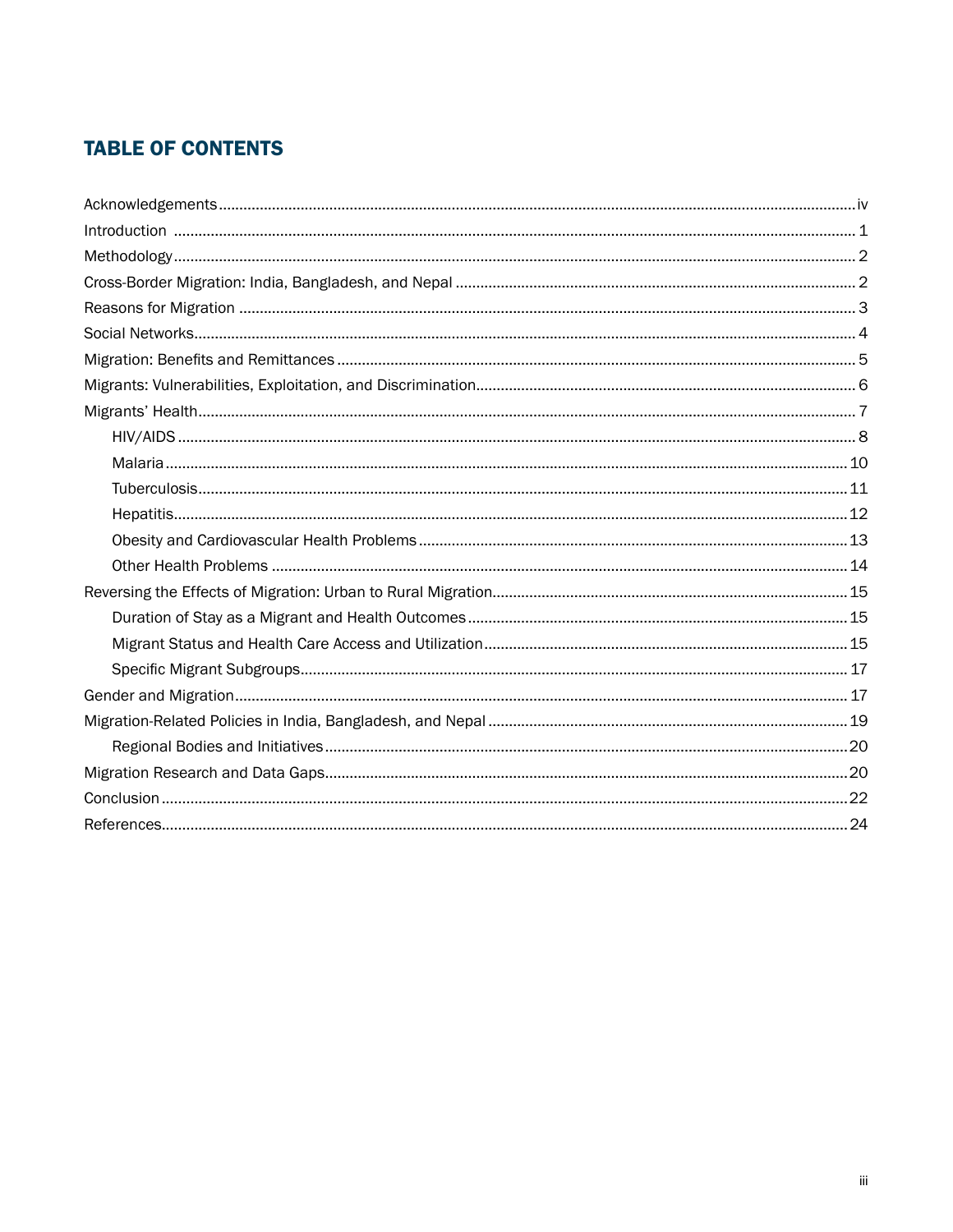# Acknowledgements

We are grateful to UKaid for supporting this regional research on health and migration in South Asia.

We would like to thank Dr Nupur Barua, Deputy Head, South Asia Research Hub at DFID, India, for her support. Our thanks to Dr Niranjan Saggurti, Program Officer, Bill & Melinda Gates Foundation (ex-Population Council) for conceptualizing this study.

We would also like to thank Ms Deepika Ganju, Population Council, Delhi and Mr Michael Vosika, Population Council, New York, for their editorial support.

Vartika Sharma Lopamudra Ray Saraswati Susmita Das Avina Sarna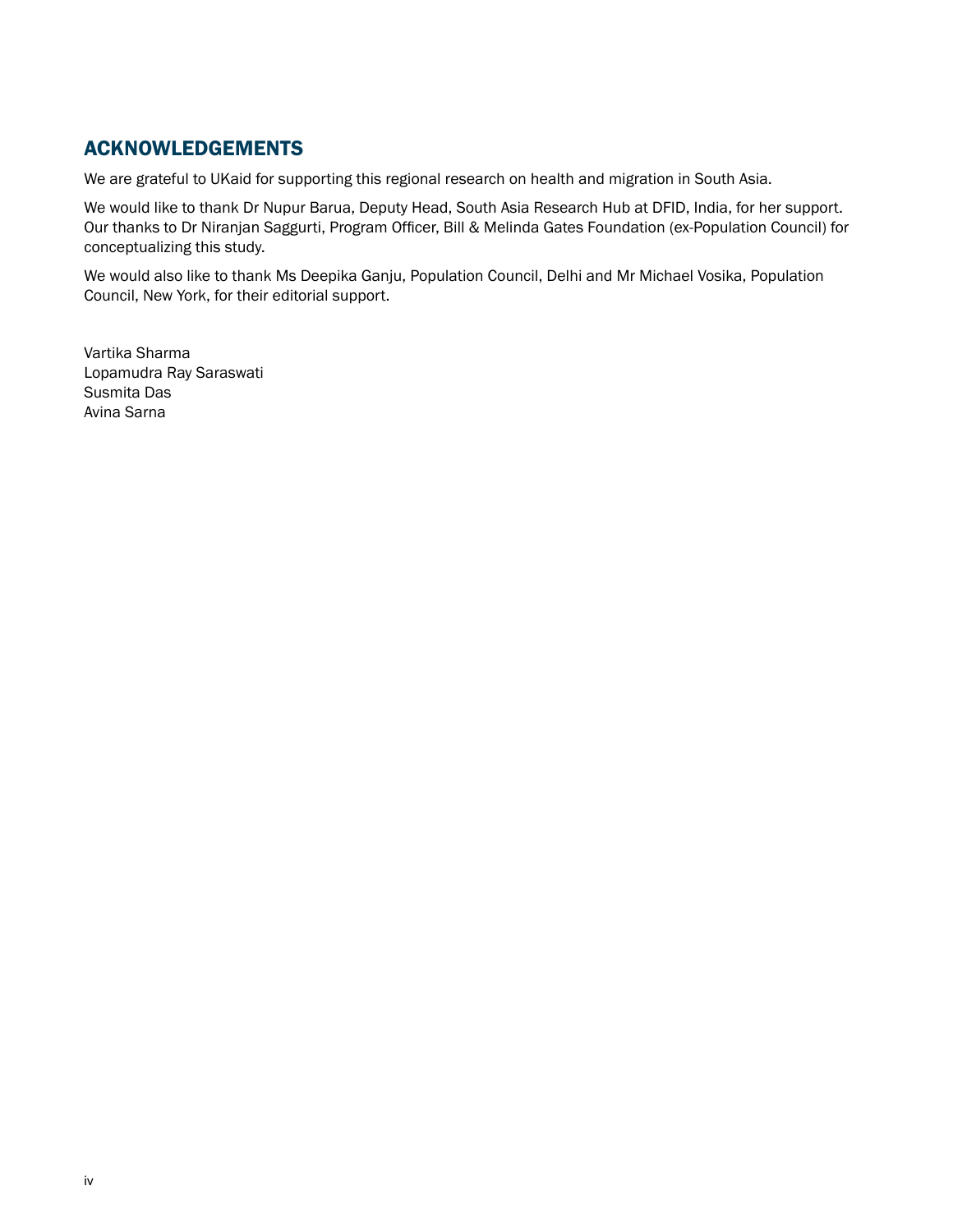# **INTRODUCTION**

Migration is a process encompassing any kind of population movement regardless of length, composition, or cause, either across an international border or within a state. It includes the migration of refugees, displaced persons, uprooted people, and economic migrants (IOM 2003). Migration is considered an important global issue, as roughly one out of every 55 individuals in the world is a migrant today (IOM 2003). With access to modern transportation and telecommunications, more people are motivated and able to move.

Estimates for migration vary. According to the United Nations report "Trends in Total Migrant Stock, 2005 Revision", between 1960 and 2005 the number of international migrants in the world more than doubled, from an estimated 75 million to almost 191 million. According to the International Organization for Migration (IOM), some 192 million people are living outside their place of birth, representing about 3 per cent of the world's population. The United Nations Development Program (UNDP) estimates a higher figure, approximately 740 million internal migrants and 214 million international migrants (UNDP 2009). Undocumented migration is harder to track, but the International Labour Organization (ILO) estimates that there are 15–30 million irregular immigrants internationally.

The Human Development Report 2009 (UNDP) is essentially pro-migration and applies a human development approach to the study of migration. When migrants integrate and diffuse broadly within their adopted homeland, the adopted homeland becomes more diverse and migrants have a better chance of being valued as enriching society and introducing complementary cultural traits. Ground realities in India, however, indicate that this has not happened and the influx of migrants from Bangladesh and Nepal has raised concerns. For the Indian state, the security implications of large-scale migration from both Bangladesh and Nepal are varied but inter-related, given the complex nature of migration and the multiple identities that migrants profess. They cover demographic changes, growth of radicalism, particularly Islamic fundamentalism, regionalism, and, more importantly, involvement and even encroachment of foreign powers on the country's "sovereign space". (Behra 2011). Hugo (2005) documents recent major trends in the various types of international migration in Asia and argues that there are elements in the existing system and in the region that will lead to the perpetuation and enhancement of international migration to some extent, regardless of political and economic development and government interventions.

Contrary to popular perception that migration is mostly a South-North phenomenon, South-South migration is large. Available data from national censuses suggest that nearly half the migrants from developing countries reside in other developing countries. Almost 80 per cent of South-South migration takes place between countries that have contiguous borders (Ratha and Shaw 2007).

Cross-border migration poses a big challenge for many countries, both in terms of the magnitude and variety of migration patterns and processes. If appropriately managed, migration can greatly benefit the individual as well as his/her source and destination communities. In contrast, poorly managed migration can result in various social, cultural, and economic difficulties, including public health problems such as HIV/AIDs, TB, and malaria.

Nevertheless, migration is a natural process during the socioeconomic transformation of a country and cannot be stopped without coercive measures, which is not feasible in a democracy (Behra 2011). In addition, there is evidence that a city's migrant population makes a significant contribution to its economy, catering to labour demands at lower cost (Srivastava and Sasikumar 2003). Migrants make a huge contribution to the economy and culture of their source/destination countries by filling labour-market needs in high-skill and low-skill segments of the market, rejuvenating populations, improving labour-market efficiency, promoting entrepreneurship, spurring urban renewal, and injecting dynamism and diversity into destination countries and societies (ILO 2010). Although migrants are exposed to new risks, migration in the first instance reduces vulnerability and contributes to a secure livelihood and to reduced risks of seasonality, harvest failure, and food shortage (Thieme 2006).

This desk review was undertaken to synthesize available evidence on programmes, policies, and research related to migrants in the South Asia region, specifically India, Bangladesh, and Nepal.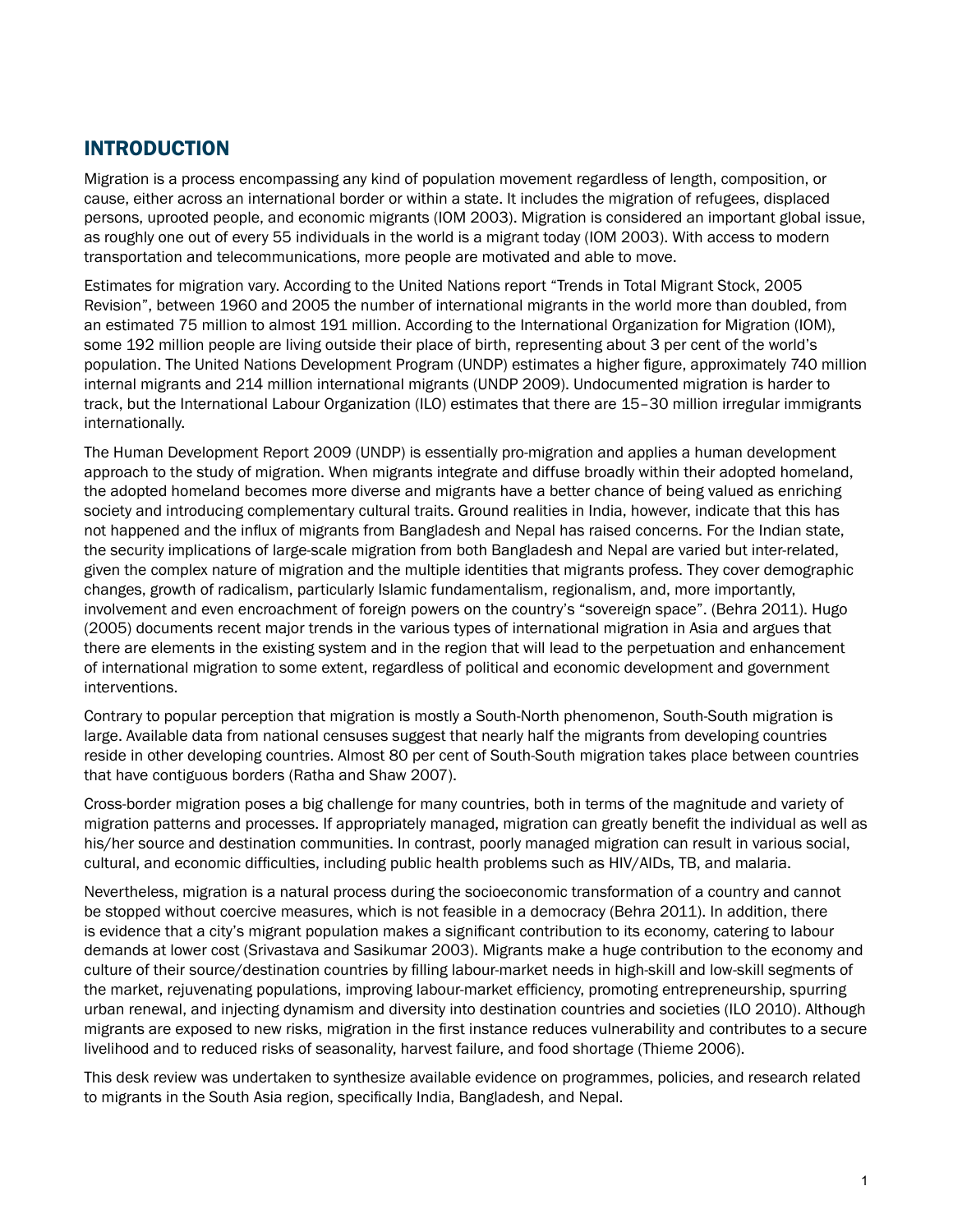The objectives of this review are: (1) to synthesize existing evidence around migrants in order to characterize their specific vulnerabilities, (2) to collate information around existing policies and programmes for migrants and to identify gaps and challenges, and (3) to provide recommendations for future areas of research and evidence-gathering.

# **METHODOLOGY**

For this desk review, we accessed published articles and reports on cross-border migrants in South Asia. The review was limited to materials published from 2004–14, except for some very important material that was necessary to include. On issues regarding migrant policies and country-specific schemes, documentation was included without a time limit. The literature review was conducted for specific issues related to migration within and from the Asian countries, specifically in the South Asian region. For this, standard systematic review procedures were used. Bibliographic databases such as JSTOR, POPLINE, and PubMed, and standard search engines such as Google Scholar were searched using free-text terms to produce a sensitive search, adjusting terms depending on the search tools available (e.g., truncation for timeline). The search included a combination of the following terms in addition to the domains to be documented under literature review: "Cross border migration", "Migrants' health", "South Asia", "HIV", "Places of origin", "Bangladeshi migrants", "Nepali migrants", "Trafficking", "Migration related policies", etc. In addition to the literature search, experts in the field were consulted to provide a complementary search and refereed documents that are not in the peer-reviewed literature. Search items were limited to the following focus areas:

- 1. Migration and Health
	- Communicable Diseases
	- Non-Communicable Diseases
	- HIV/AIDS
	- Reproductive and Sexual Health
	- Maternal Health
	- Nutrition
	- Child Health
	- Health-Seeking Behaviours
- 2. Migrant Policy/Schemes
	- Migrant-Related Interventions
	- Socio, Economic, Lifestyle, and Cultural Vulnerabilities
	- Mobility Patterns and Structural Mobility

Through this process, qualitative and quantitative research, articles, and intervention evaluation reports were identified. Articles that had a robust research methodology and analysis were included. Broadly, the following categories of documents were included in this bibliography:

- Scientific papers published in national and international peer-reviewed journals using search engines through selected keywords
- Current policy and strategy documents pertaining to migrants
- Intervention programs as detailed in selected reports

# Cross-Border Migration: India, Bangladesh, and Nepal

According to a UN Department of Economic and Social Affairs report (2009), India was projected to rank ninth in terms of number of international migrants in 2010 and to account for 2.5 per cent of all international migrants. As per India's National Sample Survey Organization (2010), there were 326 million internal migrants in 2007–08 (28.5 per cent of the population). India shares a common border with Bangladesh, Bhutan, China, Myanmar, Nepal, and Pakistan and thus is one of the most sought-after destinations by immigrants, evident from the huge influx of people from neighbouring countries such as Bangladesh, Nepal, and Tibet.

According to Behra (2011), the nature of migration from Bangladesh and Nepal to India has been dissimilar because of their different historical backgrounds, geographical variants, ethno-religious affinities, political systems, and bilateral arrangements with India. Behra illustrates that geographical contiguity, sociocultural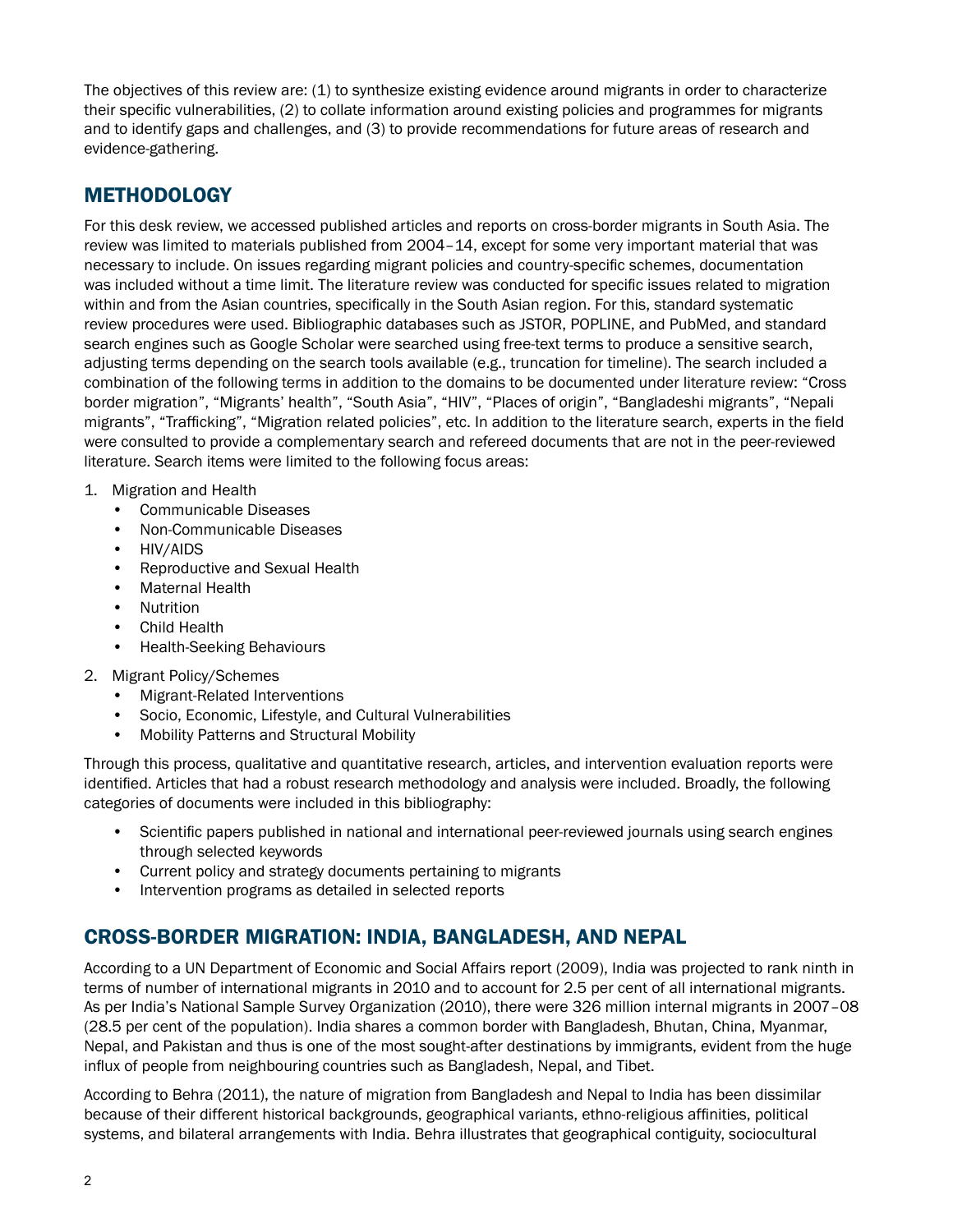affinity, the kinship factor, and historical reasons have left the Indo-Bangladesh and Indo-Nepal borders vulnerable to migration.

India has a 4,097-km border with Bangladesh along the states of Assam, Meghalaya, Tripura, and West Bengal. Of this, only around 1,500 km is fenced, leaving a major portion of the border porous and easy for illegal migration. Bangladeshi migrants are therefore mostly concentrated in Assam and West Bengal. A study by Siddigui and Abrar (2002) highlighted that most Bangladeshi migrants, irrespective of their country of destination, migrated between the ages of 25 and 35 years and spent about half their lives in the host country before returning to their native country.

Similarly, India and Nepal share an open and porous 1,900-km border that runs along the states of Bihar, Sikkim, Uttar Pradesh, and West Bengal. Migration between Nepal and India has been easy because of the open, porous border and strong familial links. As a result of a bilateral friendship treaty signed between India and Nepal in 1950, citizens of both countries can travel and work freely across the border. Their concentration is in the northeastern states, Uttar Pradesh and West Bengal, with scattered presences over the remainder of the country (Behra 2011). According to recent estimates, there are approximately one million Nepalese working in India (GoN 2004), and they mostly work as unskilled permanent or seasonal labourers. The 2001 census shows that more than 762,000 individuals—or 3.3 per cent of Nepal's total population of just over 23 million—were out of the country, with more than 77 per cent of those in India. Most Nepalese respondents migrated for the first time between the ages of 16 and 20 years (Samuels et al. 2012). Several studies have shown that the choice of destination for most Nepali migrants was Mumbai (Samuels et al. 2012; Bam et al. 2013; Poudel et al. 2003; Poudel et al. 2004).

Unlike the migration from Nepal, movement from Bangladesh to India needs approval from the relevant authorities and most migrants to India are unauthorized (Samuels and Wagle 2011). Although exact figures are unknown, the 2001 India census documented that there were approximately 3 million Bangladeshi migrants in India, representing 60 per cent of total migrants in India. People from India and Bangladesh regularly cross the porous borders through many unofficial transit points (Samuels et al. 2012).

Singh (2009) highlight that illegal migration is extremely difficult to measure, and in the Indian context, it is far more complex in view of the ethnic ties the migrants share with the native population. Efforts to control illegal cross-border immigration remain highly inadequate in India. Unabated cross-border immigration for the last several decades is particularly worrisome in North-East India. Bangladeshi immigrants in the region are actually "settlers" and thereby competitors for space: land, water, services, and jobs. Hence, their presence is perceived as a potential threat, capable of creating tensions and conflict between the immigrants and the natives, and capable of altering the demographic and political profile of the region (Singh 2009).

Dutta (2009) estimated the fresh migration rate as being (–0.0076) for Bangladeshi migrants to West Bengal from 1991–2001 and demonstrated it to be negative and very negligible both for rural and urban migrants by sex. Dutta concludes that though the migration rate of documented Bangladeshi migrants to West Bengal may reflect a declining trend, undocumented migration might reveal a different picture.

In Nepal, more men migrated with their peers. In contrast, most women migrating to India have come with their spouse and children. While most Nepalese migrants moved on their own or with peers, migration among Bangladeshis is arranged largely by brokers (Samuels et al. 2012).

# Reasons for Migration

Migration is an important livelihood strategy, mainly for the poor in many of the world's poorest countries (WHO 2008). Employment opportunities and higher wages were the driving forces for migration from Bangladesh and Nepal to India. The main pull factors for migration were economic opportunities in India (Samuels et al. 2012; Bam et al. 2013; Dutta 2009; Siddiqui and Abrar 2003). In a study by Samuels et al. (2012), more than 80 per cent of respondents in India and 90 per cent of migrant households in Nepal perceived migration to India as beneficial for the family, resulting in remittance flows for families at source destinations. Other common benefits of migration cited in different studies were better educational opportunities for children, better household/food availability, and ability to afford health services (Samuels et al. 2011; Thieme 2006). The social influence of friends and neighbours who are also migrating to India is a pull factor (Bam et al. 2013).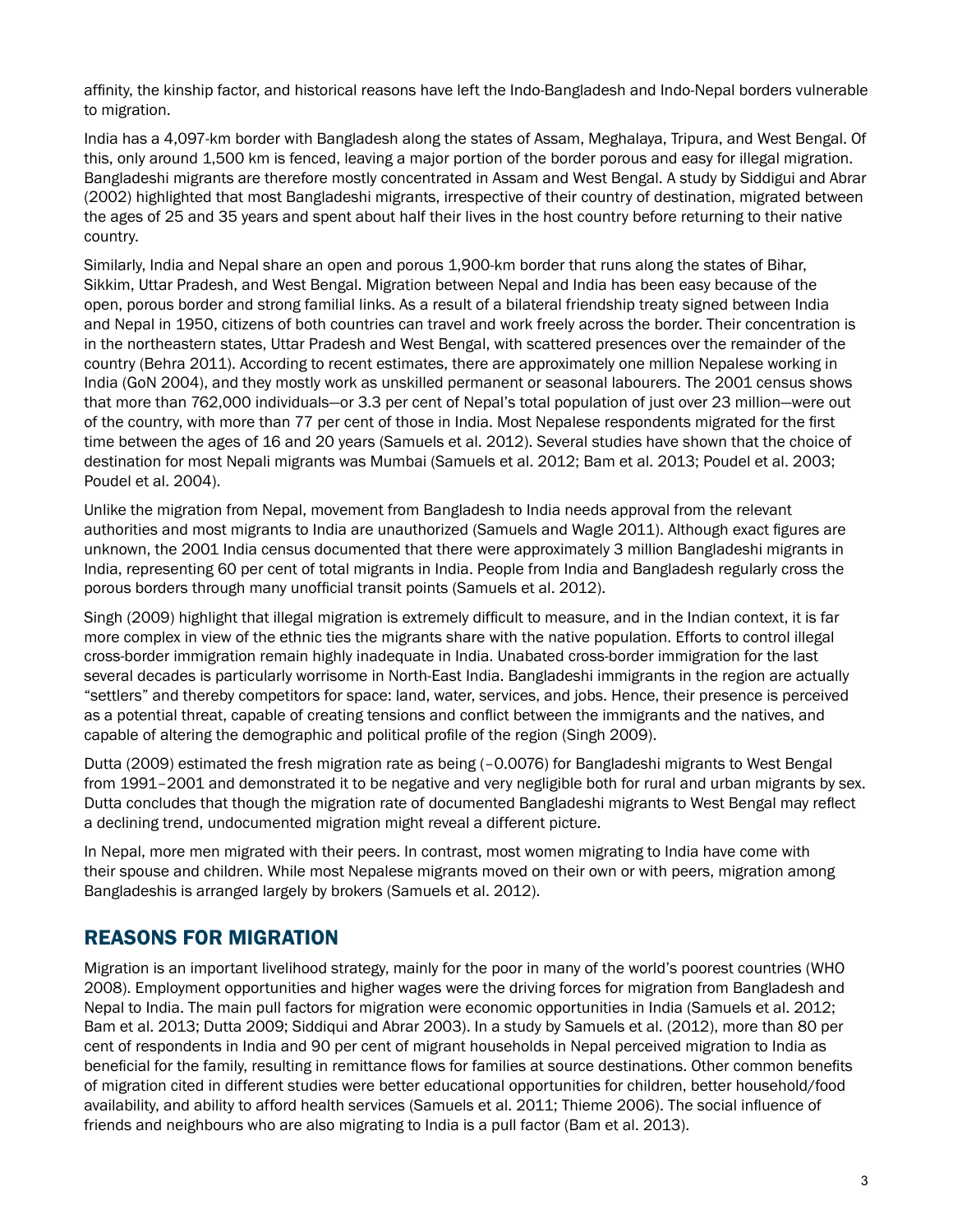Lack of employment and business opportunities at home were reported as main push factors (Thieme 2006; Samuels et al. 2011). Bangladeshi migrants chose India because it was cheaper and easier to migrate to than going to another country to earn better wages/income (Asia Foundation 2013). Stigma and caste discrimination are other prominent reasons for migration in Nepal. Among all Nepalese social groups, Dalits have the highest proportion of men migrating from Nepal to India (ILO 2005). Poor socioeconomic status, caste-related discrimination, and lack of employment opportunities push large groups of young Dalits to migrate to India for employment (Bam et al. 2013). Vishwanathan et al. (2004) also reported migration within the country to escape caste-based discrimination.

A study in the Tangail and Chittagong areas of Bangladesh reported high migration propensity in the study areas, with almost every second household having at least one member working overseas. (Siddiqui and Abrar 2003). Migration has been practiced for generations, and being a migrant or a family member left behind is for many people not an exception but rather a routine and integral part of their lives (Thieme 2006). Migration has also been spoken of as a rite of passage—it is almost expected that someone will migrate. In some households in Nepal, every male member of the family had done so (Samuels et al. 2011).

Unlike other studies on migration, Behra (2011) focused on the ethnic identities of migrant populations, which excludes a sense of "belonging" to India. Unlike migration to other countries, the ethnic commonalities of Indians with Bangladeshi and Nepali migrants imbues migration to India with both "push" and "pull" factors that have an ethnic dimension. Not surprisingly, the same ethnic dimension impinges on the migrant's choice of whether to co-opt an Indian identity or retain that of their country of origin. For India, the security implications of large-scale migration from both Bangladesh and Nepal are varied but interrelated, given the complex nature of migration and the multiple identities that migrants profess. Behra concludes inter alia that India's borders with Bangladesh and Nepal must be regulated and that resident migrants need to be strategically dealt with, keeping in mind age-old relationships with these countries and, more importantly, the nature and construct of our geography.

## Social Networks

Migration is a socially embedded process (Thieme 2006) that depends on and creates social networks (Vertovec 2002). For migrants, social networks are crucial for finding jobs and accommodations, circulating goods and services, and psychological support and continuous social and economic information in the destination areas. Social networks often guide migrants into or through specific places and occupations (Thieme 2006; Vertovec 2002).

Some of the most compelling results to emerge from recent research on migration have come in explaining "chain migration"—the tendency for past migration to be strongly associated with further migration (Kuhn 2005). Chain migration unfolds as the costs and risks of migration decline or the returns to migration increase for members of a contextual unit, such as a community (Kuhn 2005; Vertovec 2002). It is evident by the fact that people from a single nation, region, and even community come to dominate certain industries in migrant destination areas. Further, migration can be conceived of as a social-diffusion process whereby low-status households that do not migrate initially will eventually gain access to migration and its benefits (Durand et al. 2001; Kuhn 2005). Early movers tend to come from the highest strata of a community, as household wealth may buffer prospective migrants against the costs and risks associated with moving (Sanders et al. 2002). Winters et al. (2001) speculated that over time social networks would reduce the costs and risks of migration for an increasing share of the population, and to an increasingly representative cross-section of the community (Winters et al. 2001; Zhao 2003). Few studies have addressed the importance of weak and strong ties in chain migration, but most have focused on differences between family and community networks that are specified contextually (Winters et al. 2001; Collyer 2005). One critical factor in the transmission of migration opportunities between communities may be the strength of connection to social peers living outside the community of origin (Kuhn 2005).

Thieme (2006) highlighted the importance of social relations of power within family and kinship structures and rights in Nepal as well as in the destination in India. The outline of the existence of transnational migration networks and transnational social spaces shows that the lives of migrants and their families back home are deeply interwoven. They recommended that interventions on migration should address both the source and destination areas. The migration linkages between the places of origin in Delhi and Nepal are intergenerational and reproduce social structures. At the same time, traditional structures are transformed and merged with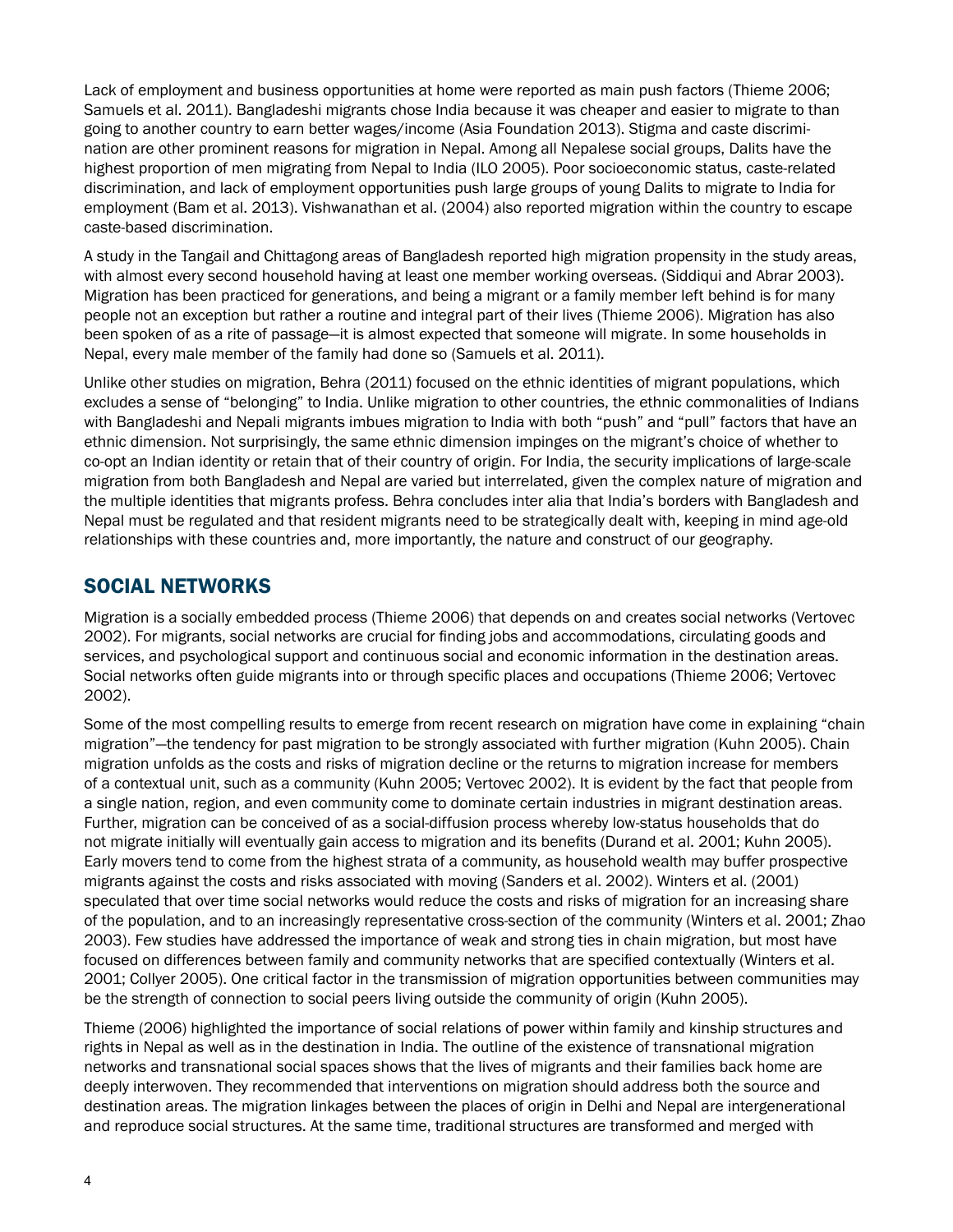modern patterns. Migrants also construct new social relations and institutions in the process of migration (Thieme 2006). Migration researchers have recognized that migrants maintain contact with people in their places of origin through correspondence and sending remittances (Vertovec 2002; Thieme 2006; Siddiqui and Abrar 2002). Newer, less expensive, and more efficient modes of communication and transportation allow migrants to maintain contact with their families in their native home and with their original culture (Vertovec 2002).

Few studies have also looked into the role of social networks in addressing health problems. A study in Nepal (Kirwan et al. 2009) reported the significance of strong social networks for TB patients. In the study, many respondents reported a weak social network, which was sometimes attributed to their migrant status. Further, living with family or relatives abroad was identified as a protective factor for the transmission of HIV to women (Thapa et al. 2014). Family support for patients plays an important role in improving treatment adherence (Kirwan et al. 2009; Kulkarni et al. 2013).

Vertovec (2002) argues that there is much to be gained—both in theoretical and policy terms—by recognizing the centrality and extent of transnational networks surrounding skilled labour migration. The study suggests that networks utilized by skilled migrants often tend to be of a different nature and may have different migratory outcomes than those characterizing low or unskilled migrants. Dimensions of social position and power, such as the class profile of the network, have been shown to have considerable conditioning impact on migration processes. Social ties in pre-migration networks are related to factors affecting which people migrate, the means of migration, the destination (including locality, accommodation, and often specific job), and future prospects for physical and occupational mobility.

Interaction across political borders that are geographically porous and linguistically familiar stimulates access, as well as receptivity, to new ways of thinking and new forms of behaviour (Basu and Stephenson 2002). Basu and Stephenson in their analysis found evidence of considerable spatial variation in the prevalence of contraceptive use in Bangladesh, with a more obviously geographic pattern to the spatial dispersion of low- and high-contraceptive districts. Controlling for variations in individual and household-level correlates showed an important role for cross-border influences only in those districts that share a common language across the border. The districts that are positive outliers in contraception lie close to the Bangladesh–West Bengal border, and the positive outliers form a contiguous band in a manner suggestive of a role for contagion.

The process of reintegration and rehabilitation of returnee migrants is perhaps the least explored in migrant literature. In Bangladesh, there is negligible information on the number of returnee migrants and their return pattern. Furthermore, there is absence of a policy framework to facilitate the reintegration of the returnee migrant workers, and Siddiqui and Abrar (2002) reported that the process of reintegration of the returnee migrant into mainstream society and economy is quite difficult considering the host of problems they face such as lack of information on current business trends, advisory services and job opportunities. They also had to deal with social problems where friends and relatives considered the returnee migrants as the fortunate ones and made constant demands on them. 50 per cent of the respondents of the study by Siddiqui and Abrar (2002) said they were approached for financial support.

### Migration: Benefits and Remittances

Remittances sent home by migrants make significant contributions to their national economies as well as their families' incomes. In 2005, estimates of South-South remittances ranged from 9 to 30 per cent of developing countries' remittance receipts. Although the impact of South-South migration on the income of migrants and natives is smaller than for South-North migration, small increases in income can have substantial implications for the poor (Ratha and Shaw 2007). In rural communities that have little cash income, even small transfers of cash can be highly valuable to, for example, secure nutrition for the whole year (Thieme 2006).

In Bangladesh and Nepal, remittances are larger than the national foreign-exchange reserves. For Bangladesh's economy, remittances constitute almost one-third of foreign exchange earnings. However, due to the increase in the flow of unskilled and semiskilled labour, remittances are increasing at a much lower rate than the labour flow (Siddiqui and Abrar 2003; Maimbo 2005). Remittances are also vital to the economy of Nepal and it is estimated that nearly 20 per cent of the country's Gross Domestic Product (GDP) in 2010–11 came from remittances sent by Nepalese migrant workers from abroad (Amnesty International 2011).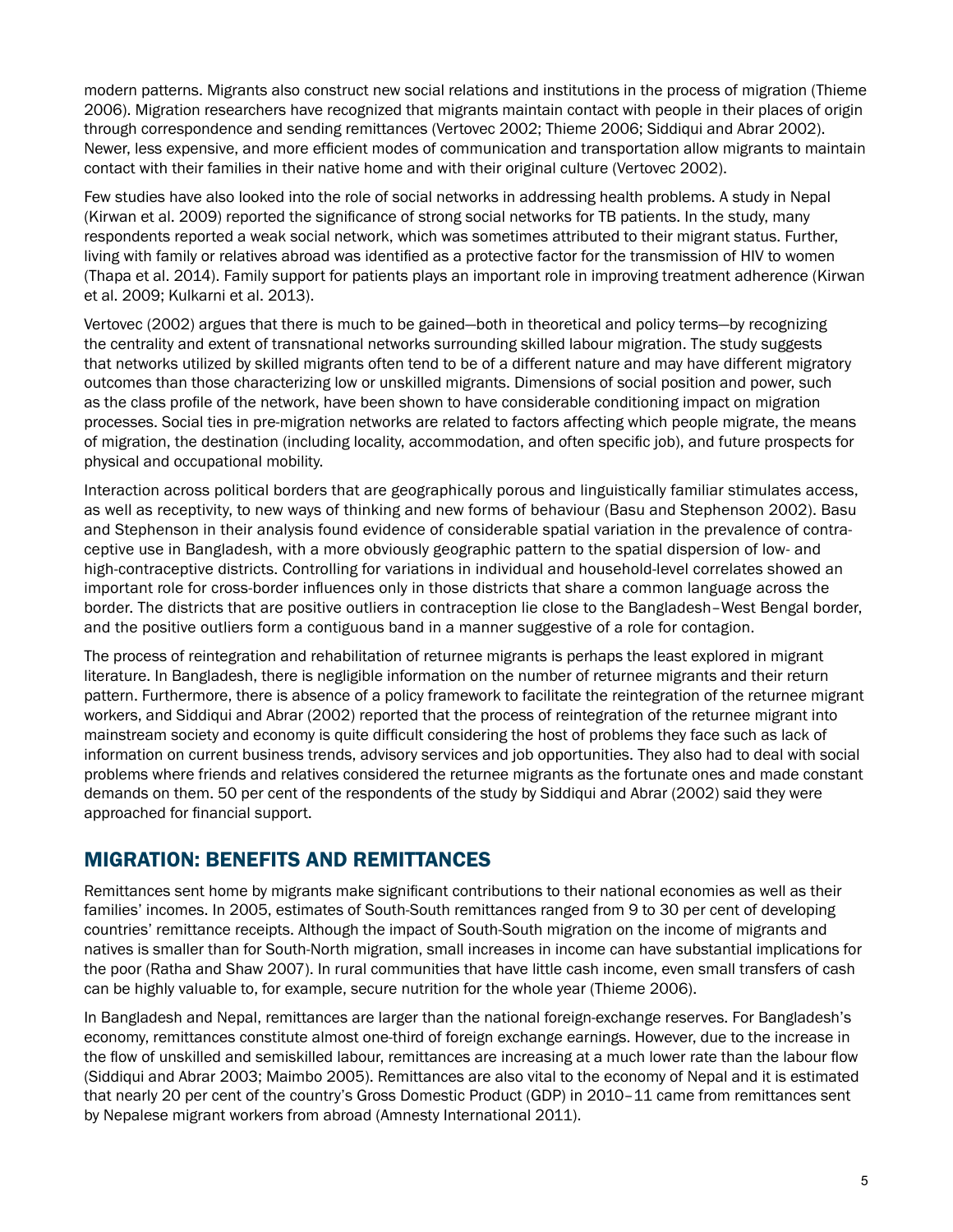For many households, remittances are a major source of earning to maintain subsistence because they provide a lifeline to meet daily needs or provide for their future, e.g. by paying for their children's education, purchasing land for farming, building a home, or investing in a small business (Siddiqui and Abrar 2003; Samuels et al., 2011; Amnesty International 2011). The family expects the migrants to improve their well-being and wealth (Thieme 2006). While remittances from migrants are critical for the survival of families in source communities, those who move abroad and those who stay may face numerous vulnerabilities (Samuels et al. 2011). A longitudinal study in Indonesia (Lu 2010) shows that despite earning a high income, migrants tend to under-consume and remit a large amount of earnings to families at the place of origin, which hinders migrants' own potential health gains. Kirwan et al. (2009) showed in their study in Nepal that the economic burden of TB treatment in migrants was far greater than their financial reserve. Consequently, remittances sent to families are reduced and migrants remained in debt long after treatment completion, tied to the treatment location and paying off high interest loans.

According to a report by Siddiqui and Abrar (2003) exploring the origin and scope of remittances in Bangladesh, more than half of the individuals sending remittances were married, yet parents constituted the highest number of recipients of remittances. A large segment of the receivers were more than 50 years of age and more than half were illiterate. These are important factors in determining the use of remittances. The remittance-sending members of these families on average are staying overseas for more than five years and a typical migrant remitted 55.7 per cent of his income. This report highlighted that a substantial portion of remittances is used to finance migration of other family members, and families saw this as a major investment for further enhancing their household income. It is crucial to note that many of the benefits of these remittances are lost in intermediation, and that migrants are paying "super taxes" for remittance charges that further undermine their capabilities (Watkins and Quattri 2014).

## Migrants: Vulnerabilities, Exploitation, and Discrimination

There are several ways in which migrants are at a disadvantage compared with non-migrants. Migrant workers have faced discrimination in wages, work quality, and working conditions because of their migration status. Differential access to government-supported food security and health programmes for administrative reasons, such as delays in issuing beneficiary cards, have also been reported (Srivastava and Sasikumar 2003). Migrants who move to socio-culturally different destination areas may face language barriers; engage in risky work conditions; experience poor housing conditions, violence, and harassment; and be unable or unwilling to access health and social services because of government restrictions and discriminatory attitudes and behaviours of staff. They may also face loneliness and depression. These vulnerabilities increase manifold if a migrant is illegal or unauthorized (Samuels et al. 2011).

In addition to India, Nepalese also migrate in large numbers to Gulf Cooperation Council (GCC) countries in search of a better future. Despite the huge outflow, there is a lack of proper understanding and knowledge in Nepal of the laws and regulations that govern migration to these countries. The state of domestic workers is particularly precarious since they are not protected by the labour laws of the GCC countries and come directly under the purview of the Kafala system, a sponsorship system that gives the sponsors complete control over migrants' mobility as well as their visa status. All the characteristics of the Kafala system correspond to a form of forced labor. Consequently, these workers are unable to exercise their rights and freedoms and hence form the "invisible working class" in the GCC countries. This "invisibility" makes it all the more difficult to scrutinize and regulate their working conditions (Bajracharya and Sijapati 2012). In research conducted by the Asia Foundation (2013), severe forms of exploitation such as being battered or scolded by the owner or manager (19.2 per cent), sexual harassment by the owner or agent in the destination country (3.8 per cent), owner threatening to kill them (3.8 per cent) were reported by Nepali female migrants. Several national and international reports have documented how Nepalese migrant workers have been subjected to serious exploitation and human rights abuse during the migration process and highlighted how this is linked to the role of recruitment agencies and brokers. In 2010–11, Amnesty International documented cases of Nepali migration to the Gulf states and Malaysia where migrants were forced to work long hours daily without a rest day, accept lower than promised wages, were locked in, had their passport confiscated, and were physically beaten or denied food when they did not comply with their employer's demands. Nearly all migrants who participated in this research stated that they had been deceived by recruitment agencies and brokers on at least one substantive aspect of their employment terms and conditions salary, type of job offered, work hours, overtime pay, or rest days.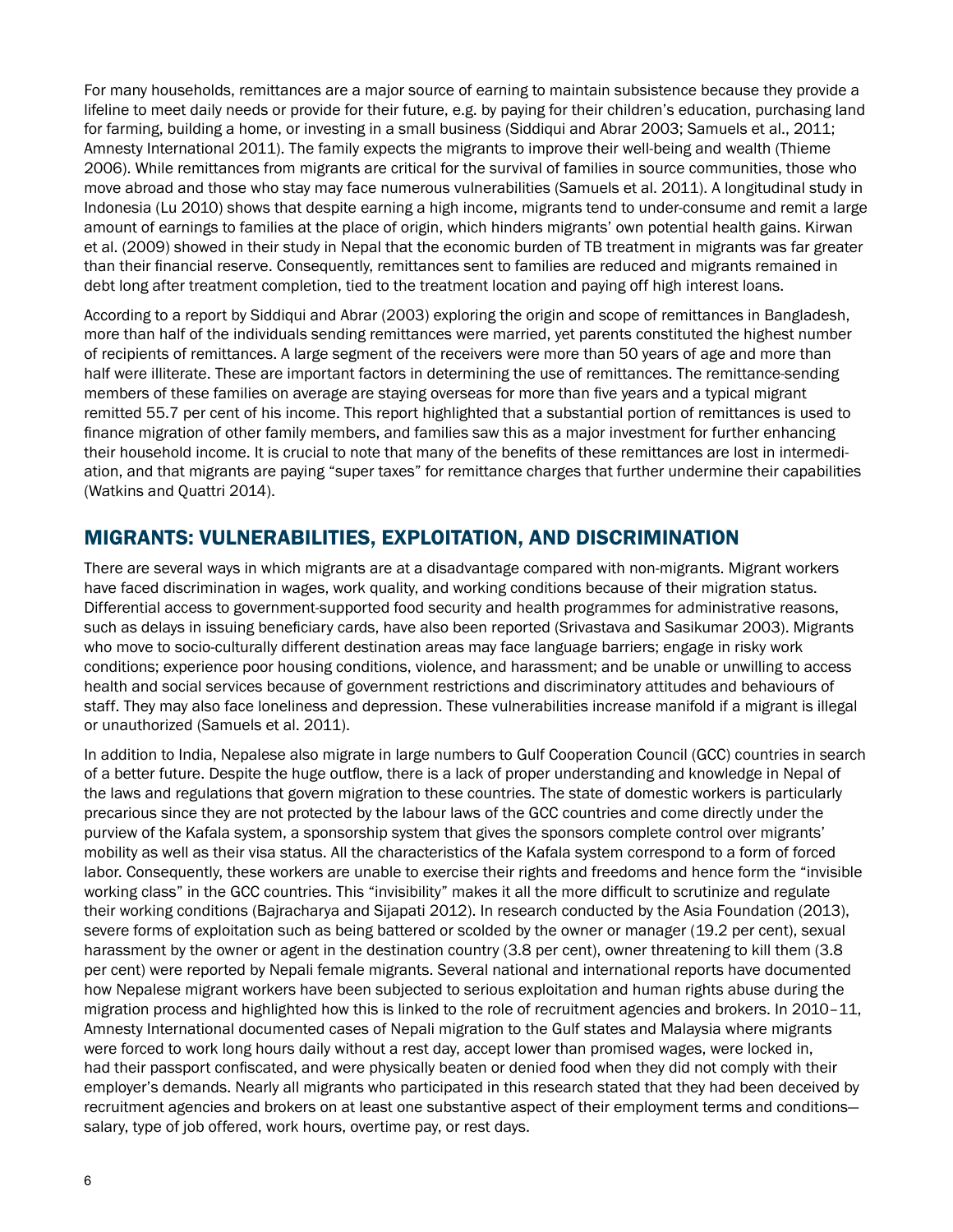In Southeast Asia trafficking and other forms of exploitation occur within well-worn migratory pathways. Trafficking occurs as part of the migration continuum; many trafficked individuals consent to the initial movement through a facilitator or move of their own accord, and it only becomes evident at their destination that they have been deceived and are being exploited (Larsen 2010). Amnesty International's (2011) research also indicated that some recruitment agencies and brokers are involved in the trafficking of Nepalese migrants for exploitation and forced labour.

Exploitation of migrants is usually seen as a failure of destination countries to recognize their rights. While this is important, it is also partly a function of the migrant workers not being aware of their own rights. Moreover, many do not have strategies and mechanisms available to them to protect themselves at the destination (Hugo 2005). Based on his study, Hugo (2005) recommended that migrants adapt and integrate best in situations where they have strong social-support networks to assist and support them and that it is crucial for migrant workers to be linked to such social networks where they are not linked already.

## Migrants' Health

The effect of internal or international migration on migrants' health is complex and much variation exists between the migrant groups. The disease patterns of immigrants are influenced by the environments of the origin and destination countries and by the process of migration itself (McKay et al. 2003). Therefore, the effect of migration on a particular health outcome(s) varies according to who is migrating, when they migrate, where they migrate from, where they migrate to, and what health outcome is measured (McKay et al. 2003). Thus, migration as an "exposure" is complex, involving a wide range of socioeconomic, behavioural, and environmental changes (Ebrahim et al. 2010).

Climate change, global conflict and economic necessity are driving the highest levels of migration in history. The sheer scale of human displacement has turned migrant health into a priority global-public-health issue, an issue rendered more complex by the diversity of the populations involved—from people in search of work or education to more vulnerable groups like asylum seekers and refugees. Apart from the increased potential for the spread of infectious disease that a more mobile global population brings, there is also a rising concern that migrants' health needs are not always adequately met (WHO 2008). To prioritize migrants' health, the World Health Organization (WHO) has called upon its member states to promote migrant-sensitive health policies, equitable access to health promotion, and disease prevention and health care programmes for them (WHO 2008).

From an economic perspective that understood migration as a spillover of development, migration is now also the subject of socioeconomic investigation—incorporating the problems of assimilation, relative deprivation, and isolation. The corollary is an increased emphasis on economic and social understanding of migration and its consequences. This entails studying migration or migrants in terms of factors beyond income, with health outcome being the most important but one of the most under-studied factors (Choudhary and Parthasarathy 2009).

Even if migrants to a new region achieve a higher standard of living in their new place of residence, their improved living conditions may not be associated with better health. Part of the difficulty of understanding the health consequences of migration is the complications in trying to control for variables that may affect health, such as gender, age, and urban or rural environment of migrants and non-migrants (Madrigal et al., 2011). For migrants, the move away from their place of origin may result in stress associated with the loss of the homeland and social support and the adoption of a new way of life. A new lifestyle may be particularly deleterious if it is associated with decreased physical activity and increased consumption of commercial foods, changes frequently experienced by rural-to-urban migrants (Kusuma et al. 2009). However, it is also possible for some rural-to-urban migrants to experience improved health outcomes if the migration takes place in a region where medical facilities and services are located in the urban areas (Godfrey and Julien 2005). Thus, an investigation of whether migration results in better or worse health outcomes should differentiate the stress associated with migration from possible (though not necessary) unhealthy changes in lifestyle (Madrigal et al. 2011). Many factors affect the process of migration and thus affect migrant mortality and morbidity rates. Variations in rates over time are generally a product of environment, historically determined style of life (for example, diet, smoking, alcohol, family size, fertility, social interactions) and genetics. Some of these factors act early in life and their effects endure, while others may act in adult life. Cancers may have "initiators" that act early in life and "promoters" that act later (McKay et al. 2003).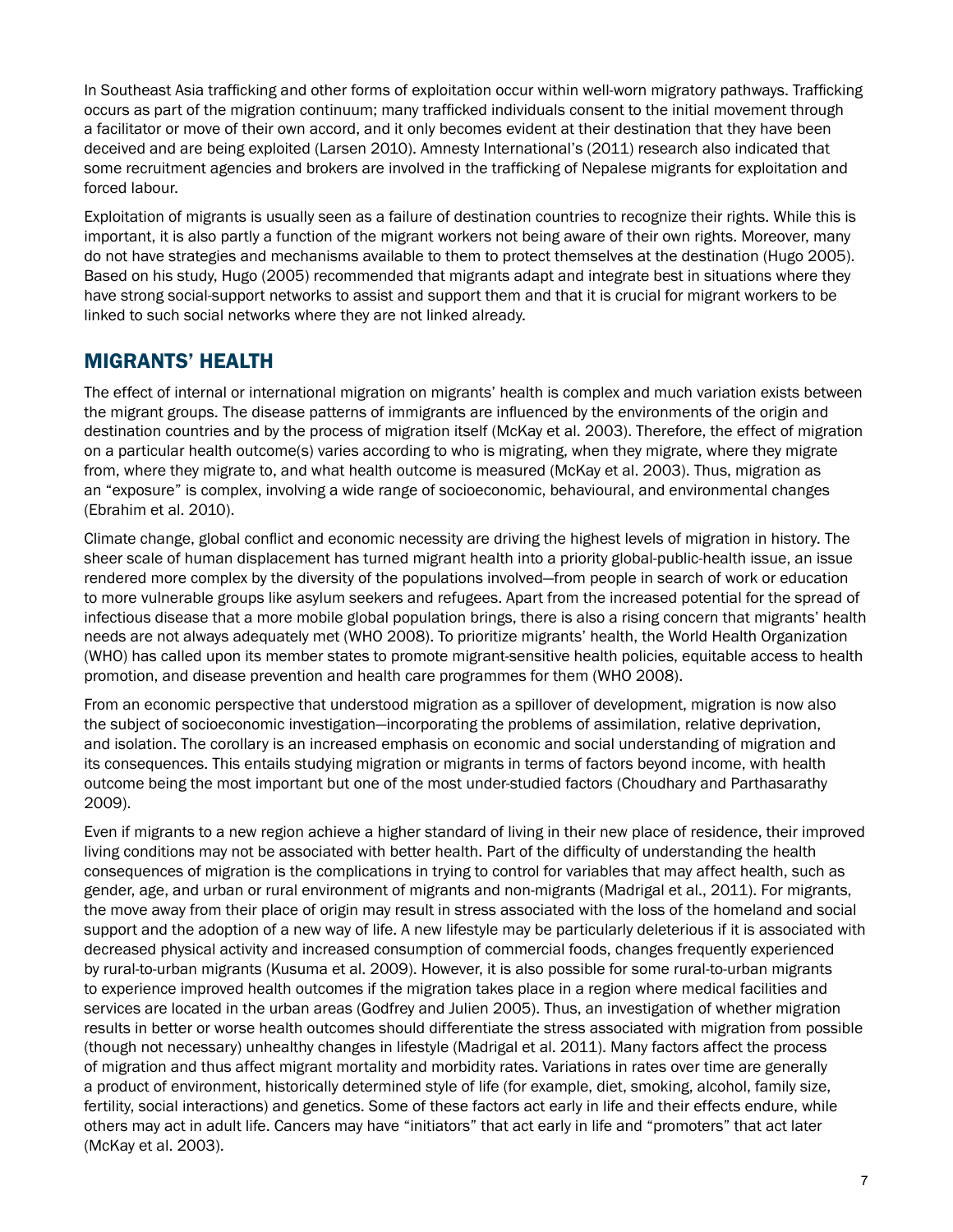"Selective migration" is an important factor that may influence mortality or morbidity rates. It entails the movement of a "select group" of healthy or unhealthy migrants. The group possesses special characteristics and may differ sharply from their non-migrant counterparts back home. The movement of healthier individuals is known as the "healthy migrant" phenomenon. On the other hand, sick individuals may be involved in "return migration", for example to be nearer to family or care-giving institutions (McKay et al. 2003). Short-distance migrants tended to show higher mortality than long-distant migrants. McKay et al. (2003) suggested that this resulted from short-distance migrants being a select group that moves because of illness, so they can be nearer to family or an institution.

#### HIV/AIDS

Several studies have documented that a more mobile global population brings increased potential for the spread of diseases such as HIV. Migration and migrants specifically have had a significant role in the history of the global HIV pandemic. In 2008, the Joint United Nations Program on HIV/AIDS identified migrants as one of the groups most vulnerable to HIV infection and its consequences (UNAIDS 2008). International and internal migrants are among the 12 groups it identified as most-at-risk of HIV transmission and facing barriers to treatment. The report outlines some of the social, economic and political factors in origin and destination countries which influence the risk of HIV infection of international labour migrants and contribute to their heightened vulnerability. These include separation from spouses, families and familiar social and cultural norms, language barriers, substandard living conditions, and exploitative working conditions, including sexual violence. The resulting isolation and stress may lead migrant workers to engage in behaviours, e.g. unsafe casual or commercial sex, which increase HIV risk. This risk is exacerbated by inadequate access to HIV services and fear of being stigmatized for seeking HIV-related information or support. Female migrant workers may be particularly vulnerable to HIV as many are employed in relatively unskilled jobs within the manufacturing, domestic service or entertainment sectors, often without legal status and little access to health services. They are often susceptible to exploitation and/or physical and sexual violence, in some cases by their employer, and have few alternative employment opportunities.

High prevalence of sexual-risk behaviour has been found among work migrants in many countries, and the major role this plays in HIV transmission is well established (Anarfi, UNFPA Expert Group Meeting, 2005). Not only does migration facilitate the rapid spread of a virus along so-called "corridors of migration", but also causes behaviours and situations that facilitate transmission (Brokerhoff and Biddlecom 1998). Migration is a dynamic process, and the role of migration in HIV transmission is a nonlinear function of individual, dyadic, and network features regardless of context (Cassels et al. 2013). Migrant labourers account for almost 40 per cent of all new HIV infections (UNGASS 2010). Seasonal migrant laborers have been identified as a "bridge population" that transmits HIV in the general population. A study among Nepalese migrant labourers traveling to Indian cities (a common destination) found 32.8 per cent of men (up from 27 per cent in 2006 and 22 per cent in 2008) engaged in unprotected sex in India, often with sex workers (IBBS 2010). In examining the role of population mobility in spreading HIV across the Indo-Nepal border, several studies have highlighted that migrants not only exhibit a higher risk for acquisition of HIV and other sexually transmitted infections (STIs) than non-migrants, but disproportionately transmit those infections to others (IBBS 2010; FHI 2002; Population Council 2011; Smith-Estelle and Gruskin 2003; Mercer et al. 2007; Poudel et al. 2003; Thapa et al. 2014; Bam et al. 2013).

National data in Nepal identifies the highest burden of people living with HIV (PLHIV) among estimated seasonal migrant labourers (41 per cent) (Puri and Cleland 2006). The HIV prevalence among migrants is reported to be 1.4 per cent (Mid West) and 0.8 per cent (Far West), but the prevalence in migrants' wives is 3.3 per cent (IBBS 2010), i.e., roughly two to four times higher than in the overall population. This increased prevalence is consistent with evidence that as many as one in every ten male migrants returning from Mumbai is HIV-positive (UNAIDS 2009). Labourers' vulnerability to contracting STIs and HIV affects spouses and children in turn (NCASC 2007; Ministry of Health and Population, Nepal 2007). Low-risk women (rural and urban) account for 26 per cent of total new infections (UNGASS 2010). Moreover, adequate knowledge of HIV/AIDS among migrants appears to be the lowest in Nepal (UNGASS 2010). A study among Dalit migrants in Nepal also found lack of awareness concerning HIV/AIDS as common among study participants (Bam et al. 2013). This increases risk to spouses for infection through decreased opportunities for self-protection, particularly because condom use between migrant labourers and their spouses at home is inconsistent (IBBS 2010). High-risk sexual behaviour in India (Population Council 2011; Smith-Estelle and Gruskin 2003) coupled with inconsistent use of condoms inside and outside marital relationships (FHI 2002; Mercer et al. 2007) increases husbands' and then wives' vulnerability to HIV.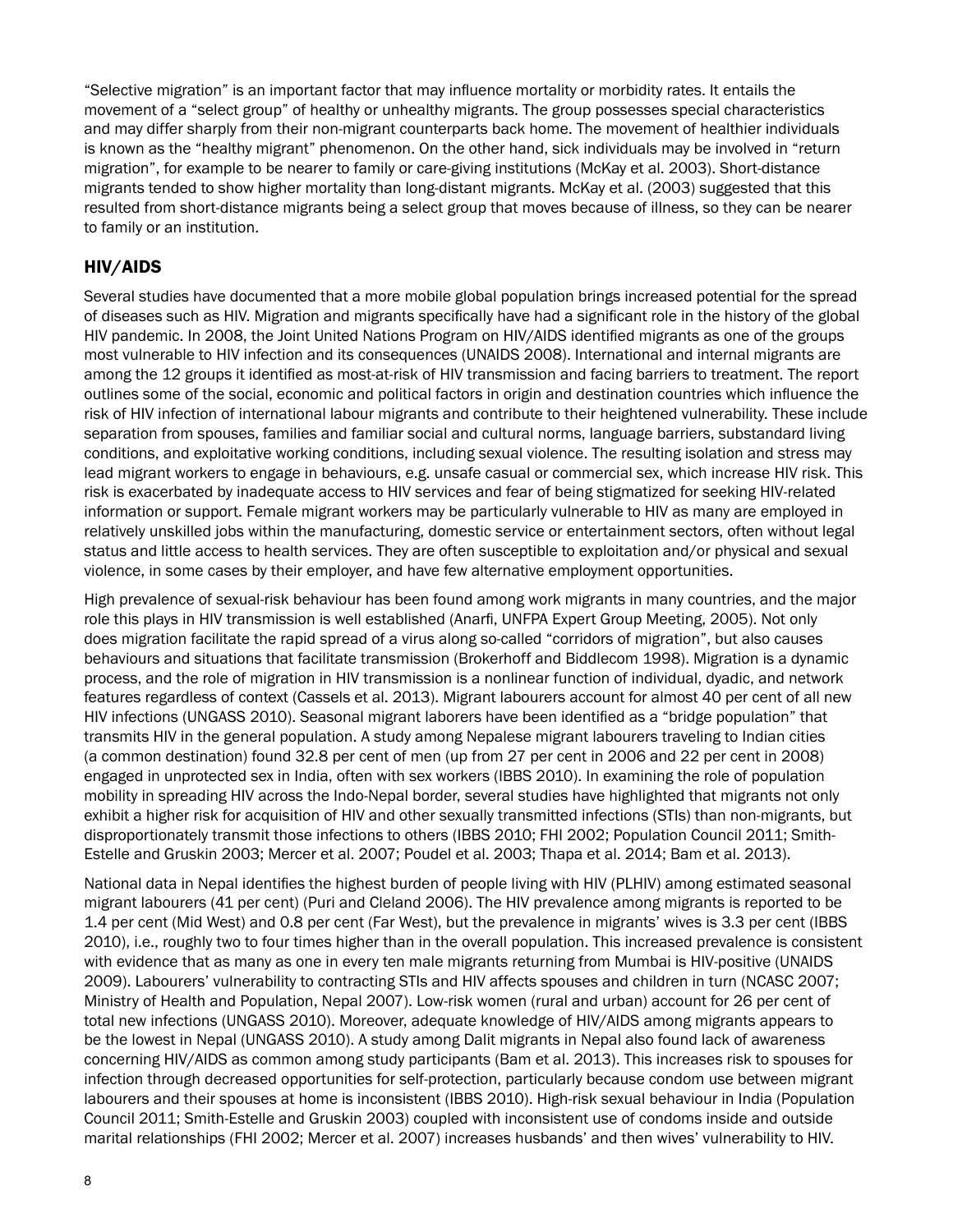Smith-Estelle and Gruskin (2003) reported that migration, health status, gender-based discrimination, and access to education have an impact on HIV vulnerability among rural women from migrant communities in Nepal. Studies by the Population Council (2011) and the United Nations Development Program (2011) showed a significant association between spousal migration and women's HIV status.

Despite low HIV prevalence in Bangladesh (1 per cent), the population is vulnerable to an HIV epidemic. Cases of HIV and active syphilis have been found in successive rounds of sero-surveillance among vulnerable populations, including female sex workers, injecting drug users, and men who have sex with men. (Government of Bangladesh 2003). Annual behavioural surveillance has found that risk behaviour among vulnerable populations is at least as prevalent as in Asian countries having a concentrated epidemic.

One of the ways that HIV can be introduced into a low-prevalence country is through people returning from high-prevalence countries where they have engaged in risky behaviours. In the Doti district of Nepal, which has high rates of migration to India, it was found that a significantly higher proportion of men who had lived away from home reported having sex with a sex worker. HIV prevalence was significantly higher among men who had lived abroad (3.7 per cent) or elsewhere in Nepal (3.0 per cent) compared with men from the same area who had not lived away (0.7 per cent) (FHI 2002; Poudel et al. 2003). Similarly, in a study in Bangladesh by Mercer et al. 2007, the proportion of men who reported unprotected sex with sex workers and with other men while living away from their wives, abroad or within country is a cause for concern. Further, some men had sex with a sex worker while abroad and then had sex with a sex worker after returning to Bangladesh, indicating potential for introducing HIV into a population that reported low condom use with new clients (3–12 per cent) as per national surveillance data. HIV-infected men returning to Nepal from India were found to have infected their wives because they did not use condoms during marital sex (FHI 2002). It was also reported that migrants' wives do not consider themselves at risk of HIV because they do not believe that their husbands have other sex partners (Bondurant et al. 2001).

Thapa et al. (2014), in a matched case-control study in Achham district of Nepal, identified the social and behavioural factors for HIV infection among the wives of labour migrants in the far western communities of Nepal. Literacy status was the only one woman-related social factor associated with HIV infection. Literacy status, age at first out-country migration, and country of migration were the husband-related social factors; alcohol consumption, living alone abroad, and having an unpaid partner abroad were the wife-related behavioural factors associated with HIV infection. Given that the husband-related social and behavioural factors are mostly determining the risk of HIV infection in the wives, prevention efforts must incorporate behaviour-change approaches targeting labour migrants and their wives.

A cross-sectional study by Mercer et al. (2007) aimed to quantify reported sexual-risk behaviour among married men and women in two rural areas of Bangladesh, comparing prevalence among those who had, and had not, lived apart from their spouse as a result of the husbands' work-related migration. The main differential found in the study was the relatively high prevalence (60–70 per cent) of extramarital sex reported by men from both study areas who had lived away from their wives. Though there are no comparable data, the prevalence of extramarital sex while away versus before living away was two to three times higher in this study. Women were also more likely to report extramarital sex if their husbands lived away from home. The risk for extramarital sex increased with longer periods of separation. This "dose–response" relationship, together with the significantly higher proportion of men reporting extramarital sex while living away than before living away (with sex workers and with men), provides evidence of association between temporary separation from their spouse and extramarital sex. Although the two study areas were not intended to be representative of rural Bangladesh, the similarity in reported sexual-risk behaviour of men from widely separated areas in the east and west of the country suggests that these behaviours may not be localized.

A study in Doti district in far western Nepal, where international migration—particularly labour migration to India—is common, revealed risk behaviours such as sex with sex workers and/or multiple sexual partners, and deciding about condom use based on the appearance of sex partners. These risk behaviours were significantly more common among the migrant-returnees both in India and in Nepal (Poudel et al. 2003). The study revealed a high HIV and syphilis prevalence (8 per cent for HIV, and 22 per cent for syphilis) among the male migrantreturnees and non-migrants in five communities of Doti district, where migration to Mumbai is common. In a study by Bam et al. (2013) among Dalit migrant labourers in Nepal, participants described unmarried status, peer influence, alcohol use, low-priced sex with female sex workers, and unwillingness to use condoms as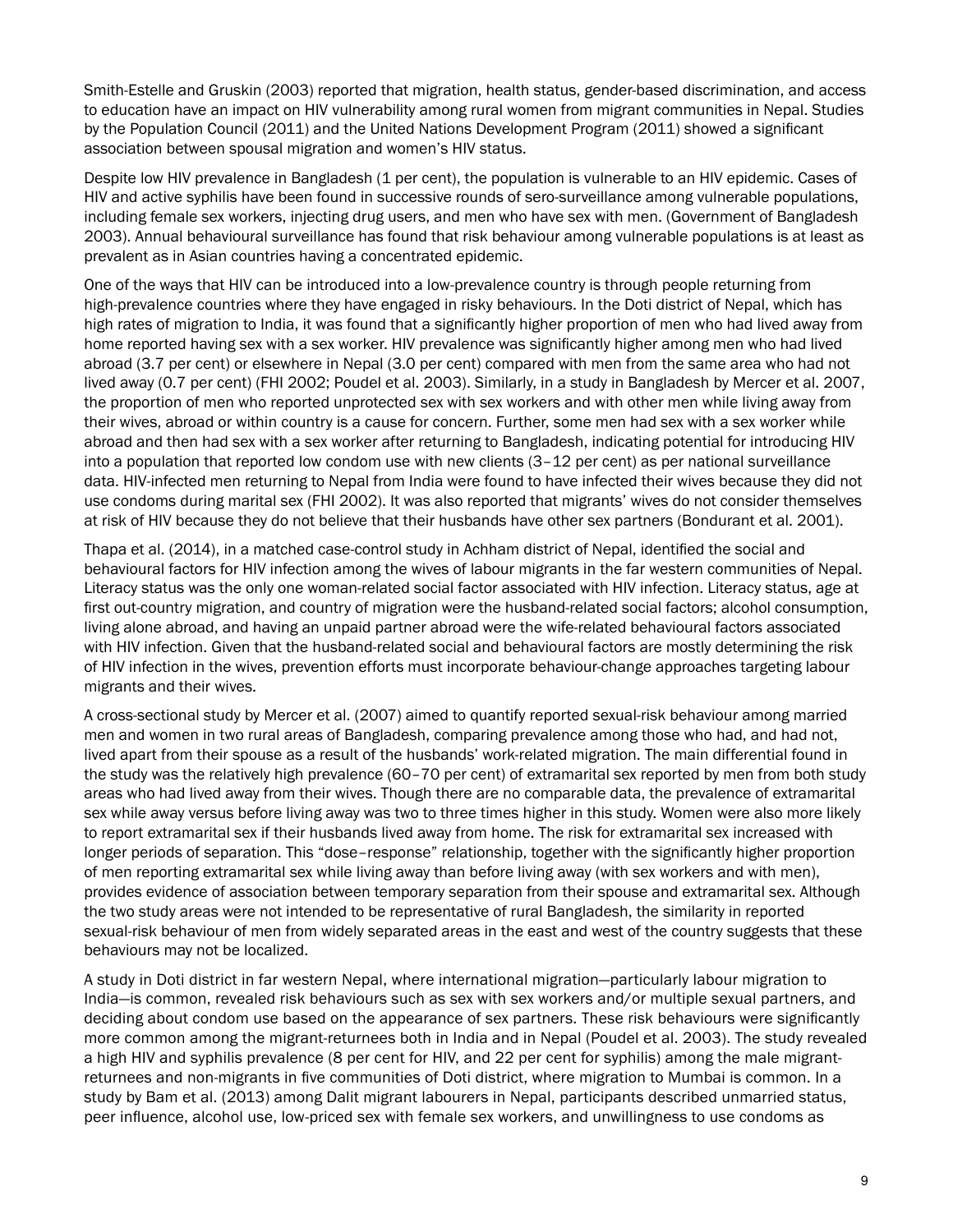common factors of their migration experience. The study did not include information on wives' perceptions or behaviour but confirmed high-risk male behaviour that can endanger their female partners.

Migrating to India as opposed to migrating to other countries was found to be an independent risk factor for HIV infection (Thapa et al. 2014). The IBBS 2010 shows that one-third of the total Nepalese labourers in India work in the state of Maharashtra. In 2011, the National AIDS Control Organization in India reported that 18 per cent of female sex workers in Maharashtra are infected with HIV. Another study highlighted that one-third of Nepalese migrant labourers engaged in unprotected sex in India, often with female sex workers, and that 85 per cent of them were unskilled labourers from the far-western region of Nepal (Thapa et al. 2014). The prevalence of HIV was higher among male labour migrants and female sex workers who returned from India, especially from Mumbai, than in similar non-migrant groups. In the early 2000s, about 6–10 per cent of Mumbai returnee men, compared with up to 4 per cent of India returnee men and up to 3 per cent of non-migrant men in far-west Nepal were identified as being infected with HIV (Nepal 2007). Though Mumbai was identified as the high-risk destination, this data is based on small samples and thus these findings need to be interpreted with caution.

Mathematical models developed based on disease characteristics in a region lead to better understanding of disease dynamics and can guide policymakers in resource allocations for prevention and control of an infectious-disease epidemic. Vaidya and Wu (2011) developed a mathematical model to evaluate the effects of seasonal labour migration to India on exacerbating the HIV burden in the far-western region of Nepal. Their results show that HIV cannot be eradicated from this region unless the recruitment of HIV infections from India is stopped. They argue that compared with the total number of HIV infections recruited from India via seasonally returned migrants, the total number of new infections generated as a result of sexual activities back home was found to be significantly low. The model suggests that seasonal labour migration to India and sexual activities in the workplace are the key factors that contribute to the dynamics of the HIV epidemic in far-western Nepal. Using the calibrated model, Vaidya and Wu assessed two prevention strategies—one focused on returnee migrants and another on migrants in their workplace in India— and suggested that prevention programs to promote safe-sex activities in the migrants' workplace will be more effective in suppressing the HIV epidemic in far-western Nepal than prevention programs that educate villagers to promote safe-sex practices such as condom use (Vaidya and Wu 2011).

Cassels et al. (2013) proposed a network-dyadic conceptual for future research designs on migration-related work. The model theorizes that a disease-transmission process occurs within a series of potentially overlapping, concurrent sexual dyads drawn from a network of potential partners, and entrance and exit from that network through migration. The model proposed that HIV transmission is driven by risk behaviours of migrants that emerge and is enabled by mobility, the bridging of sub-epidemics across space and time, and the displacement effects on the primary residential sending community for migrants. To investigate these causal pathways, empirical study designs must measure the relative timing of migratory events, sexual-risk behaviours, and incident HIV infections.

#### MALARIA

Malaria linked with the migration of population is a complex phenomenon. There is evidence to suggest that malaria is no longer a forest-dependent disease and may largely be affected by population movements. Although migration in itself is not a definitive risk for malaria, several factors can put migrants and local communities alike, in vulnerable situations. In particular, infrastructure and rural development, deforestation for logging and economic farming, political movements, and natural disasters are some of the major factors that push and pull people in and out of malaria-endemic areas. Therefore, understanding the changing socio-environmental situation as well as population movements and their associated risks for malaria infection, is critical for malaria control, containment, and elimination. Population movements that either place people at risk for malaria or cause them to pose a risk to others cannot be stopped. Where movements are unavoidable, people should be made aware of the risks and have adequate access to treatment (Martens and Hall 2000).

Migration may lead to permanent change of residence or there may be temporary change of residence after which the individuals return to their location of origin (termed "circulation"). All these patterns can influence local malaria epidemiology, including transmission and its seasonality (Kumar et al. 2012). South Asia is potentially one of the most dynamic regions in terms of population movement that promotes malaria transmission. There are three identified risk factors related to population movements that exacerbate malaria in South and South East Asia: (1) those that increase malaria transmission, (2) those that predispose communities to severe and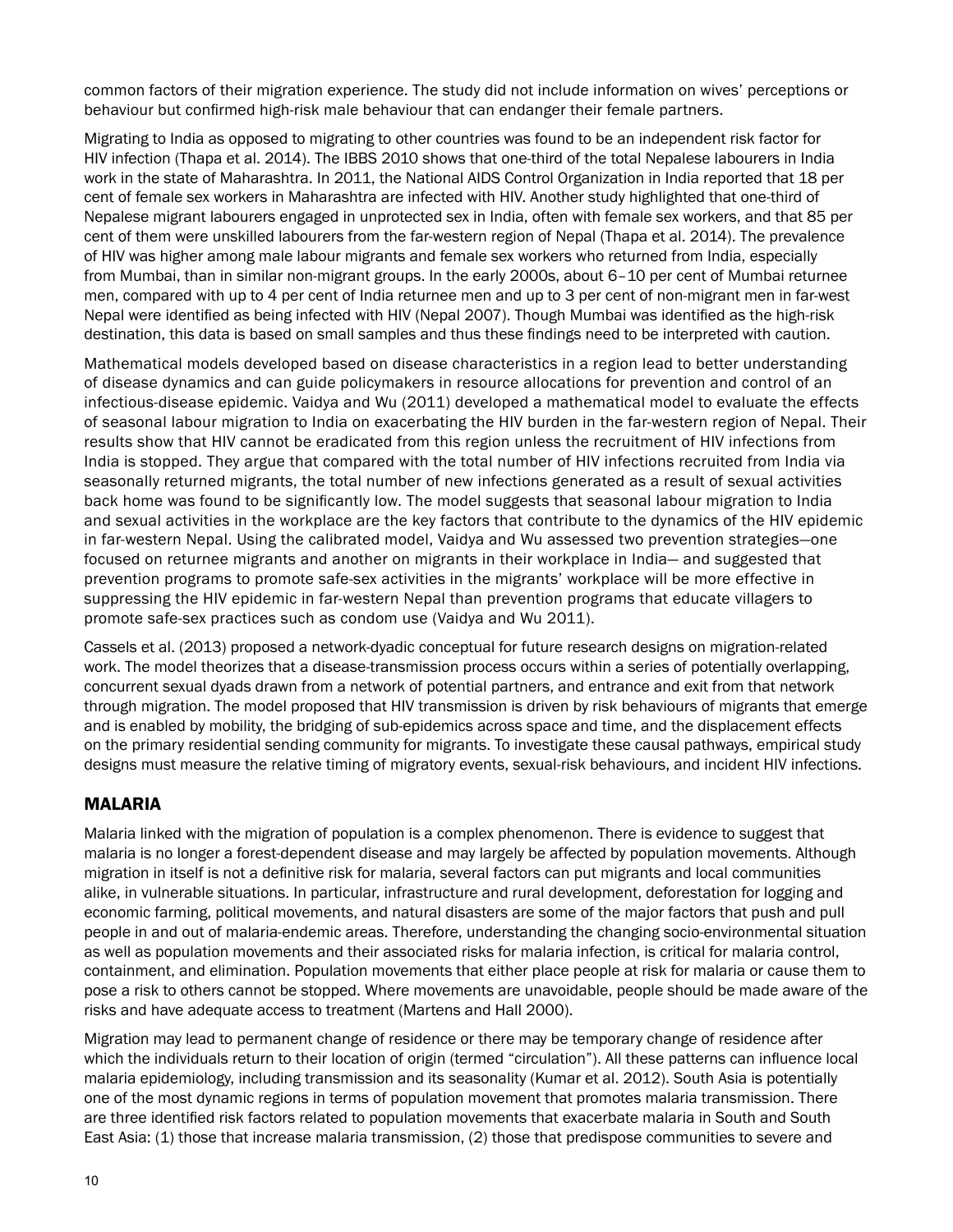complicated malaria, and (3) those that promote transmission of drug-resistant parasite strains (Kumar et al. 2012).

In South Asia, India offers vast variations in geography and regional ties to surrounding communities and countries. This makes for many possible ways in which malaria parasite populations can mix to affect drug responses, disease severity, and transmission. With more than 70 per cent of India's population living in rural areas, the interplay between city-based and forest-based concentrations of human reservoirs for parasites and easy movement of workers from one part of India to another, mixed with varying degrees of innate and acquired protection in different human communities, raises many opportunities for dissecting important traits that contribute to malaria protection or vulnerability (Kumar et al. 2012). The World Health Organization estimates that India accounts for 75 per cent of all malaria cases in South East Asia. Today, of the 1.2 billion people in India, 95 per cent live in malaria risk areas. There are an estimated 1.5–2 million reported malaria cases every year in India. Studies place malaria-related economic losses at about US\$ 0.5–1.0 billion annually.

The unprecedented increase in mobility in the last few decades has led to greater concern about the relationship between mobility and malaria. Population movement contributed to drug resistance in India, with people of different immune statuses moving from endemic to non-endemic disease areas, accelerating transmission of resistant strains (Martens and Hall 2000). Uneven malaria severity in India is often attributed to large discrepancies in health care accessibility as well as human migrations within the country and across neighboring borders (Kumar et al. 2012). Poor access to health care goes hand in hand with poor reporting from some of the same areas, combining to possibly distort disease prevalence and death from malaria in some parts of India (Kumar et al. 2012).

Specifically, the booming economies of certain cities in South Asia attract migrant workers from poorer states (Kumar et al. 2012). Employment-driven migration is mainly from the "relatively less developed" states to large metropolises and other large cities, wherein the migrants get absorbed in low-paid jobs in the unorganized sectors. The workers' living conditions are poor, with denial of basic amenities to maintain the standard of living, making them prone to health problems (Mukherji 2010). Migrant labour in the construction sector is more susceptible to various health and occupational hazards, because the construction sites create breeding grounds for various vectors and unprotected labourers act as potential bait. In addition, immigrants from diseaseendemic areas settle in urban slums having highly vector-receptive and unprotected housing, introducing new and drug-resistant strains. A cross-sectional study (Adsul et al. 2011) was conducted in one of the construction sites in Mumbai city to study the socio-demographic profile and morbidity pattern of construction workers. Nearly one-fifth of the workers had febrile illness, of which over 20 per cent had suspected malaria.

Lastly, malaria is a hugely complex disease with many interconnections. Both mega- and micro-development projects that impact the forest or create new conditions suitable for vectors often attract a substantial workforce from various horizons across borders and cultural boundaries. While one of the first concerns is to ensure that these vulnerable mobile individuals access basic services, including health care, another key concern is to restrict or mitigate the widespread dispersal of parasites by these elusive population groups.

#### TUBERCULOSIS

Among the 22 high-burden countries that account for more than 80 per cent of the worldwide incident cases of TB, 19 territories are in tropical areas (Zammarchi et al. 2014). South East Asia carries about 40 per cent of the global TB burden, and India is the highest TB burden country in the world and accounts for more than 25 per cent of the world's incident cases (WHO 2012).

Migrants currently play an important role in determining the current epidemiology of TB in countries where they are settled. The incidence in the countries of origin is the strongest predictor of TB incidence in migrants according to some authors (Watkins and Plant 2002). Migrants have a high risk of acquiring TB before migration as they are exposed in their country of origin to several risk factors for TB infection and progression. TB may occur in migrants as a consequence of a reactivation of a Latent TB Infection (LTBI) acquired in the country of origin, but may also occur because of a new infection acquired in the host country after resettlement or during travel in the country of origin (Zammarchi et al. 2014). Moreover, after migration, migrants are exposed to additional risk factors for acquiring or reactivating TB infection, such as poverty, stressful living conditions, social inequalities, overcrowded housing, malnutrition, substance abuse, and limited access to health care. An increased risk of TB is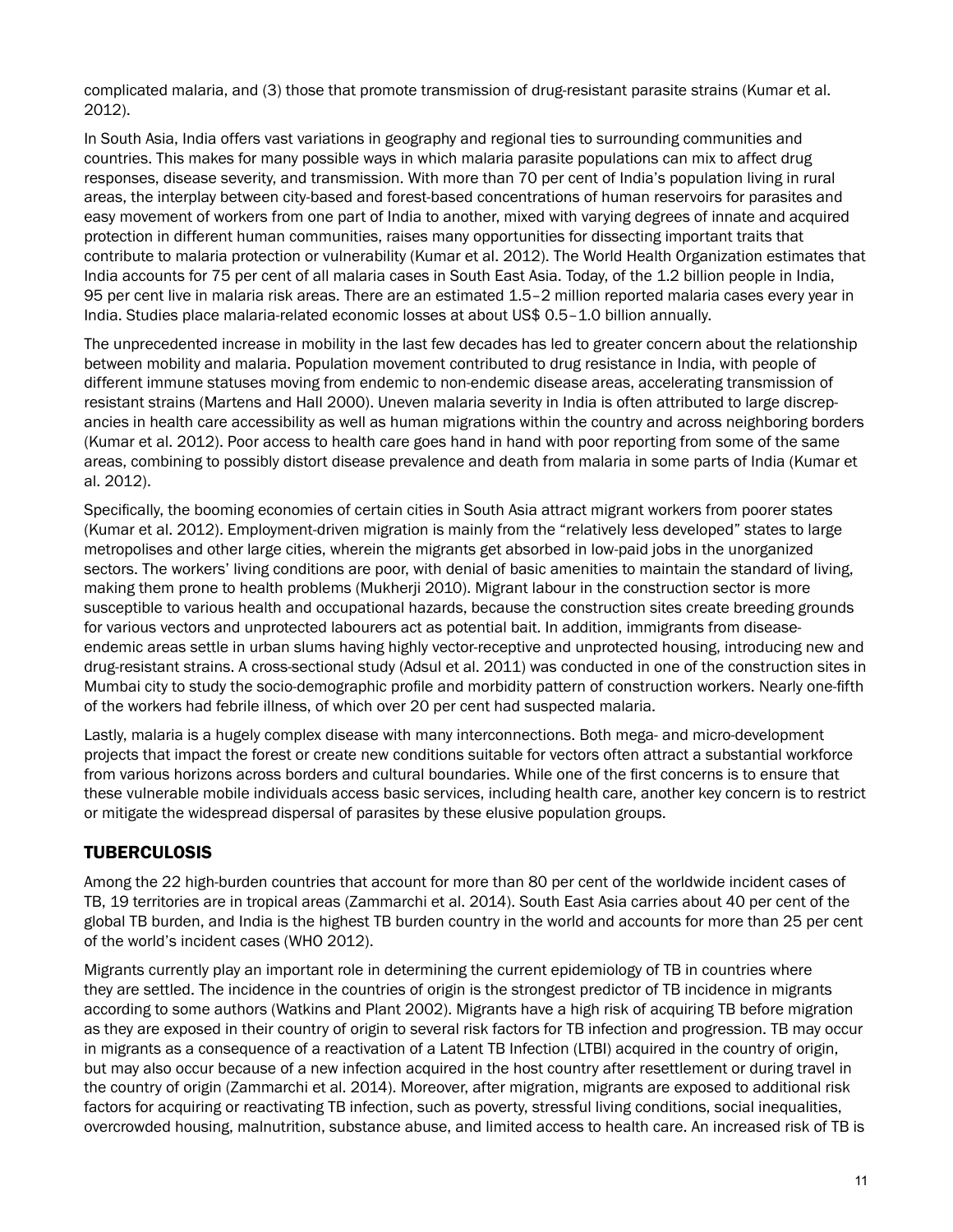still present in second-generation migrants in whom a link to endemic countries persists after migration through social networks or travel in the country of origin (Health Protection Agency, UK, 2010).

Tuberculosis treatment in migrant populations can be challenging because of lower adherence to treatment, which adversely affects the treatment success rate and increases disease morbidity and mortality. It also contributes significantly to the development of drug resistance. Kulkarni et al.'s (2013) study in Mumbai, in India, prospectively followed up a cohort of New Sputum Positive TB patients to study risk factors for non-adherence to Anti-Tuberculosis Treatment. The findings showed that patients, in the age group of 15–49 years, males, migrants, and patients who were employed were more likely to be non-adherent. More than 70 per cent of non-adherent patients were migrants, with the majority being males. More than 30 per cent of patients went to their native place and became non-adherent. Patients not living with their own family were observed as being more nonadherent to the treatment as compared with patients living with family. Migration affects stability of residence, which in turn adversely affects adherence. The importance of family support in improving treatment adherence has also been suggested by other studies (Kirwan et al. 2009). The study by Kulkarni et al. (2013) emphasized that special groups, such as males, those in the reproductive age group (15–49 years), patients without adequate family support such as migrants, and female sex workers need special attention from treatment providers to ensure adherence to Anti-Tuberculosis Treatment. A considerable portion (23–53 per cent) of TB cases in migrants is diagnosed in the first years (2–4) after resettlement in the host country. However, the reasons for this phenomenon are not completely clear (CDC 2012).

Access to the health system, including TB diagnostic and treatment services, is lower in migrant populations compared with native subjects (Zammarchi et al. 2014). Migrants have a longer patient diagnostic delay for TB (defined as the time elapsed from the onset of symptoms and the first medical consultation), while natives have a longer health care diagnostic delay (defined as the time elapsed between the first medical consultation and the initiation of treatment) (Mor et al. 2013; Gagliotti et al. 2006). The increased patient delay is possibly due to a combination of reasons such as language barriers, possible lack of medical insurance, fear of deportation (for illegal migrants), or discontinuation of their employment and competing socioeconomic priorities may prevail over health issues (Mor et al. 2013; Gagliotti et al. 2006; Zammarchi et al. 2014).

Given the epidemiological importance of migrant subjects in determining the epidemiology of TB in industrialized countries, many of these countries implement different control measures for TB, including mass screening programs (Zammarchi et al. 2014). The rationale of these programs is the early detection and treatment of active and then contagious TB cases, in order to prevent tuberculosis transmission within the host country (Alvarez 2011). Screening for active TB may decrease the period of infectiousness by as much as 33 per cent (Verver 2001), and secondary benefits of immigration screening are reduced transmission of TB in the country of origin and during travel (Alvarez 2011). TB mass screening programmes for migrants have been implemented in low-endemic countries but present several limitations. High-income industrialized countries have widely different approaches to the screening of migrants. The majority of countries screen for active TB and most commonly the screening is compulsory (Pareek 2012). The most commonly used tool for screening for active TB in adult migrants is a chest radiograph, which is used by the majority of industrialized countries alone or in combination with a clinical examination and less commonly with a tuberculin skin test. However, screening protocols based on a chest x-ray only are unable to detect cases of extra-pulmonary TB, which represent a not negligible portion of TB cases in migrant patients (Peto 2009).

#### **HEPATITIS**

Hepatitis E is another disease that may be carried to the host country by migrant workers who may have been exposed to unsanitary conditions in the country of origin. Prompted by cases of acute hepatitis in expatriate workers presenting at a hospital in Qatar, a limited prospective observational study was conducted (Ibrahim et al. 2009) to determine the epidemiological and clinical features of patients (predominantly Nepalese) presenting with acute hepatitis. It was likely that transit in Kathmandu in reportedly unsanitary conditions was the focus of infection. On the available evidence, Hepatitis E was imported by expatriate workers and it was clear that medical screening of these workers pre- and post-arrival must be improved to prevent further outbreaks. The study findings suggest that it is essential that health care workers in Qatar and elsewhere are made aware of the problem of imported Hepatitis E and understand the variable presentation of the condition.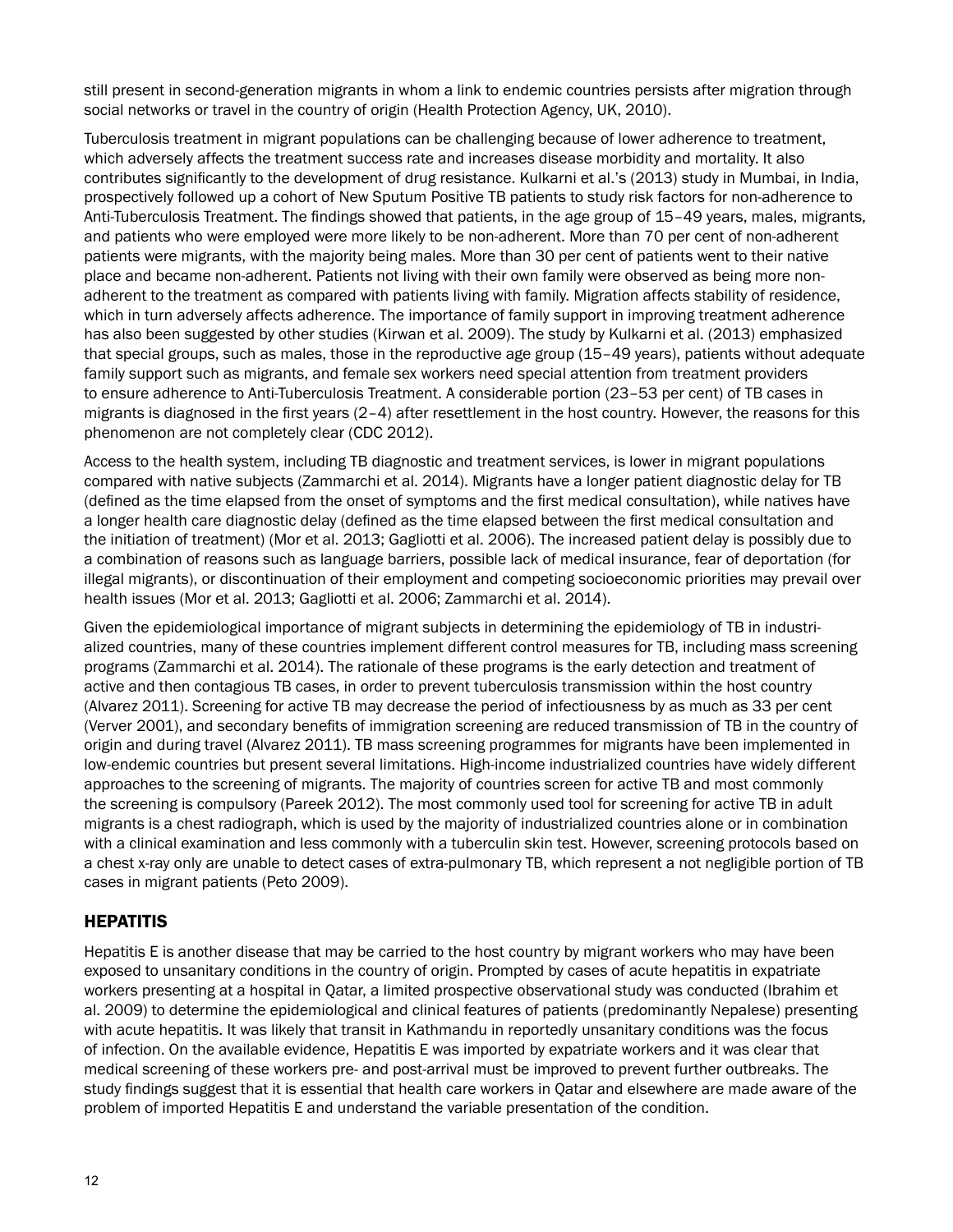#### OBESITY AND CARDIOVASCULAR HEALTH PROBLEMS

Migrants generally tend to exhibit disadvantaged risk-factor profiles and are more frequently subject to hypertension, chronic conditions, and obesity. (Ebrahim et al. 2010; McKay et al. 2003). The scale of obesity and diabetes among factory workers, their spouses, and rural siblings is very large, arguing for much wider adoption of population-prevention activities as proposed by the WHO. The effects of better access to health care (provided for factory workers and their co-resident families) may also influence the propensity for diagnoses of diabetes and hypertension (Ebrahim et al. 2010).

Hypertension has emerged as a major threat to health in developing countries, and even in India the number of hypertensive individuals is expected to rise to 214 million by 2025. With the increasing prevalence of hypertension even in the lower socioeconomic strata, it is important to understand the awareness of the problem and treatment-seeking behaviour in specific communities such as migrants. A cross-sectional prevalence study (Kusuma et al. 2013B) highlights the lack of awareness and inadequate treatment-seeking (in terms of medication) among migrants living in Delhi, in the background of considerable prevalence of hypertension in the socioeconomically disadvantaged study migrants (18.3 per cent). Also, their knowledge is mainly limited to "have heard of hypertension", thus comprehensive knowledge was lacking in these communities. This study is important in that it highlights community perceptions. Similar findings about lack of knowledge have been shown in other studies (Kusuma et al. 2009).

Another qualitative study (Kusuma et al. 2009) that examined the Explanatory Models of hypertension held by neo and settled migrants showed that city life was perceived as a major predisposing factor for developing hypertension. City life was associated with pollution and adulteration of food, high-fat diets, stress, and certain attitudes such as physical inactivity and quarrelsomeness ("lack of tolerance" and "tendency to quarrel over small issues"). The concept of hypertension was interconnected and linked to migrants' day-to-day city living. The Explanatory Models of hypertension among neo- and settled migrants and men and women were broadly similar with slight variations by gender and migration status in the perceived pathways to hypertension. But another study (Kusuma et al. 2013B) showed few differences in the perceptions of neo- and settled migrants as well as men and women. While the Explanatory Models of the settled migrants mainly centered on changed dietary habits, physical inactivity, and stress, the explanations of the neo-migrants highlighted stress followed by dietary factors and physical activity as precursors of hypertension. Understanding of lay beliefs and perceptions is important because prevention and control of chronic conditions, such as hypertension, requires life-long adoption of healthy lifestyles. Understanding the blood pressure distribution within populations is fundamental to understanding the etiology of cardiovascular diseases and to developing effective preventive strategies.

A study (Kusuma et al., 2009) focusing on whether the BP levels and hypertension prevalence differ between neo-migrants and settled migrants in the city of Delhi found that higher blood pressure levels and hypertension were more prevalent in older settled migrants and younger neo-migrants. Thus, urban residence and migration to urban areas can be a leading cause of increased prevalence of hypertension. Recent migration was found to be a significant contributor to hypertension prevalence. Age contributed significantly to blood pressure variation in both groups in both groups of settled migrants and neo-migrants, except in neo-migrant men. Neo-migrants were likely to be subjected to more lifestyle issues in terms of insecurity regarding work, compromised housing and eating patterns, staying away from family, and so on, and the stress generated during the adjustment process may be contributing to rise of blood pressure even at younger ages and may lead to further increase as they grew older.

Migration, chiefly from rural to urban areas, has been linked to precursor conditions of cardiovascular diseases. The association between overweight/obesity and different patterns of internal migration was studied by Varadharajan et al. (2013) using National Family Health Survey 3 data, a cross-sectional survey that covered 29 states of India in 2005–6. The analysis supported the hypothesis that exposure to urban environments is associated with overweight/obesity. Ebrahim et al. (2010) showed similar findings of rural-urban migrants having higher prevalence of obesity and diabetes than rural non-migrants. Migration was associated with both an increased fat intake and reduced physical activity in both men and women, as compared with rural dwellers, and this likely contributed to the higher levels of obesity and diabetes observed in migrants.

Gupta et al. (2012) conducted one of the few studies to determine the influence of migration among married women, who move along with their husbands, on cardiovascular risk factors. The study shows that in Asian Indian rural-to-urban migrant women, the prevalence of lifestyle and metabolic cardiovascular risk factors (hypertension,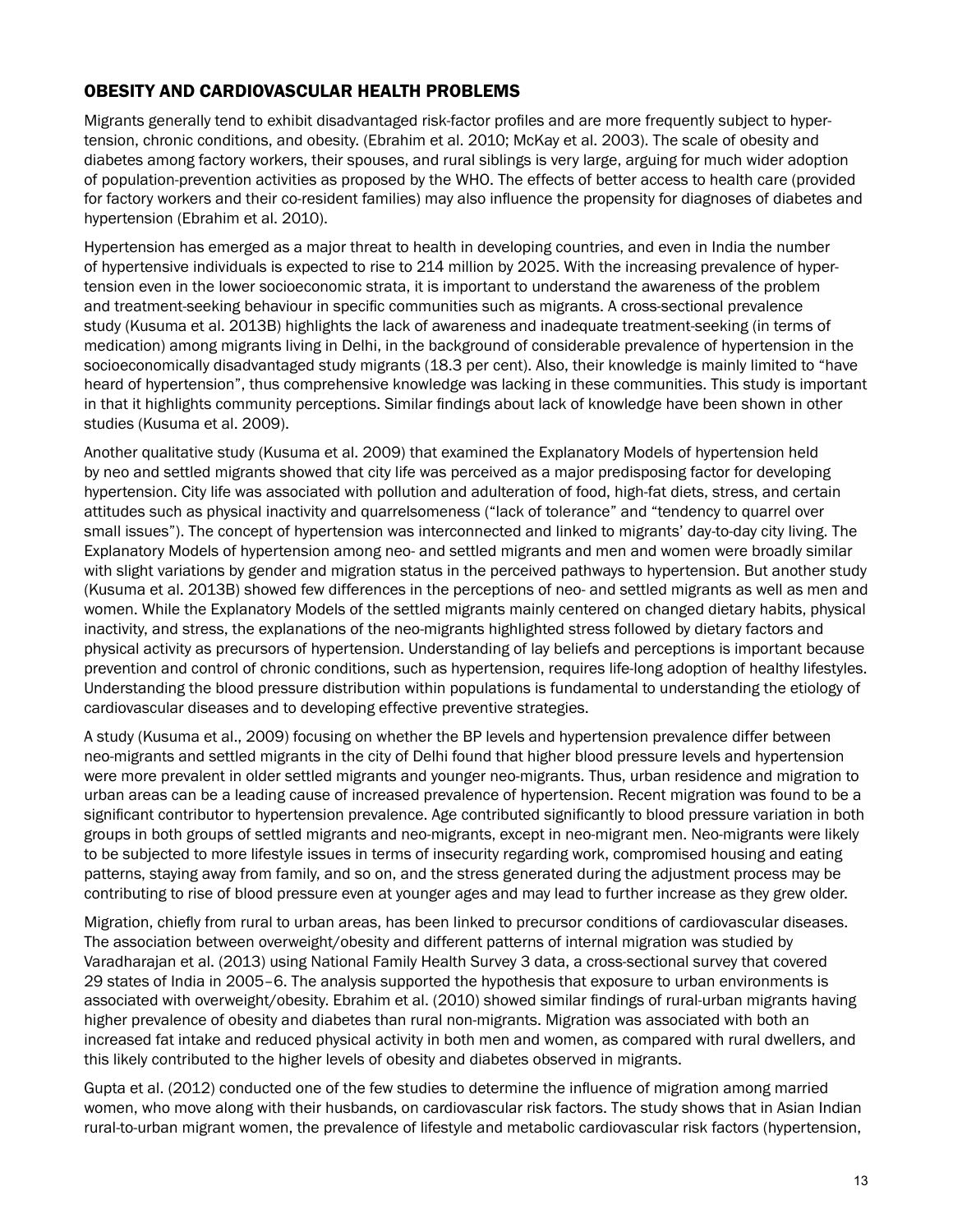hypercholesterolemia, and diabetes) is high, is similar to that of urban women, and is significantly greater than that of rural women. The important associations of risk-factor differences in rural-to-urban migrant women, as compared with the rural, are high dietary-fat intake, physical inactivity, overweight/obesity and central obesity.

Results of a meta-analysis (Madrigal et al. 2011) of body mass index (BMI) and blood pressure comparing non-migrants who inhabit the Asian subcontinent with migrants who moved to various places around the globe indicates that BMI almost always increases to a significant level upon migration and that an increase in BMI is most pronounced in female migrants. Results also show that blood pressure does not always increase in migrant communities and that it is actually lower in some migrant samples than in comparable non-migrant groups. Thus blood pressure and BMI do not behave in the same manner following a migration event. Whereas BMI almost always increases upon migration, blood pressure increases, decreases, or remains unchanged upon migration. The authors suggest that BMI reflects changes in diet and physical activity, whereas blood pressure reflects lifestyle incongruence, lack of social support, and stress. The difference in obesity and overweight between migrants and non-migrants was particularly startling for the 18+ age samples, which shows that migration results in increased BMI even in young subjects.

#### OTHER HEALTH PROBLEMS

Although there have been some significant studies on health issues linked to migration status, the issue of malnutrition in this context continues to be understudied. A study by Choudhary and Parthasarthy (2009) reiterates the need to understand urban health issues including nutrition insecurity. The study used NFHS data to identify the determinants of malnutrition in Mumbai city and reported migration status to be a significant determinant of under-nutrition among children and their mothers. The findings that incidence of stunting and women's under-nutrition is significantly higher for migrants reflects the need for an inclusive strategy that accounts for the perspective of migrants and target migrants in the provision of health services.

Quite like malnutrition, there are limited studies to showcase the relationship between migration and mortality. An understanding of the mortality risks associated with rural–urban migration has the potential to influence health policy and provision of health services through an appreciation of the differential health needs of rural– urban migrants relative to non-migrants. Given the presence of a clear urban–rural differential in infant and child survival in India, Stephenson et al. (2003) examined the impact of rural–urban migration on under-two mortality in India, and the pathways through which migration may influence mortality. Migration status was not found as a significant determinant of mortality in any of the three age groups: neonatal, early post-neonatal and late post-neonatal and toddler. But a relationship between migration status and mortality existed when socioeconomic and health-utilization variables were omitted from the models. The relationship between migration and mortality is thus explained by differences in socioeconomic status and use of health services between rural–urban migrant and non-migrant groups. Problems faced by migrants in assimilating into urban societies create mortality differentials between rural–urban migrants and urban non-migrants. These results highlight the need to target migrants in the provision of health services, and demonstrate that rural areas continue to have the highest levels of infant– child mortality.

In perhaps the first study to examine the effect of urbanization on renal function in India. Bailey et al. (2013) studied the differences in estimated Glomerular Filtration Rate (eGFR) between rural non-migrants, urban nonmigrants, and rural-to-urban migrants (urban migrants) to understand the reasons behind any differences observed. The study showed that urbanization would have a negative effect on eGFR and that those living in an urban area would have worse renal function, represented by a lower eGFR, than rural non-migrants. Vascular risk factors such as diabetes and obesity were in part responsible for this difference; differences in muscle mass also partly accounted for their observations. The study concluded that further work is required to confirm this association with measured renal function.

The EMPHASIS project (Enhancing Mobile Populations' Access to HIV and AIDS Services, Information, and Support) is one of the few intervention studies of cross-border migrants. The project adopted a comprehensive model to reach migrants across the mobility continuum (at source, during transit, and at destination) to reduce the vulnerability of mobile populations, particularly women, to HIV infection across selected cross-border zones in India, Bangladesh, and Nepal. The five-year project provided a diverse range of services to 340,000 individuals across the three countries, including migrants, their families, and key stakeholders in the age group of 15–49 years. It suggested that reaching cross-border migrants with information in their home countries and at their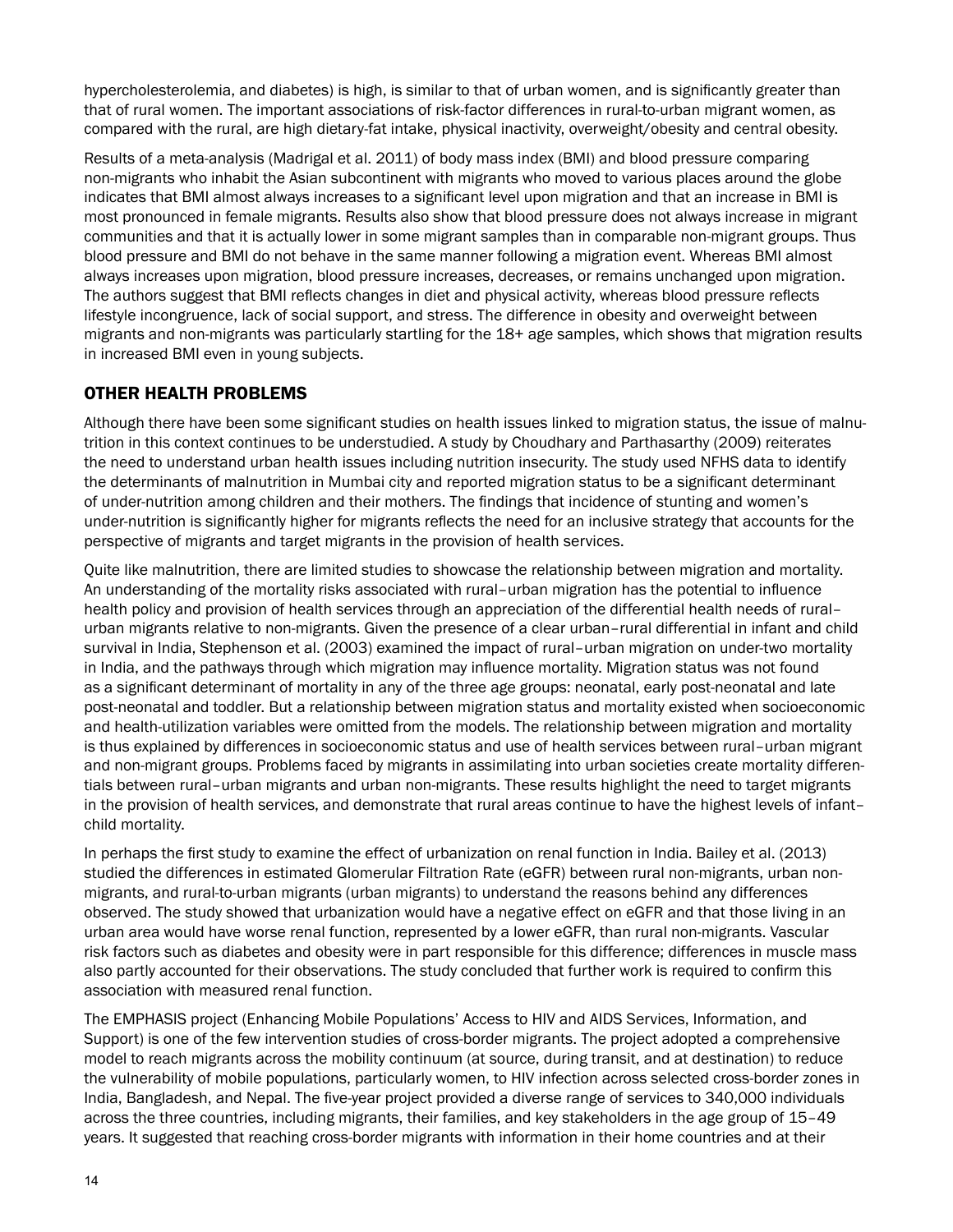destinations can lead to safer mobility and positive health outcomes. Another key finding was that support for men's and women's solidarity groups across the mobility continuum can result in additional outcomes, including women's political and economic empowerment, and a reduction in gender-based violence. It also highlighted that creating an environment that safeguards the rights of migrants and ensures access to services, requires the enlistment of diverse stakeholders to create and maintain a chain of partnership across migration corridors. Further, it was recommended that the health programming across borders and migration corridors—in South Asia and elsewhere—required a robust and flexible monitoring system closely coordinated by all stakeholders and partners. Programs for cross-border migrants need to be open to grassroots feedback so that they can be adapted to changing circumstances and local needs.

# Reversing the Effects of Migration: Urban to Rural Migration

Urban-to-rural migration has been much less studied than rural-to-urban migration. The uniqueness of a study by Gupta et al. (2012) was that it had a sizeable cohort who back-migrated from urban to rural areas and demonstrated that changes of urbanization are reversed by regaining rural milieu. The study shows that both processes are closely interlinked and that lifestyle changes with migration leads to an increase in a number of cardiovascular risk factors and more importantly also shows that the effects of migration are reversed with the return to rural milieu. It showed that women who migrate from urban-to-rural locations have risk-factor prevalence that is lower than rural-to-urban migrants and urban women. Lending further credence to the obesogenic nature of urban environments was the finding of decreased odds of overweight/obesity for women migrating from urban to rural areas in India by Varadharajan et al. (2013). Apart from confirming rural-to-urban migration as a risk factor for being overweight, this study found that other patterns of migration are also associated with overweight/obesity. Since this study covered a large, representative sample (56,498 women aged 15–49 years, and 42,190 men aged 15–54 years), the findings can be generalized at the country level. Not much evidence is available for urbanto-rural migration, but this could possibly be associated with increased physical activity or less energy-dense diets or both, especially in women (Varadharajan et al. 2013; Gupta et al. 2012). Return to the rural milieu leads to a sense of togetherness and reversal of many sociocultural dimensions of migration (Gupta et al. 2012).

#### DURATION OF STAY AS A MIGRANT AND HEALTH OUTCOMES

Migrants' ill-health and unfavorable risk profiles may worsen with increasing duration of stay. In a review of evidence on migration and cardiovascular risk factors and obesity, McKay et al. (2003) reported that migrants tend to suffer from poorer health and display disadvantaged risk-factor profiles. In comparison with the host population, they are more frequently subject to hypertension, chronic conditions, low birth-weight, and obesity. Moreover, their ill health and unfavorable risk profiles may worsen with increasing duration of stay. Duration of migration in rural–urban women migrants correlates significantly with obesity parameters and systolic blood pressure (Gupta et al. 2012). A study in Mumbai (Choudhary and Parthasarathy 2009) found that as the duration of stay increases, migrants learn to assimilate to the new environment and their relative disadvantage compared with non-migrants declines. However, irrespective of the length of stay in Mumbai, rural migrant mothers and their children continue to fare worse in terms of nutrition outcome as compared with non-migrants and urban migrants. In another study (Ebrahim et al. 2010), the hypothesis that longer duration of stay of migration is associated with increased risk of obesity and diabetes was not supported. Community-based studies in Nepal provided some information on HIV prevalence by duration of migration. Results of studies from districts such as Achham and Doti in Nepal imply that migrants who spent more than four or five years in India seem to have a substantially higher chance of contracting HIV than those who stayed for a shorter duration (Thapa et al. 2014; Poudel et al. 2003; Nepal 2007).

#### MIGRANT STATUS AND HEALTH CARE ACCESS AND UTILIZATION

Health care utilization is influenced by multifaceted factors, which are often interlinked and range from the individual level to broader system-level factors. Thus, the accessing of health care is influenced by multiple dimensions, with migration as a distinct determinant. It is necessary to understand the existing scenario of migrants' health care access in order to develop migrant-sensitive strategies for improving their health.

Evidence from other countries such as China (Shaokang et al. 2002) and Guatemala (Lindstrom and Muñoz-Franco 2006) point to a "package" of obstacles in utilizing health care services among migrants, ranging from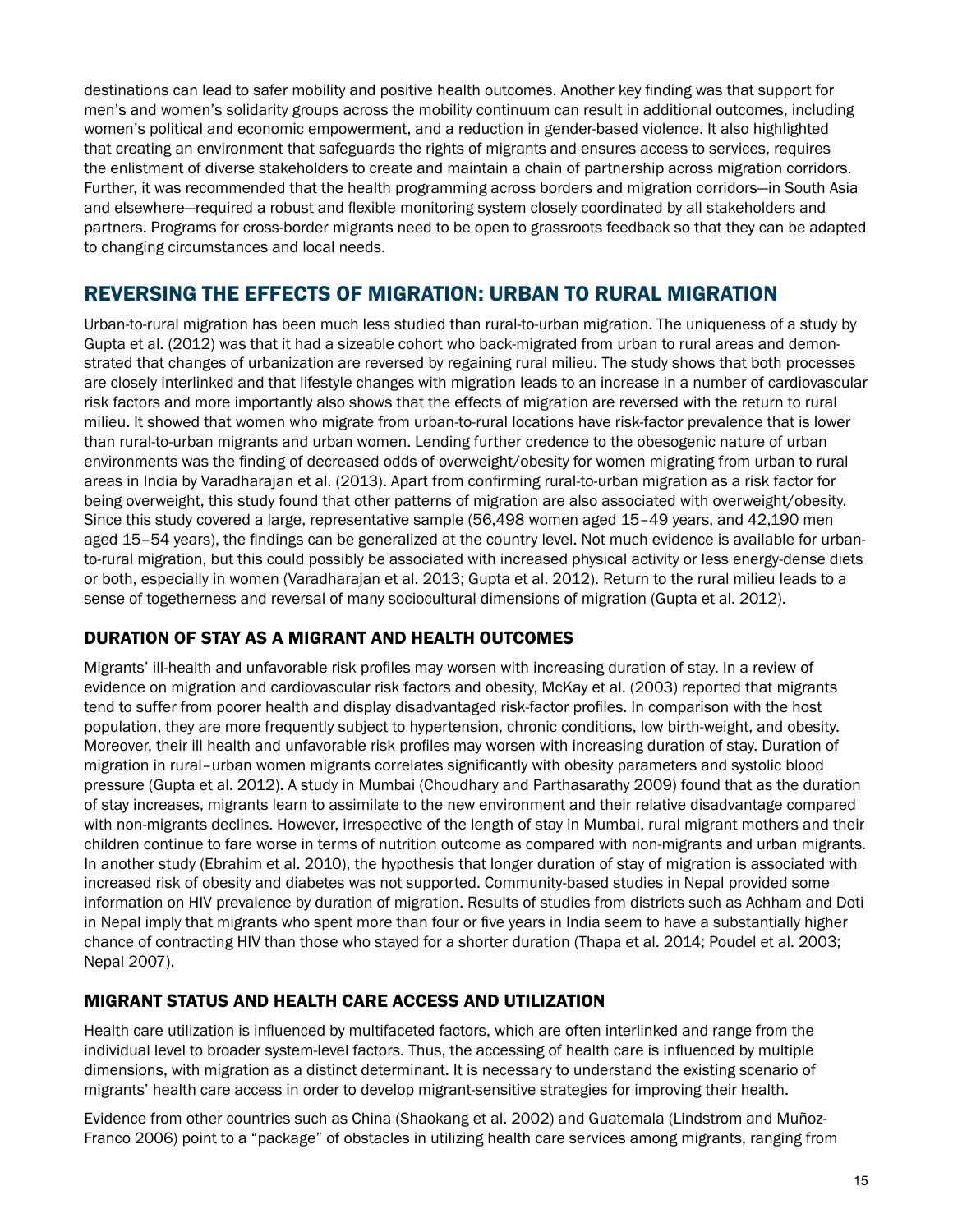low social status, low income and education, low levels of awareness and poor access to fair credits. Additionally, poor migrant households were primarily engaged in the informal sector, and travel costs as well as waiting and opportunity costs for utilizing health care services were possibly high (Pande and Yazbeck 2003). In India, studies have argued that public opinion on poor and unskilled migrants tends to be very hostile; these individuals were often blamed for the overburdening of civic amenities and facilities and for a deteriorating urban environment and sanitation (Bhagat 2010), which could adversely affect poor migrants' access to health care facilities. According to a study by Samuels et al. (2014), Bangladeshis in India preferred private doctors/clinics for general health care. Returnee respondents said that they never went to government hospitals when they were in India, as this could lead to the disclosure of their illegal migrant status. Some returnee female migrants reported that they often returned to Bangladesh for treatment because their employers did not provide any treatment facilities.

Against the background of ever-increasing migration and lower age at migration, reproductive health is of great importance. Maternal health indicators are poorer among migrants than natives (Shaokang et al. 2002; Heaman et al. 2013). Based on a systematic review, Heaman et al. (2013) concluded that migrant women are more likely to receive inadequate prenatal care. Shaokang et al. (2002) concluded that insufficient antenatal care (ANC) is one of the main determinants for poor maternal health outcomes and that migrants use ANC services significantly less than permanent residents.

Urban populations exhibit better maternal health indicators than rural populations, attributed to the urban advantage in terms of better health facilities. Despite high concentrations of health care services in urban areas, inequities in access exist and poor migrants are vulnerable. Kusuma et al. (2013A) demonstrated that the utilization of maternal health care services by poor migrants, particularly recent migrants in Delhi, was far below that of the general population of Delhi (IIPS and Macro International 2009) and urban India's average utilization rates (IIPS and Macro International 2007). The percentage of women who went for their first ANC checkup in the first trimester in Delhi was around 64 per cent versus 44 per cent for the study migrants. Similarly, institutional deliveries were 64 per cent in Delhi in the general population versus 54 per cent in the study migrants. This lower service utilization can be attributed to both individual and health-system-level factors. Higher mobility discourages people from continued care, and some faced problems in continuing care at another health facility. Recent migrants were not aware of the location of the health facility and a considerable proportion of recent migrant women accessing ANC from nearby private health care providers indicated that they were not familiar with the government health system in the new urban environment. The study showed that migration to the cities exacerbates their vulnerability and that recent migration itself is a risk factor for not accessing services. The study has implications aimed at tackling the inequities in health and health care access as it identifies recent migrants as a specific vulnerable group and indicates that health care access is inequitable to migrants in general and recent migrants specifically.

Using data from the National Family Health Survey, 1992–3 and 2005–6, a study by Singh et al. (2012) sought to understand the influence of household wealth and migration status on safe delivery-care utilization among women who had experienced a birth in the four years preceding the survey. The study demonstrated a sharp differential in the utilization of safe delivery care among four distinct urban population groups: poor-migrant, poor non-migrant, non-poor migrant, non-poor non-migrant. Barely 50 per cent of the poor-migrant women were utilizing safe delivery care. Results suggest a decline in safe delivery care among poor-migrant women from 1992 to 2006 in India. While poor-migrant women were most vulnerable, non-poor non-migrant women were the highest users of safe delivery care. The study recommends that the ongoing programmatic efforts should start focusing on the poorest of the poor groups, such as poor-migrant women.

Kirwan et al. (2009) identified migrants as a particularly challenging subgroup of TB patients, and migrant respondents were particularly stressed with problems of economic impact, social support networks, and interactions with TB services. Forced to attend clinics far away from their home, and isolated by the stigma associated with TB, migrants are vulnerable without social support networks. Migrants find that daily clinic visits are incompatible with their working schedules and important cultural festivals, which forces them into defaulting. This social reality of migrant workers makes compliance with daily clinic visits difficult or impossible (DOT) for many patients. The needs of migrant workers who have TB and live in Kathmandu were not adequately met and service provision needed to establish greater flexibility and support for migrant men to ensure that they could comply with the treatment.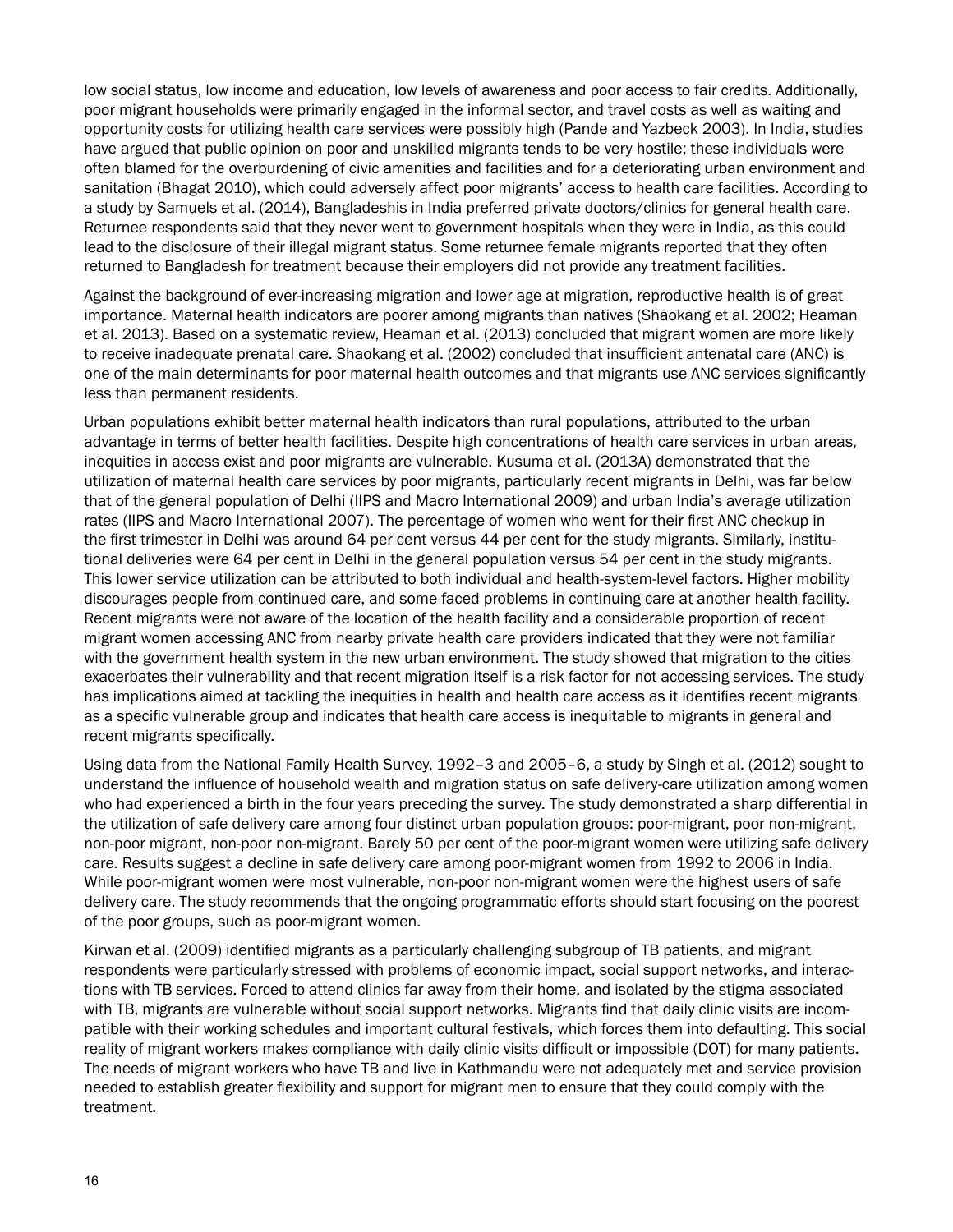#### SPECIFIC MIGRANT SUBGROUPS

A number of studies underscore the need to understand migrants as more than a homogenous category and that specific categories of migrants might need special attention. Around 41 per cent of HIV cases in Nepal occur in seasonal migrant laborers, and Dalit migrant labourers represent the largest proportion of reported HIV cases in the far western region of Nepal (Puri and Cleland 2006). Dalits, who comprise 13.1 per cent of the Nepali population, may be especially vulnerable as they are marginalized because of untouchability. As a result, they are highly mobile, with 59.7 per cent migrating to India. Overall, they account for 31 per cent of the total migrants to India (ILO 2005). Bam et al. (2013) reported that Dalits are especially vulnerable among migrant labourers and may be overrepresented in new HIV infections in Nepal. The study did not include information on wives' perceptions or behaviour, but confirmed high-risk male behaviour that can endanger female partners. With limited evidence on HIV/AIDS among Dalits, there is need to understand their vulnerabilities and perceptions to create appropriate HIV/AIDS education and interventions. Comprehensive research and health-promotion programmes targeted to this population are urgently needed.

Although the urban health issue has been of longstanding interest to public health researchers, the majority of the studies have looked upon the urban poor and migrants as distinct subgroups. A study by Singh et al. (2012) highlights that poor-migrant women seemed to be greatly disadvantaged in the utilization of safe delivery care. Being poor and a migrant in India leads to a double disadvantage in the utilization of maternal health services. This study reiterates the inequality that underlies the use of maternal health care services not only by the urban poor but also by poor-migrant women, who deserve special attention.

Choudhary and Parthasarathy (2009) found that migration status is a significant determinant of under-nutrition among children and their mothers. The incidence of stunting and women's under-nutrition was significantly higher in the case of migrants. However the gap between migrants and non-migrants is mostly captured by the acute disadvantage of rural migrants, while urban migrants are almost at comparable level with non-migrants in Mumbai. These findings also confirm the identification of risk of poor maternal and child health due to rural origin.

### Gender and Migration

A growing number of women in South Asia are migrating in search of better livelihood opportunities to support their families. By doing so, they are becoming economic actors (rather than dependent spouses) and financially independent (UN Women 2013). Until recently, migration studies have also tended to treat women's migration as primarily a consequence of male migration, and see women as merely accompanying or following husbands, fathers, or other related men (Boyd and Grieco 2003). In response, some feminist researchers have highlighted the existence of female labour migration, often predating the "feminization of migration" that has been suggested as a trend in global migration since the 1960s (Sharpe 2001).

Acknowledging the shortcomings of previous studies that focus too much on migrant-receiving countries and/or a single country case, Oishi (2002) examines female migration from a comparative and integrative perspective. Adopting a comparative case study approach, the study demonstrates the complex causation of international female migration in Asia. It compares "sending countries" and "non-sending countries" of migrant women at three levels of analyses: (1) the state, (2) individuals, and (3) society. The research is based on fieldwork conducted mainly in the Philippines and Sri Lanka (major sending countries) and in Bangladesh (non-sending country). At the state level, emigration policies treat men and women differently because policies for women tend to be value-driven while those for men are economically driven. At the individual level, women's autonomy and decisionmaking power are crucial determinants of access to health care. Women in so-called "major sending countries" (e.g., the Philippines and Sri Lanka) have higher autonomy and decision-making power in their households, compared with those in "non-sending countries". Women's emigration, if not accompanied by male family members, still carries social stigma that is strong enough to discourage the vast majority of lower-middle and middle-class women from leaving their country. Therefore, it is important to look at this meso-level factor of "social legitimacy". Oishi (2002) argues that the globalization process and the resulting export-oriented industrialization helps bring about changes in social perceptions towards women's employment and their independent departure from their own community.

Studies on South Asian women "left behind" by migrant husbands have revealed intraregional variation in the impact of such separation on women's autonomy. In the collection of examples of South Asian transnational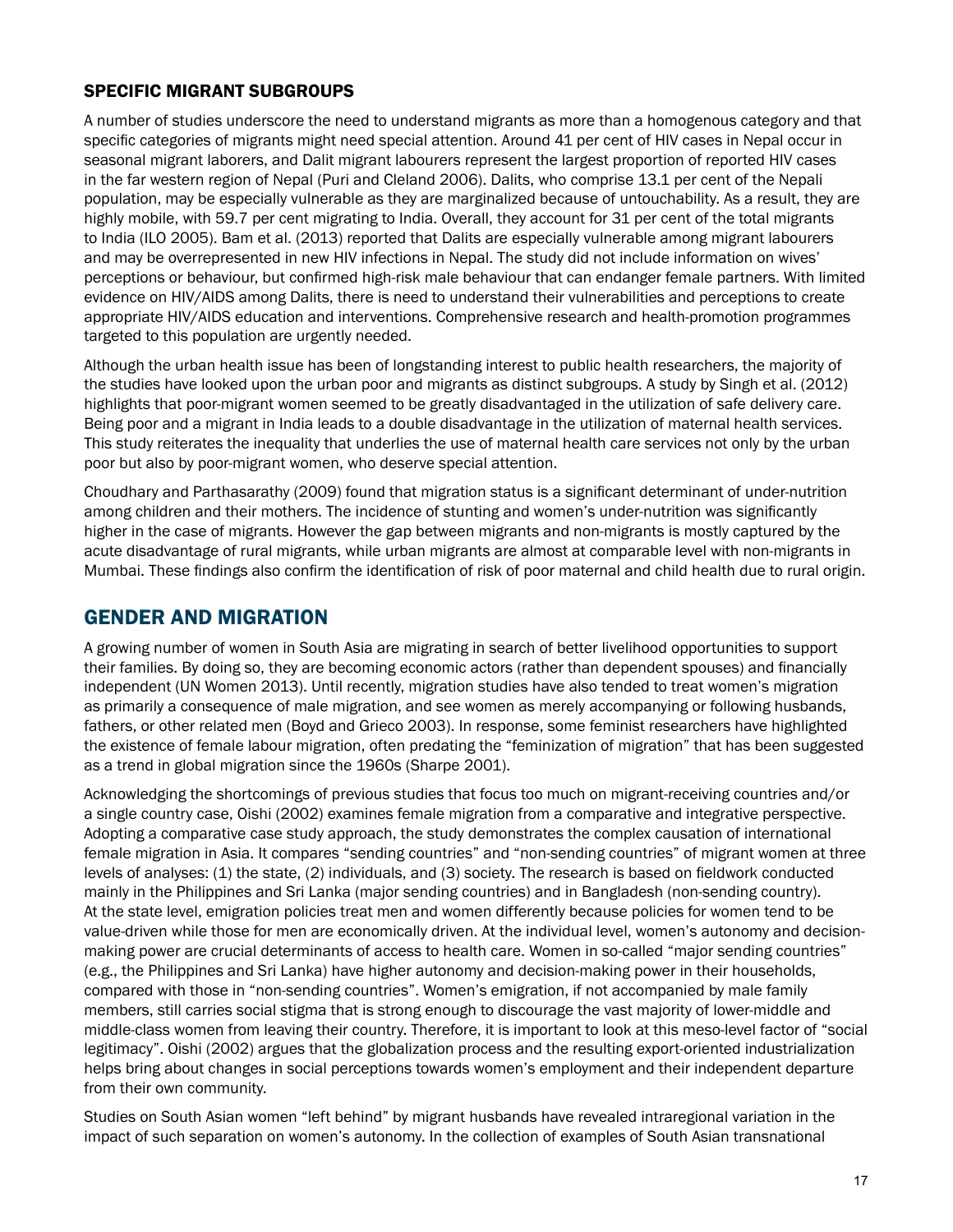marriages, Charsley and Shaw (2006) expand the issue of agency, demonstrating how even non-migrant women are active participants in the migration process. The study portrays Bangladeshi male pioneer labour migrants as dependent on the "wife-work" of the women they left behind in Bangladesh, as an alternative to the conventional emphasis on such women's dependence on their husband's remittances.

For women, the outcomes of migration are multiple and contradictory. In a study conducted on migrants from Far West Nepal to Delhi, it is argued that it is not necessarily high financial investments and returns that count. The family, especially women, take on a bigger workload in the villages to enable their men to go to Delhi. Women take on the responsibility for the house and childcare and can even lose their decision-making power if they stay with their in-laws (Thieme 2006). If the men do not come home for harvest, women also have to take on the added agricultural work, or have to organize male support (Kaspar 2004). Migration is associated with loss of occupation (such as farming) and more women get confined to their homes as they migrate from rural-to-urban areas (Gupta et al. 2012). Although information on reasons for migration was not collected in the NFHS 3 in India, a study on internal migrants in India reported that most women migrate after marriage, whereas men migrate seeking better employment opportunities (Varadharajan et al. 2013).

A study on utilization of maternal health care in Delhi showed that migrant women can not continue receiving care because they lack an accompanying person, they are hesitant to go alone, and they need to care for younger children at home (Kusuma et al. 2013A). Choudhary and Parthsarathy (2009) showed a higher level of stunting among migrant girl children. Under-nutrition among women would have an intergenerational effect to the extent that these women are likely to be future mothers. Thus, the rural migrant population is not only nutritionally insecure at present but is likely to be perpetually malnourished and vulnerable. Bias against women and girl children is also likely to be more conspicuous among people of rural origin, further affecting the nutrition outcome of females (Choudhary and Parthsarathy 2009). Gender was seen to play a vital role in moderating the risk of overweight/obesity among migrants (Varadharajan et al. 2013).

It is important to underscore the fact that migration networks—among skilled and unskilled workers—are significantly gendered. Gender and gender relations have much to do with conditioning who ones contacts are, what ones relationship is to them, and how networks are accessed, managed, and taken advantage of (Vertovec 2002). Intra-household relationships—such as relationships between spouses—are also critical gendered factors that have a direct impact on access to knowledge about the risks associated with migration (Samuels et al. 2014). Research by the Overseas Development Institute in support of the EMPHASIS project has found that gendered risks also vary according to workplace—many women migrants from Nepal (50 per cent) and Bangladesh (23 per cent) work as housemaids and depend on their employers for wages and security (Samuels et al. 2012). Gender-specific vulnerabilities associated with limited economic and political empowerment, as well as restricted social-capital networks and access to services, at least in part drive the forced migration and trafficking of women and girls, exposing them to further risks and deprivations in the process (UNDP 2009). Lessons from the EMPHASIS project (Walker et al. 2014) show that it is possible to promote safe remittances and provide women at source locations with greater control over remittances by lobbying banks and money-transfer services to develop migrant-responsive banking procedures, and working with migrant populations to build their trust in and encourage use of official money channels.

As women are often not considered a value-neutral workforce but rather symbols of national dignity and pride, the government tends to have protective and restrictive emigration policies for them (Oishi 2002). Some women continue to be trafficked, but protective laws on trafficking treat most illegal women migrants arrested in India—whether trafficked or not—as if they were trafficked victims (Sikder 2008). Treating non-trafficked female Bangladeshi migrants in this way exacerbates the stigma and discrimination they face. Officially only 3 per cent of Nepalese migrant workers are women. However, it is estimated that in reality women account for as much as 30 per cent of the total number of Nepalese migrant workers abroad. This discrepancy is largely due to conditions the Nepalese government has placed on women migrating to Gulf States for domestic work, including a discriminatory requirement that female migrants get written permission from a family member prior to migrating. These measures make it much more difficult for women to use regular migration procedures and, consequently, many migrate through irregular channels to work abroad. As a result, female migrant workers face a higher risk of forced-labour practices (Amnesty International 2011). One of the key lessons from the EMPHASIS project's interventions at transit points to ensure safe mobility of migrants was to work with the duty bearers to activate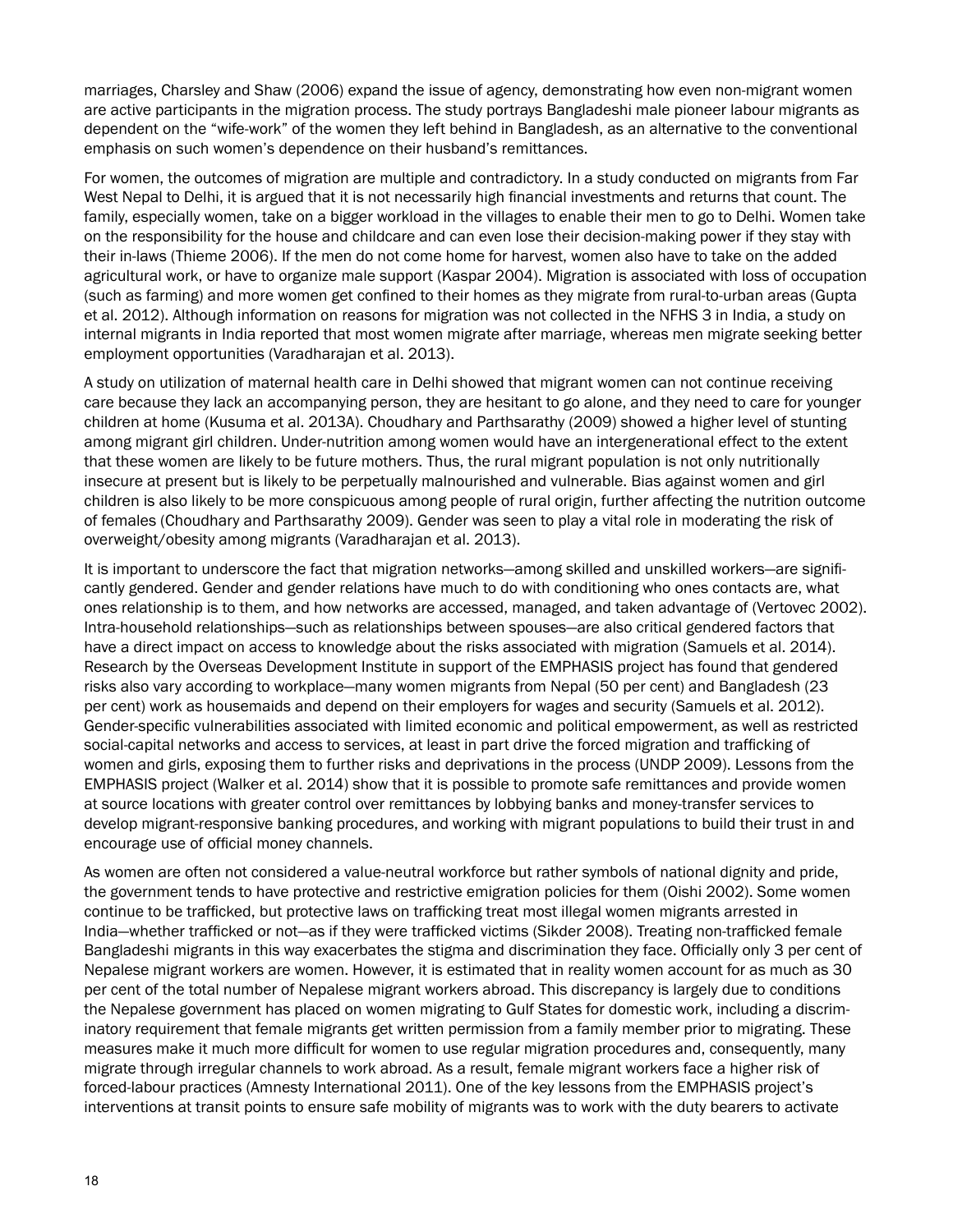accountability mechanisms. This helps stakeholders, who are co-opted as allies, to identify opportunities to play an active role in addressing safe migration (Walker et al. 2014).

# Migration-Related Policies in India, Bangladesh, and Nepal

A review of laws, policies, and treaties between India, Bangladesh, and Nepal by Samuels and Wagle (2011) reported that there are many labour laws and policies in India that cater to internal migrants, but that these are poorly enforced and few workers are aware of them. Most of India's legal instruments address employees in the formal sector, which accounts for only 7 per cent of all workers in India, leaving the remaining 93 per cent without social benefit. Despite numerous labour-protection acts and policies, none of them address vulnerabilities faced by cross-border migrants.

The key Indian law relevant to migrants is the Foreigners Act of 1946, which deals with the entry, stay, and exit of foreigners in the country, with the exception of Nepalese. Among other things, this act gives the government the power to: (1) order controls over foreigners; (2) restrict their movement, activity, and residence, and require their proof of identity and regular appearance before the police; and (3) deport them. With the large influx of Bangladeshis in the state of Assam, the Indian government created the Illegal Migration Determination by Tribunals Act in 1983, applicable only to Assam. This allowed legal citizenship for those who had settled in Assam before 25 March 1971. However, there were issues about proving citizenship, and the Supreme Court ruled this act unconstitutional in 2005. Today, the Foreigners Act of 1946 is the only law that deals with cross-border migrants, particularly Bangladeshis in India.

Undocumented migrants from Bangladesh to India obviously have no access to the benefits associated with any of the Indian laws and policies. In Bangladesh, the Ministry of Expatriate Welfare and Overseas Employment is entrusted with protecting the rights and interests of Bangladeshi migrants in host countries, ensuring the welfare of remittance senders, facilitating overseas employment for prospective Bangladeshi migrants and increasing the capabilities and skills of the labour force. However, these services are only provided to documented migrants.

In Bangladesh, the Emigration Ordinance 1982 is the key regulatory instrument on migration, allowing people with valid travel documents to emigrate. Under the ordinance, the government of Bangladesh is authorized to grant licenses to individuals and companies wanting to recruit emigrants for overseas employment. This ordinance has two major limitations: (1) it does not protect migrant workers' rights in destination countries, and (2) migrant workers are subject to imprisonment if they return home without completing their employment tenure. The government of Bangladesh has ratified the International Labour Organization instrument, the Migration for Employment Convention of 1949, and the Migrant Workers Supplementary Convention of 1975. However, it has signed but not ratified the 1990 UN International Convention on Protection of Rights of All Migrant Workers and Members of their Families. This convention ensures full applicability of human rights legislation on female migrants. In Bangladesh, however, unskilled and semiskilled women are not allowed to migrate alone; they can only migrate with a male partner. The ban has loopholes that are sometimes exploited. Overall, ratification of instruments on migration is mainly applicable to legal migrants. As a result, undocumented female workers are still labeled as trafficked victims. Also as per the Bangladesh Passport Order 1973, undocumented migrants (a person who "fails to produce for inspection his passport or travel document" can face imprisonment or fine or both. If migrants are caught without documents in India, they are imprisoned again under India's acts. When adults are caught with children, they are separated and the children are kept in safe custody or shelter/ observation homes while the adults are jailed (UNDP 2009).

Nepal and India have an "open-border" policy adopted by both governments through the 1950 bilateral Peace and Friendship Treaty. The porous border makes it difficult to capture accurate data on cross-border movement, but most migrants are men travelling to India to work as unskilled labourers in the informal sector. Despite the 1950 act, which provides Nepalese with specific entitlements, they are unaware of these entitlements and often view themselves as living in India illegally.

Governments in the destination countries have a responsibility to take the necessary action to prevent exploitation and forced labour of migrant workers, including the deprivation of documents, physical restrictions on workers' movements, and the use of physical violence against migrants. In its report, Amnesty International (2011) states that the government of Nepal has not taken appropriate action in its own jurisdiction to reduce and eliminate incidences of trafficking for exploitation and forced labour among Nepalese migrant workers and is consequently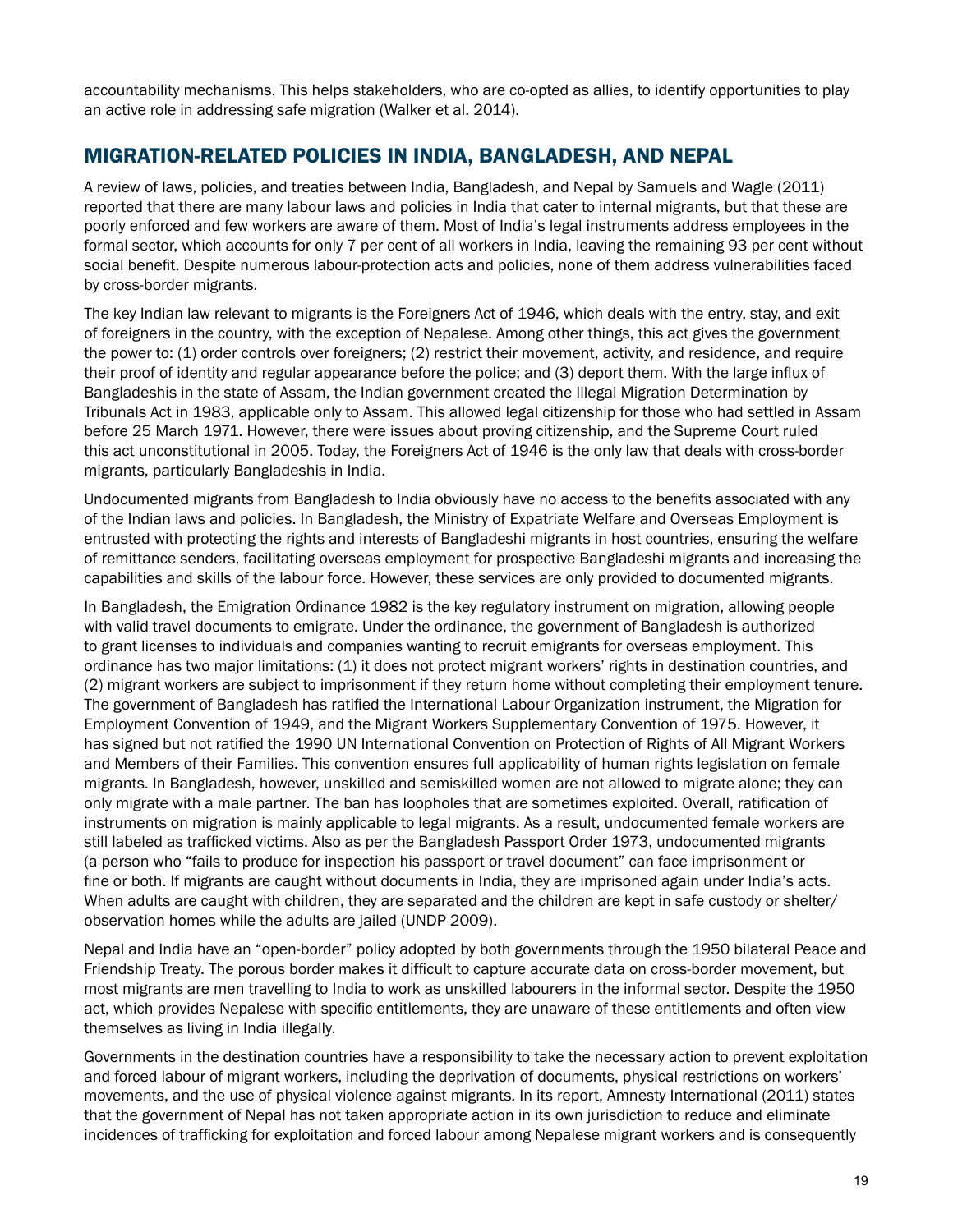not in full compliance with the ILO's Forced Labour Convention. With the enactment of the Foreign Employment Act in 2007, the Nepalese government has recognized the need to monitor and regulate the recruitment process in order to protect the rights of Nepalese workers migrating for foreign employment. However, Amnesty International's research indicates that the government is not ensuring that recruitment agencies function in accordance with the provisions of the act. The act also states that recruitment agencies should be punished if they do or cause anything to be done contrary to the contract, or if they conceal or alter documents. However, no recruitment agency has been punished under the act. As a consequence, agencies that have provided false or substituted contracts and collected fees above the maximum permitted by law have all done so with impunity. Although the government has set up complaints and compensation mechanisms in Nepal, Amnesty International's research shows that migrants were generally unaware of how to access them.

#### REGIONAL BODIES AND INITIATIVES

A number of regional initiatives exist that are important to issues of cross-border mobility and HIV. The South Asia Association of Regional Cooperation (SAARC), established in 1985, was initially dedicated to economic, technological, social, and cultural development, emphasizing collective self-reliance. As member states faced common emerging health-related issues, health became a part of SAARC's work. Eight South Asian countries are now members of SAARC—Afghanistan, Bangladesh, Bhutan, India, Maldives, Nepal, Pakistan, and Sri Lanka. In 2004, SAARC signed a Memorandum of Understanding with UNAIDS to help member states work toward the goals of HIV prevention and appropriate care and support for PLHIV. In the same year, the SAARC Regional Strategy on HIV and AIDS (2006—10) was formulated, which emphasized regional-level coordination, collaboration, and partnership with organizations and national programmes and also stressed promotion of regional dialogue on cross-border issues relevant to HIV and AIDS. In addition to SAARC, the Colombo Process, or the Ministerial Consultation on Overseas Employment and Contractual Labour for Countries of Origin in Asia, was initiated in 2003. The governments of five South Asian countries (Bangladesh, India, Nepal, Pakistan, and Sri Lanka) participate in this process alongside six other Asian-labour exporting countries. The priorities are protection and provision of services to migrant workers; optimizing benefits of organized labour migration; and capacity-building, data collection, and interstate cooperation.

# Migration Research and Data Gaps

The exponential increase in significance of international migration in Asia has not been accompanied by a concomitant increase in the amount and quality of data collection regarding it. This is a major constraint upon the research effort in this area and needs to be systematically addressed. Measuring migration is especially problematic because of the widespread occurrence of undocumented migration.

Stock migration data is usually obtained from censuses, but the enumerations of only a minority of countries has a full range of the basic questions of relevance to migration. Moreover, temporary migrants are rarely detected in censuses. A similar situation prevails with respect to migration flow data. While all nations have border systems, data on arrivals and departures are often not maintained in a way that makes them amenable to analysis, especially departures. The improvement of collection of both stock and flow data in the region is a crucial priority. Managing migration effectively is dependent, among other things, on the availability of comprehensive timely and accurate data relating to the scale and composition of that migration (Hugo 2005).

Despite the importance of migration to India, few studies exist on Bangladeshi and Nepalese migrants in India. One reason for the limited research regarding Nepalese migrants in India might be that Nepal and India share a common border and the two countries have a longstanding history of migration between them, which is often not perceived as "foreign employment." Illegal migration is extremely difficult to measure, and in the Indian context it is far more complex in view of the ethnic ties that the migrants from Bangladesh share with the native population. Fewer studies are available that look at the migration process from both the source-region and the receivingcountry perspective.

Some of the most compelling results to emerge from recent migration research have explained "chain migration", the tendency for past migration to be strongly associated with further migration (Kuhn 2005). But few studies have addressed the importance of weak and strong ties in chain migration, and most have focused on differences between family networks and community networks that are specified contextually (Winters et al. 2001; Collyer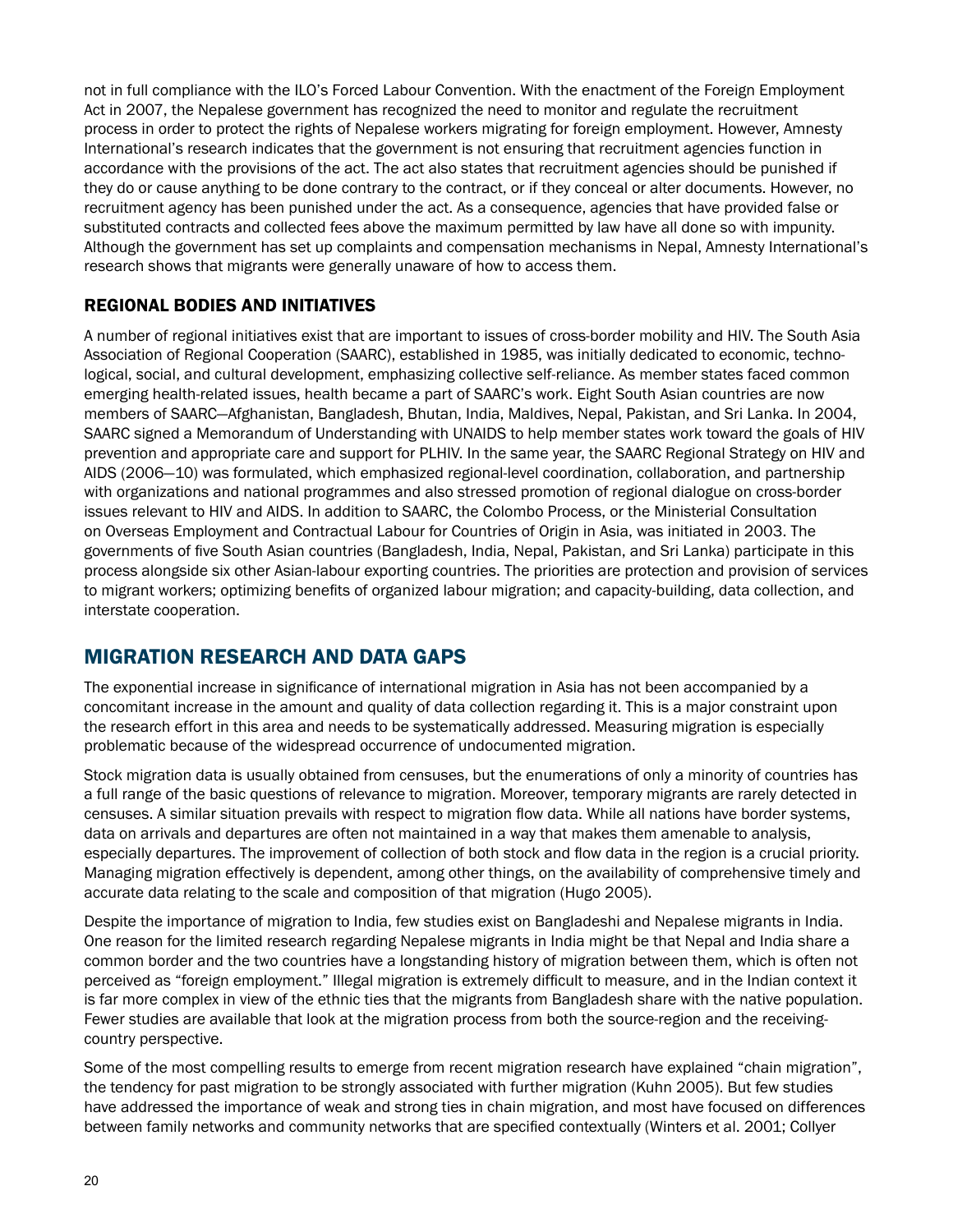2005). Few studies have looked into the role of social networks in addressing health problems. The process of reintegration and rehabilitation of returnee migrants is perhaps least explored in migrant literature.

Beyond an economic perspective that regards migration as an extension of development, there needs to be a better understanding of migration and migrants in terms of factors beyond income, and health outcome seems to be one of the most important but also one of the most understudied factor. Relatively little is known about the magnitude, causes, and consequences of migration in South Asia or the economic, social, cultural and behavioural mechanisms underlying the relationship between migration and health-related vulnerabilities. It is important to fill this gap and develop appropriate responses. Related health studies have shown that there are several ways in which migrants are at a disadvantage compared with the non-migrants. An investigation of whether migration results in better or worse health outcomes should differentiate the stress associated with migration from possible (though not necessary) unhealthy changes in lifestyle (Madrigal et al. 2011). Few studies have addressed and explained this differentiation.

Several studies have documented that a more mobile global population brings increased potential for the spread of diseases, such as HIV, malaria, and TB. Studies on migration and health outcomes in India, Bangladesh, and Nepal predominantly concern migration and communicable diseases such as HIV, malaria and TB, with most of the research related to HIV and migration. There is not much literature available on other non-communicable diseases, such as malnutrition, diabetes, cancer and hypertension.

Migration and migrants specifically have played a significant role in the history of the global HIV pandemic, and migration and mobility have been the focuses of HIV disparities research since the beginning of the epidemic. Migration and HIV studies are subject to many methodological and measurement challenges, because there are many forms of migration from short-term circular labour migration to lifetime rural-to-urban migratory patterns (Deane et al. 2010). There are many unresolved empirical questions concerning the drivers of HIV transmission within and across populations that may help explain disease disparities. The relationship between malaria transmission and population movement is complex, but there needs to be more investment in understanding this link as future attempts to eradicate or control malaria will be futile if they are not based on understanding this link (Martens and Hall 2000).

Although there have been a few significant studies on health issues linked to migration status, the issue of malnutrition in this context is understudied. There are limited studies to showcase the relationship between migration and mortality. An understanding of the mortality risks associated with rural–urban migration has the potential to influence health policy and the provision of health services through an appreciation of the differential health needs of rural–urban migrants relative to non-migrants. Against the background of ever-increasing migration and lower age at migration, research on the reproductive health of migrants assumes importance.

Gender-specific vulnerabilities and the role of gender-based differentials in knowledge and perceptions, access to health information and services, safety, and associated costs have been documented in influencing health risks among migrants, but this area warrants further study. Compared with male migrants, there are not many studies where the influence of migration among married women who move along with their husbands or women who are left behind by the husbands at the origin have been studied.

Duration of migration and how it correlates with different health outcomes is also an area where more research could better inform interventions. The majority of available studies focus on rural-to- urban migration. Urban-torural migration has been understudied, but this can help demonstrate whether the effect of migration is reversed with the return to the rural milieu. Further research is needed to understand the health care utilization of rural– urban migrants in order to inform the provision of appropriate health care. An interesting area of future research could be the utilization of health services among poor migrants by their changing economic status over time. A number of studies underscore the need to understand migrants as more than a homogenous category and that some specific categories of migrants, such as poor migrants, neo-migrants, female migrants, migrants from specific communities such as Dalits in Nepal, might need special attention. Studies focusing on these special groups who might be most vulnerable among migrants may be needed to better cater to their specific vulnerabilities and needs.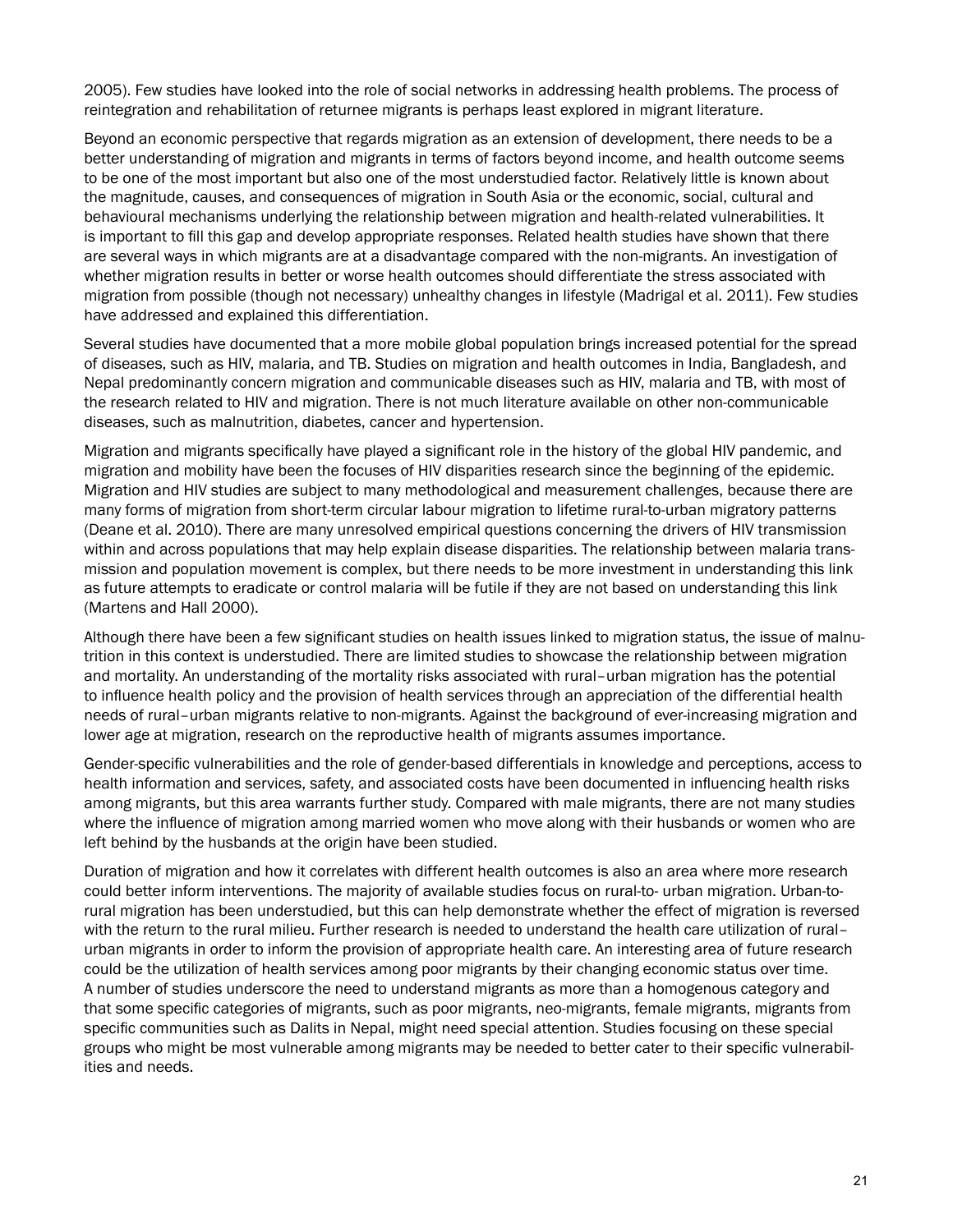# **CONCLUSION**

Migrant workers may be subjected to serious exploitation and human rights abuse both during the migration process and after reaching destination countries. If exploitation and human rights abuses are to be tackled effectively, measures should be taken by government and non-state actors (e.g., recruitment agencies and brokers) in both origin and destination countries (Amnesty International 2011).

Migrants adapt and integrate best in situations where they have strong social-support networks to assist and support them. It is crucial for migrant workers to be linked to such social networks where they are not linked already Hugo (2005). This involves better preparation for migrant workers before they leave their home country, more and better information about what to expect, and mechanisms to contend with crises at the destination. The Philippines, for example, has been quite effective in empowering their overseas workers through appropriate departure training and information provision and linking them to appropriate networks in the country. Use of modern technology (mobile phones) is also suggested for improving access to such information and networks (Hugo 2005).

Governments tend to have protective and restrictive emigration policies for women, exposing them to further risks and deprivations in the process. These restrictive policies need to be reexamined. Lack of policy frameworks for facilitating the reintegration of the returnee migrant workers also poses challenges for the returnee migrants (Siddiqui and Abrar 2002).

Interventions on migration should address both the source and destination areas. Available evidence suggests that interlinked HIV epidemics are evolving along the border areas and in some inland pockets where migration is common. Collaborative research and interventions covering both sides of the border are desirable to fully understand and address the prospect of HIV epidemics associated with cross-border migration (Nepal 2007). Analysis of the five-year EMPHASIS project in India, Bangladesh, and Nepal suggested that reaching cross-border migrants with information in their home countries and at their destinations can lead to safer mobility and positive health outcomes.

Given that studies have shown that husband-related social and behavioural factors mostly determine the risk of HIV infection in wives, prevention efforts must incorporate behaviour-change approaches targeting labour migrants and their wives (Thapa et al., 2014). Studies on migrants have shown that the risk for extramarital sex increased with a longer period of separation and also provided evidence of association between temporary separation from the spouse and extramarital sex. More explicit messages may be required, targeted to married men and women who will be temporarily separated as a result of work migration, as well as single migrants. Counseling could be introduced as part of the official migration process, with promotion of voluntary counseling and training (VCT) for those returning from abroad (Mercer et al. 2007). Studies have shown significant association between spousal migration and women's HIV status. Based on this finding it is recommended that prevention programs take into account the sociocultural context, including gender relations that may hamper women's ability to avoid exposure.

Migrant malaria is virtually invisible to organized disease-control measures. From a control perspective, migration malaria is particularly challenging because migrants generally are thought to remain out of the ambit of organized health services, they are hard to track and monitor, and they generally do not have the resources or access to comply with the control strategies of the country (Kumar et al. 2012). Although not specific to cross-border migrants, malaria-related information, prevention measures, and early diagnosis and appropriate treatment should be made easily accessible for migrants regardless of their migration status, not only to ensure that they are equipped with appropriate knowledge and devices to protect themselves, but also to ensure that they are properly diagnosed and treated, to prevent further transmission, and to ensure that they are captured by the surveillance system.

Studies have highlighted the importance of family support in improving treatment adherence, making it imperative that patients such as migrants who do not have adequate family support are given special attention by treatment providers to ensure adherence to ATT (Kirwan et al. 2009, Kulkarni et al. 2013). Migrants are a particularly challenging subgroup of TB patients and the social reality of migrant workers makes compliance with daily DOT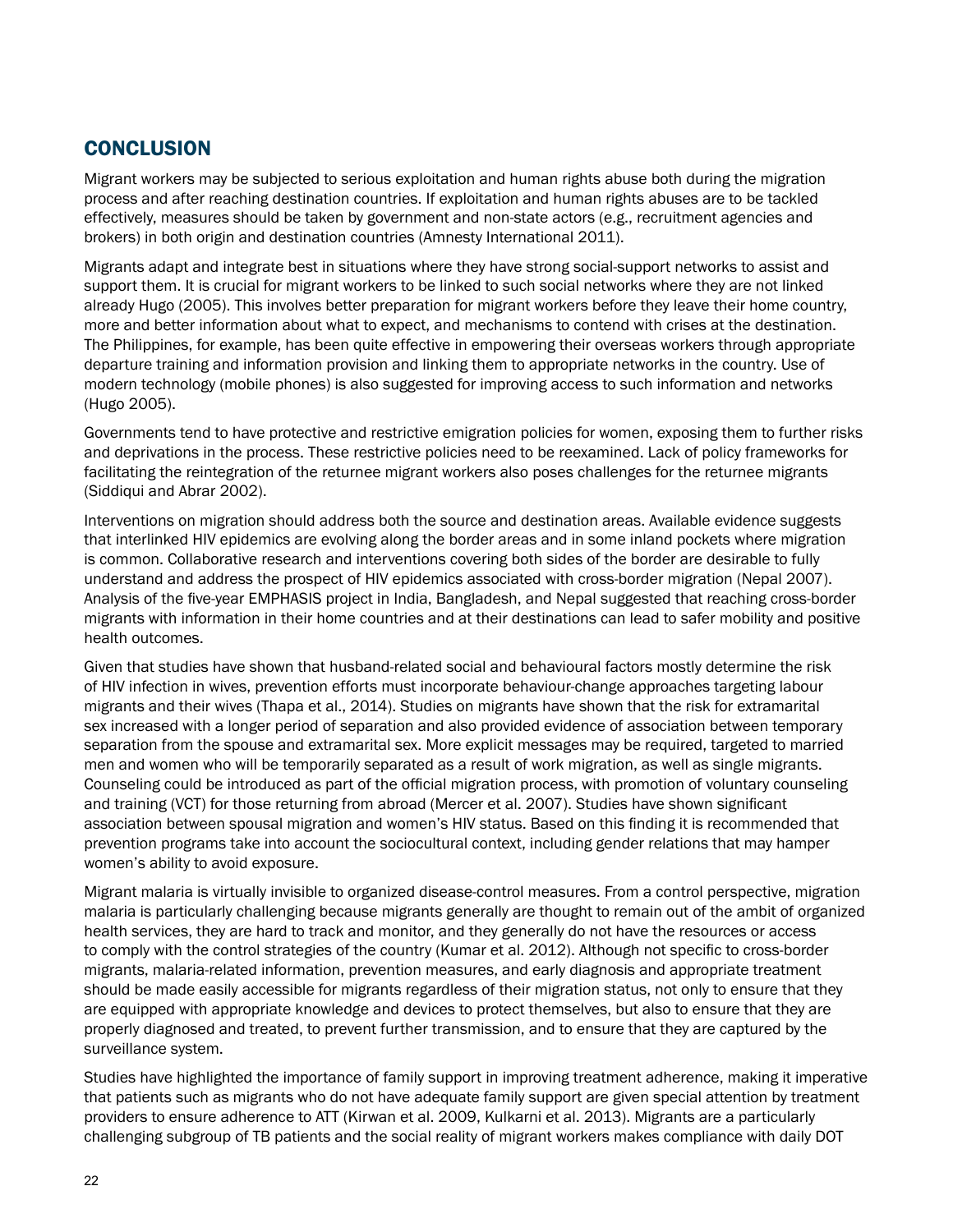treatment quite difficult (Kirwan et al. 2009). To address this, treatment providers need to provide migrants with more flexibility to be able to comply with the treatment. While the attention of different governmental programs, especially in industrialized countries, seems to focus on mass screening programs for active TB and/or LTBI, these kinds of interventions should not represent a standalone intervention, but rather be a component of a wider approach. TB care should be offered and integrated with other health care activities within the context of a holistic approach to ensure the health and well-being of new entrant migrants (Zammarchi et al. 2014).

Apart from the increased potential for the spread of infectious disease that a more mobile global population brings, there is also a rising concern that migrants' health needs are not always adequately met. (WHO, 2008) To prioritize migrant health, WHO has called upon its member states to promote migrant-sensitive health policies, equitable access to health promotion, and disease prevention and healthcare programmes for them (WHO 2008).

There is a need for an inclusive health care strategy that accounts for the perspective of migrants and targets migrants in the provision of health services. Migrants are a vulnerable group and will benefit from social support, and specific preventive strategies which may differ from those relevant to the native population (Kirwan et al. 2009, Kumar et al. 2012, Kusuma 2009, Thapa et al. 2014, Mercer 2007). Some studies have also highlighted the lack of awareness on different health issues among migrants which points to the need for awareness generation programs for migrants. Ongoing programmatic efforts should also focus on some specific categories of migrants like neo-migrants, female migrants, migrants from specific communities (Dalits in Nepal), the poorest of the poor groups such as poor-migrant women who might be more vulnerable.

Studies reiterate that health care access is inequitable to migrants in general, and programs and policies are needed that are aimed at tackling the inequities in health and health care among migrants. Despite the high concentration of health care services in urban areas, inequities in access exist and access to the health system is lower in migrant populations compared with native subjects (Kusuma 2013A), Singh et al. 2012, Choudhary and Pathasarathy 2009). Identifying determinants of health care utilization among migrants is important to help governments understand and recognize migrants as a specific vulnerable group to provide services for and to develop migrant-sensitive strategies for improvement of their health. Comprehensive research and health-promotion programs targeted to migrant populations are urgently needed.

Asian countries have a long way to go to ensure adequate protection of cross-border migrants. Regional fora in Asia are critical for addressing issues in an integrated manner, including establishing the nexus among mobile populations, trafficking, and HIV. However their focus tends to be on labour migration to the Middle East and other developed countries, rather than cross-border mobility from Bangladesh and Nepal to India (Samuels and Wagle 2011). Given India's strong economic growth, migration from Bangladesh and Nepal is likely to increase. To create a safer environment for migrants, there is a need to recognize the existence of undocumented labour migrants going from Bangladesh to India; address weak labour laws and policies; distinguish between trafficked victims and cross-border migrants; include migrants in India's health and HIV/AIDS services; raise awareness about migrants' rights; and strengthen implementation of regional and national policies.

To ensure better health for migrants, there is need to promote migrant-sensitive health policies, develop disease prevention and health care programs targeted to the needs and vulnerabilities of migrants, and ensure equitable access to health care for all migrants.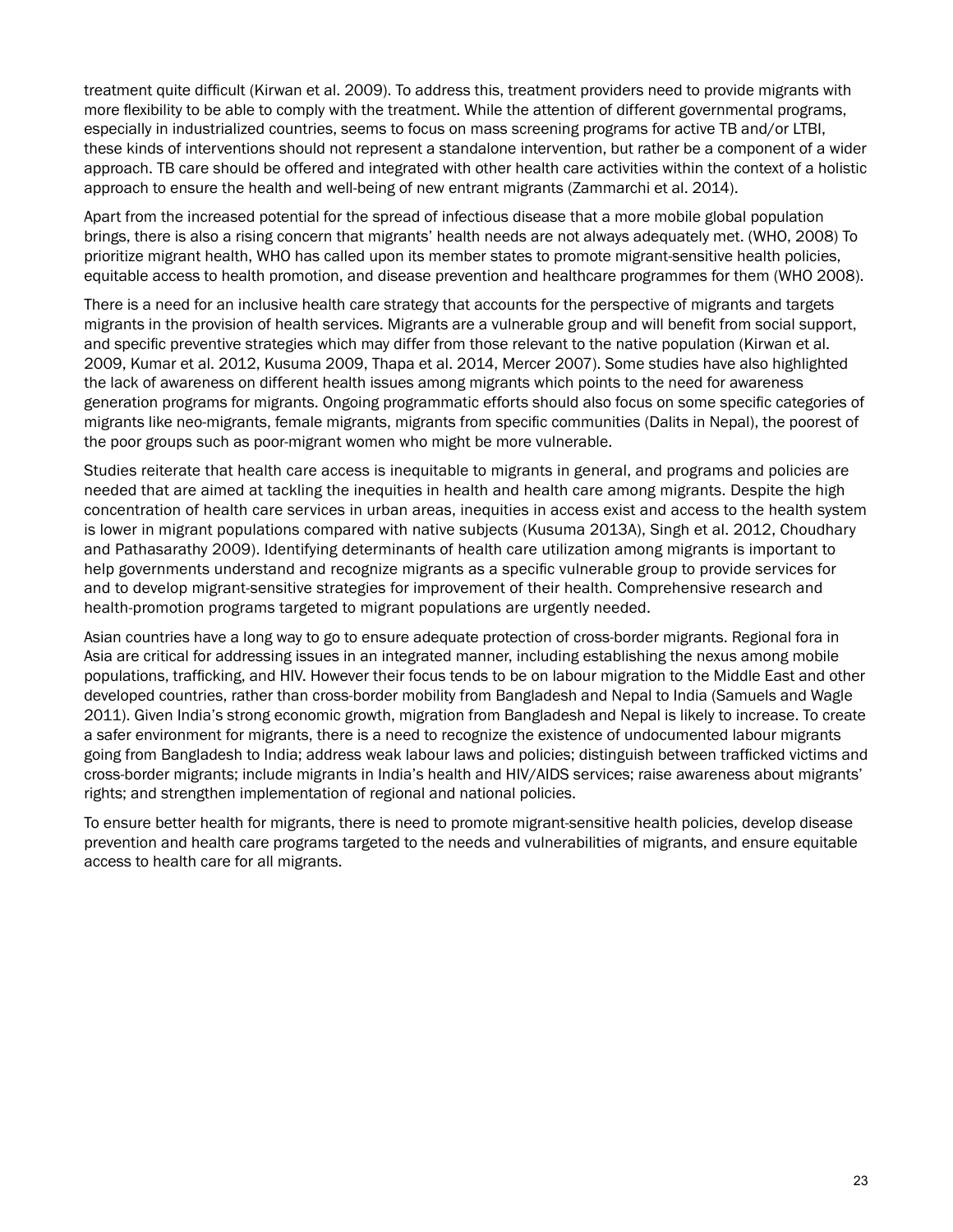# **REFERENCES**

Adsul, B.B., P.S. Laad, P.V. Howal, R.M. Chaturvedi (2011) Health problems among migrant construction workers: A unique public-private partnership project. *Indian J Occup Environ Med.* 2011 Jan; 15(1): 29-32. doi: 10.4103/0019-5278.83001.

Alvarez, G.G., B. Gushulak, K. Abu Rumman, E. Altpeter, D. Chemtob, P. Douglas, C. Erkens, P. Helbling, I. Hamilton, J. Jones, A. Matteelli, M.C. Paty, D.L. Posey, D. Sagebiel, E. Slump, A. Tegnell, E.R. Valin, B.A. Winje, E. Ellis (2011) A comparative examination of tuberculosis immigration medical screening programs from selected countries with high immigration and low tuberculosis incidence rates, *BMC infectious diseases*, 11 (3).

Amnesty International (2011) *False Promises: Exploitation and Forced Labour of Nepalese Migrant Workers*. Amnesty International, United Kingdom.

Anarfi, J.K. Reversing the spread of HIV/AIDS: What role has migration? In: United Nations Population Fund (UNFPA). *International Migration and the Millenium Development Goals*. Selected Papers of the UNFPA Expert Group Meeting, Marrakech, Morocco, May 11–12, 2005. New York: United Nations Population Fund, 2005: 99–109.

Asia Foundation, The (2013) *Labour Migration Trends and Patterns: Bangladesh, India, and Nepal* 2013. November.

Bailey, Phillippa K., Charles R.V. Tomson, Sanjay Kinra, Shah Ebrahim, K.V. Radhakrishna, Hannah Kuper, Dorothea Nitsch and Yoav Ben-Shlomo (2013) The effect of rural-to-urban migration on renal function in an Indian population: cross-sectional data from the Hyderabad arm of the Indian Migration Study. *BMC Nephrology* 2013, 14: 240 doi:10.1186/1471-2369-14-240

Bajracharya, R. and Sijapati, B. (2012) *The Kafala System and Its Implications for Nepali Domestic Workers*. Policy Brief, Centre for the Study of Labor and Mobility, Social Science Baha, Kathmandu, Nepal. March.

Bam. K., R. Thapa, M.S. Newman, L.P. Bhatt, S.K. Bhatta (2013) Sexual behavior and condom use among seasonal Dalit migrant laborers to India from Far West, Nepal: A qualitative study. *PLoS One*. 2013 Sep 5; 8(9): e74903. doi: 10.1371/ journal.pone.0074903.

Basu, Alaka Malwade, Rob Stephenson (2002) Spatial variation in contraceptive use in Bangladesh: Looking beyond the borders. *Demography* May 2002, Volume 39, Issue 2, pp 251–67.

Behra, S. (2011) Trans-border Identities: A study on the impact of Bangladeshi and Nepali Migration to India. ICRIER Policy Series, No. 1, May.

Bhagat, R.B. (2010) Internal migration in India: are the underprivileged migrating more? *Asia-Pacific Population Journal*, 25: 27–45

Bogaerts, J., J. Ahmed, N. Akhter, et al. Sexually transmitted infections among married women in Dhaka, Bangladesh: Unexpected high prevalence of herpes simplex type 2 infection. *Sex Transm Infect* 2001; 77: 114 –19.

Brokerhoff, M., A. Biddlecom (1998) Migration, Sexual behavior and HIV diffusion in Kenya, Policy Research Division Working Paper*s*, Population Council, No. 111. Available: Accessed 12th February 2015.

Bondurant, T., B. Franklin, G. Neilsen (2001) HIV/STI prevention and care strategies for the Far western, mid-western and western regions of Nepal. Available:http://fhi.org/NR/rdonlyres/esbcy2pfc2qk3izosh3txudd7wmags7qc7e4yg7yam z4hbdq4clkjjksyv5q45ydcoahrzixe6njug/hivcarestartegiesenhv.pdf. Accessed 20 January 2015

Boyd, M. and E. Grieco (2003) 'Women and migration: incorporating gender into international migration theory', special issue of *Migration Information Source on Women and Migration*, March, Washington, DC: Migration Policy Institute.

Cassels S., S.M. Jenness, A.S. Khanna (2013) Conceptual Framework and Research Methods for Migration and HIV Transmission Dynamics. (2013) *AIDS Behav*. 2013 Nov 21.

Castles, S. and M.J. Miller (2003) *The Age of Migration*, 3rd edition, Basingstoke: Palgrave Macmillan.

CDC (2012) Reported Tuberculosis in the United States, 2011. Department of Health and Human Services.

Charsley, Katherine and Alison Shaw (2006) South Asian transnational marriages in comparative perspective, *Global Networks* Volume 6, Issue 4, pages 331–44, October 2006.

Choudhary, N.and D. Parthasarathy. Is migration status a determinant of urban nutrition insecurity? Empirical evidence from Mumbai city, India. *J Biosoc Sci.* 2009 Sep; 41(5): 583–605. doi: 10.1017/S002193200900340X. Epub 2009 Jun 10.

Collyer, Michael (2005) When Do Social Networks Fail to Explain Migration? Accounting for the Movement of Algerian Asylum-Seekers to the UK. *Journal of Ethnic and Migration Studies* 31(4): 699–718.

Datta, P. (2009) *Immigration from Bangladesh to West Bengal*, Population Studies Unit, Indian Statistical Institute, Kolkata.

Deane, K.D., J.O. Parkhurst, D. Johnston (2010) Linking migration, mobility and HIV. *Trop Med Int Health*. 2010; 15(12): 1458–63.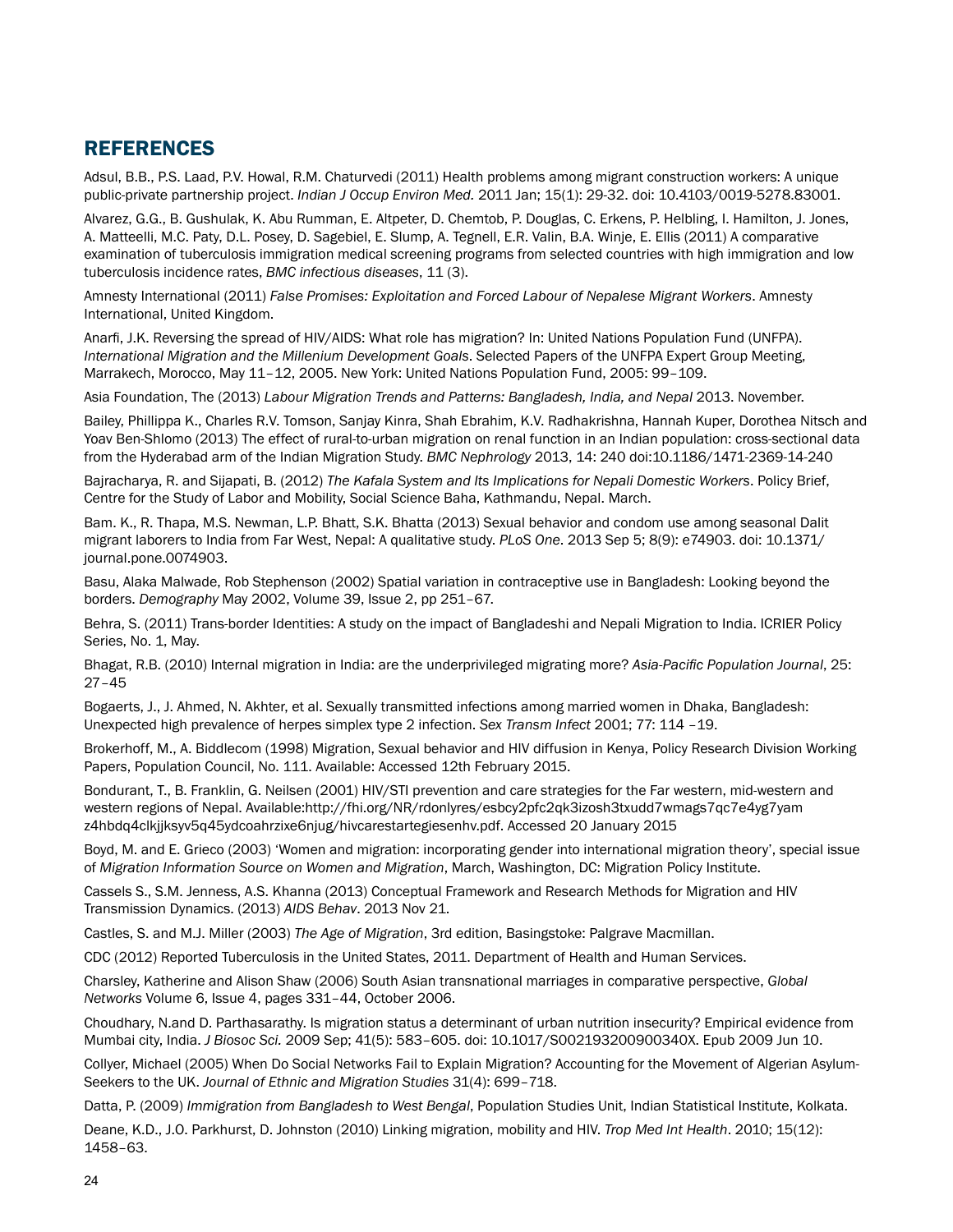Durand, Jorge, Douglas S. Massey, Rene M. Zenteno (2001) Mexican Immigration to the United States: Continuities and Changes. *Latin American Research Review* 36(1): 107–27.

Ebrahim, S., S. Kinra, L. Bowen, E. Andersen, Y. Ben-Shlomo, T. Lyngdoh, L. Ramakrishnan, R.C. Ahuja, P. Joshi, S.M. Das, M. Mohan, G. Davey Smith, D. Prabhakaran, K.S. Reddy; Indian Migration Study group (2010) The effect of rural-to-urban migration on obesity and diabetes in India: a cross-sectional study. *PLoS Med*. 2010 Apr 27; 7(4): e1000268. doi: 10.1371/ journal.pmed.1000268.

FHI (2002). *HIV/AIDS Prevention and Care in Resource-Constrained Settings: A handbook for the design and management of programs*. Arlington VA, Family Health International.

Gagliotti, C., D. Resi, M.L. Moro. Delay in the treatment of pulmonary TB in a changing demographic scenario, *The International Journal of Tuberculosis and Lung Disease: The Official Journal of the International Union Against Tuberculosis and Lung Disease*, 10 (2006) 305–9.

Ghent, Alice. Overcoming migrants' barriers to health: With increasing numbers of people on the move, migrant health has become a key global public-health issue. *Bulletin of the World Health Organization*, August 2008, 86 (8).

Godfrey, R. and M. Julien. Urbanisation and health, *Journal of the Royal College of Physicians* Clinical Medicine March/April 2005 Vol. 5 No. 2 137–41.

Government of Bangladesh (2003) *HIV in Bangladesh: Is Time Running Out*. National AIDS/STD Programme, Directorate General of Health Services, Ministry of Health and Family Welfare, Government of Bangladesh, Dhaka, Bangladesh.

Government of Nepal (GoN) (2004) *Nepal Living Standards Survey 2003/2004*. Kathmandu: Central Bureau of Statistics.

Gulati, L. (1993) *In the absence of their men: the impact of male migration on women*, New Delhi: Sage.

Gupta, R., A. Agrawal, A. Misra, S. Guptha, et al. (2012) Migrating husbands and changing cardiovascular risk factors in the wife: a cross sectional study in Asian Indian women. *J Epidemiol Community Health* 66 (10): 881–9.

Health Protection Agency (2010) Tuberculosis in the UK: Annual report on tuberculosis surveillance in the UK, Centre for Infections, Health Protection Agency, London.

Heaman, M., H. Bayrampour, D. Kingston, et al. (2013) Migrant women's utilization of prenatal care: a systematic review. *Maternal and Child Health Journal* 17, 816–36.

Hugo, G. (2005) Migration in the Asia-Pacific Region. A paper prepared for the Policy Analysis and Research Programme of the Global Commission on International Migration. Global Commission on International Migration. September.

Ibrahim, A.S., A. Alkhal, J. Jacob, W. Ghadban, A. Almarri. Hepatitis E in Qatar imported by expatriate workers from Nepal: epidemiological characteristics and clinical manifestations. *J Med Virol.* 2009 Jun; 81(6): 1047–51. doi: 10.1002/jmv.21474.

IBBS (2010). Integrated Biological and Behavioral Surveillance survey among male labor migrants (Round III): Mid and far-Western regions of Nepal. Save the Children, and Success Search Option (P) Ltd., Kathmandu, Nepal.

International Institute for Population Sciences and Macro International (2007). *National Family Health Survey (NFHS-3), 2005–06: India: Volume I*. Mumbai: IIPS.

International Labor Organization (2005) Dalits and Labor in Nepal. Kathmandu, Nepal: Discriminations and Forced Labor Office. Available: http://www.ilo.org/wcmsp5/groups/public/@asia/@ro-bangkok/@ilokathmandu/documents/publication/ wcms\_112922.pdf.Accessed 24 January 2015

International Labour Office (2010) International Labour Migration: A rights-based approach. Geneva: International Labour Office. Available at:http://migration.itcilo.org/en/resources/papers/international-labour-migration-a-rightbased-approach (accessed 23 January 2015.)

International Organization for Migration (IOM) (2003) *World Migration 2003: Managing Migration, Challenges and Responses for People on the Move, Volume 2*, IOM World Migration Report Series, Geneva.

Kaspar, Heidi (2004) Impacts of International Labour Migration on Gender Relations. A Case Study of Kalabang, Nepal. Zurich: Master's Thesis, University of Zurich.

Kirwan, D.E., B.D. Nicholson, S.C. Baral, J.N. Newell (2009) The social reality of migrant men with tuberculosis in Kathmandu: implications for DOT in practice. *Trop Med Int Health*. 2009 Dec; 14(12): 1442–7. doi: 10.1111/j.1365-3156.2009.02405.x. Epub 2009 Oct 5.

Kuhn, R.S. (2005) Community or Connections? A Social Networks Approach to Chain Migration. Population Program. Institute of Behavioural Sciences, University of Colorado. September.

Kulkarni, P., S. Akarte, R. Mankeshwar, J. Bhawalkar, A. Banerjee, A. Kulkarni. Non-adherence of new pulmonary tuberculosis patients to anti-tuberculosis treatment. *Ann Med Health Sci Res.* 2013 Jan; 3(1): 67–74. doi: 10.4103/2141-9248.109507.

Kumar, A., L. Chery, C. Biswas, N. Dubhashi, P. Dutta, V.K. Dua, M. Kacchap, S. Kakati, A. Khandeparkar, D. Kour, S.N. Mahajan, A. Maji, P. Majumder, J. Mohanta, P.K. Mohapatra, K. Narayanasamy, K. Roy, J. Shastri, N. Valecha, R. Vikash, R.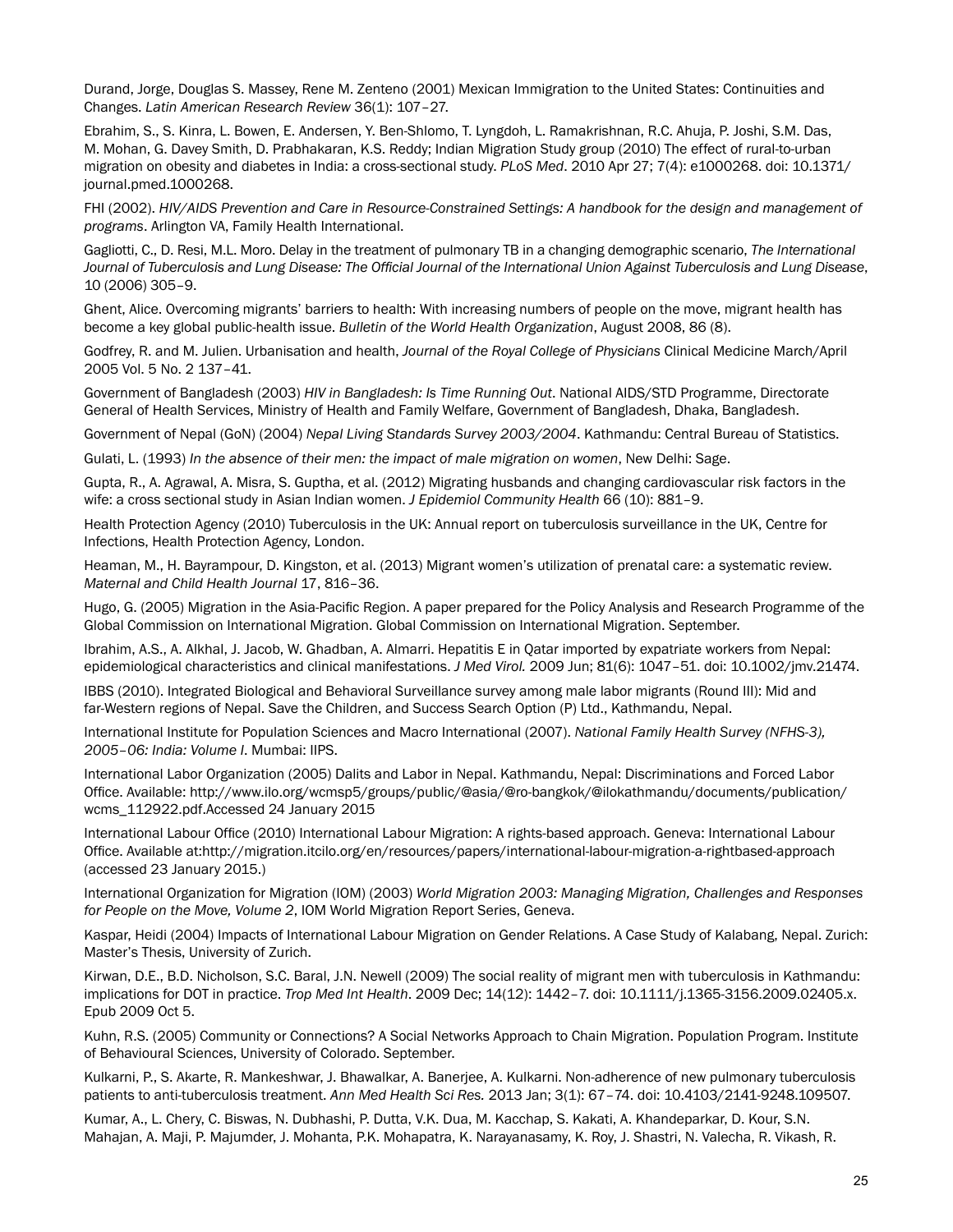Wani, J. White, P.K. Rathod (2012) Malaria in South Asia: prevalence and control. *Acta Trop.* 2012 Mar; 121(3): 246–55. doi: 10.1016/j.actatropica.2012.01.004. Epub 2012 Jan 8.

Kusuma, Y., S. Gupta, C. Pandav (2009) Migration and hypertension: a cross-sectional study among neo-migrants and settledmigrants in Delhi, India. *Asia Pac J Public Health*. 2009 Oct; 21(4): 497–507. doi: 10.1177/1010539509344114.

Kusuma, Y.S. Perceptions on hypertension among migrants in Delhi, India: a qualitative study. *BMC Public Health*. 2009 Jul 28; 9: 267. doi: 10.1186/1471-2458-9-267.

Kusuma, Y.S., R. Kumari, S. Kaushal (2013A) Migration and access to maternal healthcare: determinants of adequate antenatal care and institutional delivery among socio-economically disadvantaged migrants in Delhi, *India.Trop Med Int Health*. 2013 Oct; 18(10): 1202–10. doi: 10.1111/tmi.12166. Epub 2013 Aug 6.

Kusuma, Y.S., S.K. Gupta, C.S. Pandav (2013B) Treatment seeking behaviour in hypertension: factors associated with awareness and medication among socioeconomically disadvantaged migrants in Delhi, India. *Coll Antropol.* 2013 Sep; 37(3): 717–22.

Larsen, J.J. (2010) Migration and people trafficking in southeast Asia. *Trends & issues in crime and criminal justice*. Australian Institute of Criminology. No. 401.

Lindstrom, D.P., E. Muñoz-Franco (2006) Migration and maternal health services utilization in rural Guatemala. *Social Science and Medicine* 63: 706–21 [PubMed]

Lu, Y. (2010) Rural-urban migration and health: evidence from longitudinal data in Indonesia. Social Science and Medicine 70: 412–19 [PMC free article] [PubMed]

Madrigal, L., J. Brady, M. Raxter, E. Ruiz, F. Otarola, Blell (2011) Obesity, hypertension, and migration: a meta-analysis of populations of the South Asian diaspora. *M. Hum Biol.* 2011 Feb; 83(1): 71–86. doi: 10.3378/027.083.0105.

Maimbo, Samuel Munzele, Dilip Ratha (2005) *Remittances: Development Impact and Future Prospects.* Washington, DC: World Bank. © World Bank. https://openknowledge.worldbank.org/handle/10986/7339 License: CC BY 3.0 IGO.

Martens, P., L. Hall (2000) Malaria on the move: human population movement and malaria transmission. *Emerg Infect Dis*. 2000 Mar–Apr; 6(2): 103–9.

McKay, L., S. Macintyre, A. Ellaway. Migration and health: a review of the international literature. In: Petticrew, M., K. Hunt, editors. Glasgow: MRC Social and Public Health Sciences Unit; 2003. MRC Social and Public Health Sciences Unit. Occasional paper series number 12.

Mercer, A., R. Khanam, E. Gurley, T. Azim (2007) Sexual risk behavior of married men and women in Bangladesh associated with husbands' work migration and living apart. *Sex Transm Dis.* 2007 May; 34(5): 265–73.

Migration and Malaria, Vol. 44, Supplement 1, 2013; *Southeast Asian J Trop Med and Public Health*.

Ministry of Health and Family Welfare. National HIV Serological Surveillance, 2004–2005, Bangladesh. Sixth Round Technical Report. Dhaka, Bangladesh: National AIDS/STD Programme, Directorate General of Health Services, Ministry of Health and Family Welfare, 2005.

Ministry of Health and Population (2007), NCASC National HIV/AIDS strategy (2006–2011) Kathmandu, Nepal: Available.

Mor, Z., H. Kolb, M. Lidji, G. Migliori, A. Leventhal, Tuberculosis diagnostic delay and therapy outcomes of non-national migrants in Tel Aviv, 1998–2008, Euro surveillance: *bulletin European sur les maladies transmissibles = European communicable disease bulletin*, 18 (2013).

Mukherji, S. Low quality migration in India: The phenomena of distressed migration and acute urban decay working for unorganised labour—The case of Mumbai. [Last accessed on 2010 Jun 01.] Available from: http://www. Iariw.org/papers/2009. pdf .http://www.ncasc.gov.np/uploaded/publication/pub/HIVAIDS\_Stratregy\_2006\_2011.pdf. Accessed 22 January 2015.

National Sample Survey Organization (2010) *Migration in India 2007–2008*. National Sample Survey Office, Ministry of Statistics & Programme Implementation, Government of India.

NCASC (2007) National estimates of HIV infections. Kathmandu: HIV/AIDS and STD Control Board: Government of Nepal: National Centre for AIDS and STD Control. Available: http://www.ncasc.gov.np/uploaded/publication/Reports/Nepal%20 Estimation%20Report%202007.pdf . Accessed 22 January 2015.

Nepal, B. (2007) Population mobility and spread of HIV across the Indo-Nepal border. *J Health Popul Nutr*. 2007 Sep; 25(3): 267–77.

New Era/Sacts/Family Health International. HIV/STD Prevalence and Risk Factors Among Migrant and Non-migrant Males of Acham District in Far-Western Nepal. Khatmandu, Nepal: Report to Family Health International, STD/AIDS Counseling and Training Service, 2002.

New ERA. Integrated biological & behavioral surveillance survey among the wives of migrants in four districts of far western Nepal round II. 2010, http://www.aidsdatahub.org/sites/default/files/documents/sso\_2010\_ibbs\_report\_among\_male\_ labor\_migrants\_round\_3\_nepal.pdf.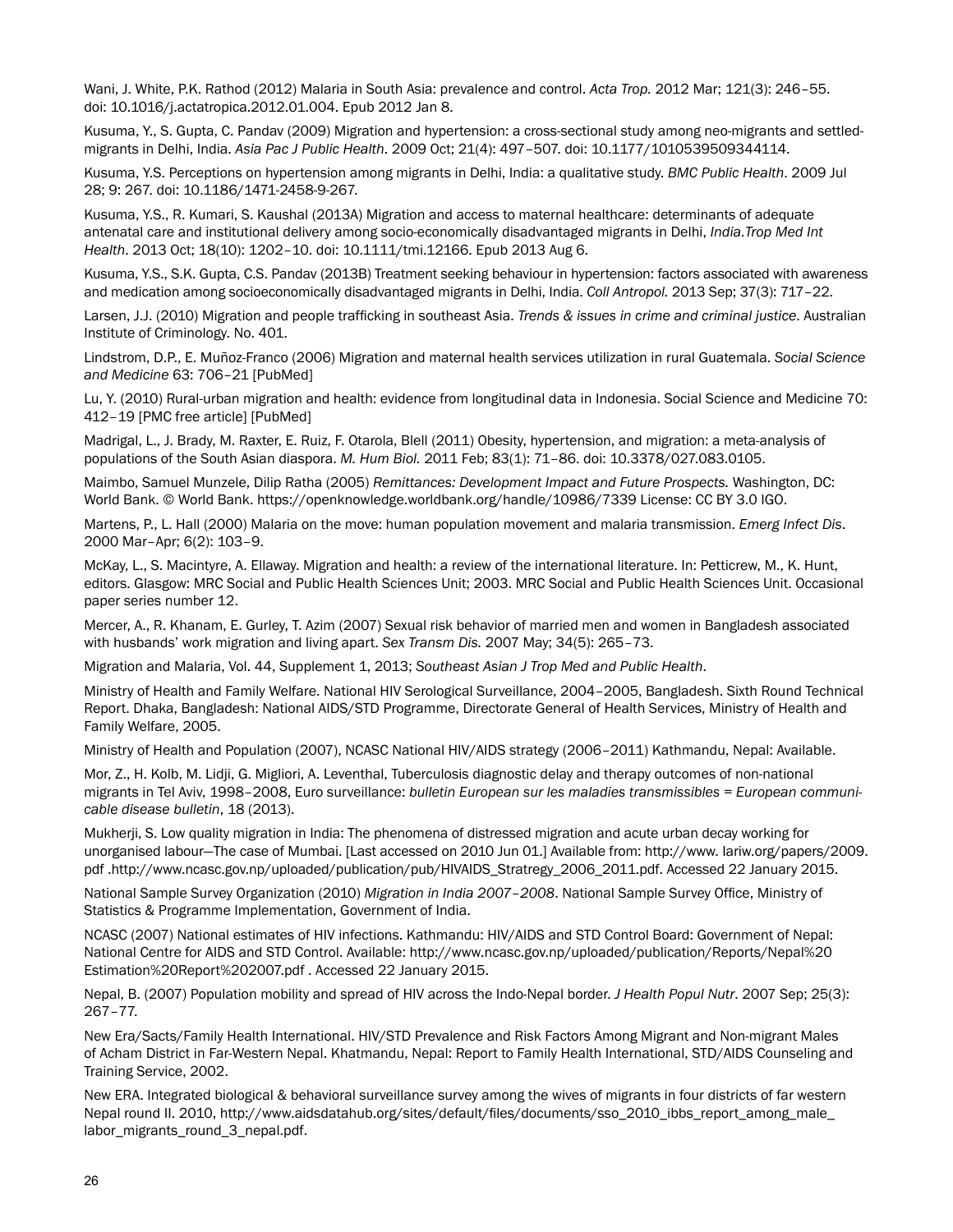Oishi, N. (2002) Gender and Migration: An Integrative Approach, Working paper 49, The Center for Comparative Immigration Studies CCIS, University of California, San Diego, November.

Pande, R.P., A.S. Yazbeck (2003) What's in a country average? Wealth, gender, and regional inequalities in immunization in India. *Social Science and Medicine* 57: 2075–88 [PubMed]

Population Council (2011) Migration and HIV in India. Available:http://www.popcouncil.org/pdfs/2011HIV\_IndiaHIVandMigrationReport.pdf. Accessed 18<sup>th</sup> February 2011.

Poudel, K.C., J. Okumura, J.B. Sherchand, M. Jimba, I. Murakami, S. Wakai (2003) Mumbai disease in far western Nepal: HIV infection and syphilis among male migrant-returnees and non-migrants. *Trop Med Int Health*. 8(10): 933–9. doi: 10.1046/j.13653156.2003.01110.x.

Poudel, K.C., M. Jimba, J. Okumura, A.B. Joshi, S. Wakai (2004) Migrants' risky sexual behaviours in India and at home in far western Nepal. *Trop Med Int Health*. 9(8): 897–903.

Pareek, M., I. Baussano, I. Abubakar, C. Dye, A. Lalvani (2012) Evaluation of immigrant tuberculosis screening in industrialized countries. *Emerging Infectious Diseases*, 18: 1422–9. http://dx.doi.org/10.3201/eid1809.120128 PMid:22931959 PMCid:PMC3437731

Puri, M., J. Cleland (2006) Sexual behaviour and perceived risk of HIV/AIDS among young migrant factory workers in Nepal. *J Adolesc Health* 38: 237–46. doi:10.1016/j.jadohealth.2004.10.001. PubMed: 16488821.

Ratha, D. and W. Shaw (2007) South-south migration and remittances. World Bank Working Paper No. 102.

Samuels, F., E. Sarin, M. Sultana, and N. Kaur (2014) Fighting HIV on all Fronts: reducing vulnerability but targeting migrants, their spouses and families in source and destination countries. ODI Project Briefing. London: Overseas Development Institute.

Samuels, Fiona, Miguel Niño-Zarazúa, Sanju Wagle, Tahmina Sultana and Mirza , Manbira Sultana (2011) Vulnerabilities of movement: cross-border mobility between India, Nepal and Bangladesh. Overseas Development Institute. Background Note.

Samuels, F., S. Wagle, T. Sultana, M. Sultana, N. Kaur, and S. Chatterjee (2012) Stories of harassment, violence and discrimination: migrant experiences between India, Nepal and Bangladesh. ODI Project Briefing, No. 70. London: Overseas Development Institute.

Samuels, F. and S. Wagle (2011) Population mobility and HIV and AIDS: review of laws, policies and treaties between Bangladesh, Nepal and India. Background Note, Overseas Development Institute. June.

Sanders, Jimy, Victor Nee, Scott Sernau (2002) Asian Immigrants' Reliance on Social Ties in a Multiethnic Labor Market. *Social Forces* 81(1): 281–314.

Shaokang, Z., S. Zhenwei, E. Blas (2002) Economic transition and maternal health care for internal migrants in Shanghai, China. *Health Policy and Planning* 17: 47–55 [PubMed].

Sharpe, P. (ed.) (2001) University, South Asia Occasional Papers and Theses. Women, gender and labour migration: historical and global perspectives, London: Routledge.

Siddiqui, T. and C.R. Abrar (2002) Contribution of returnees: An analytical survey of post return experience. International Organization for Migration, Regional Office for South Asia, Dhaka, Bangladesh.

Siddiqui, T. and C.R. Abrar (2003) Migrant Worker Remittances and Micro-Finance in Bangladesh. Working paper no. 38, Social Finance Programme, International Labour Office.

Sikder, M.J.U. (2008) Population Movements and the Threat of HIV & AIDS at the Bangladesh-India Border. NTS – Asia Secretariat, S. Rajaratnam School of International Studies, Monograph No. 14. Singapore: Booksmith (www.rsis.edu.sg/ publications/monographs/Monograph14.pdf Accessed on 12/09/2010).

Singh, P.K., R.K. Rai, L. Singh (2012) Examining the effect of household wealth and migration status on safe delivery care in urban India, 1992–2006. *PLoS One*. 2012; 7(9): e44901. doi: 10.1371/journal.pone.0044901. Epub 2012 Sep 7.

Singh, M.A. (2009) A study on illegal immigration into North-East India: The case of Nagaland. IDSA Occasional Paper No. 8, Institute of Defence Studies and Analysis, New Delhi, November.

Smith-Estelle, A., S. Gruskin (2003) Vulnerability to HIV/STIs among rural women from migrant communities in Nepal: A health and human rights framework. *Reprod Health Matters* 11(22): 142–51. doi:10.1016/S0968-8080(03)02292-4. PubMed: 14708405.

Srivastava, R. and S.K. Sasikumar (2003) An overview of migration in India, its impacts and key issues. Paper presented at the Regional Conference on Migration, Development and Pro-Poor Policy Choices in Asia, 22–24 June, Dhaka, Bangladesh.

Stephenson, R., Z. Matthews, J.W. McDonald (2003) The impact of rural-urban migration on under-two mortality in India. *J Biosoc Sci.* 2003 Jan; 35(1): 15–31.